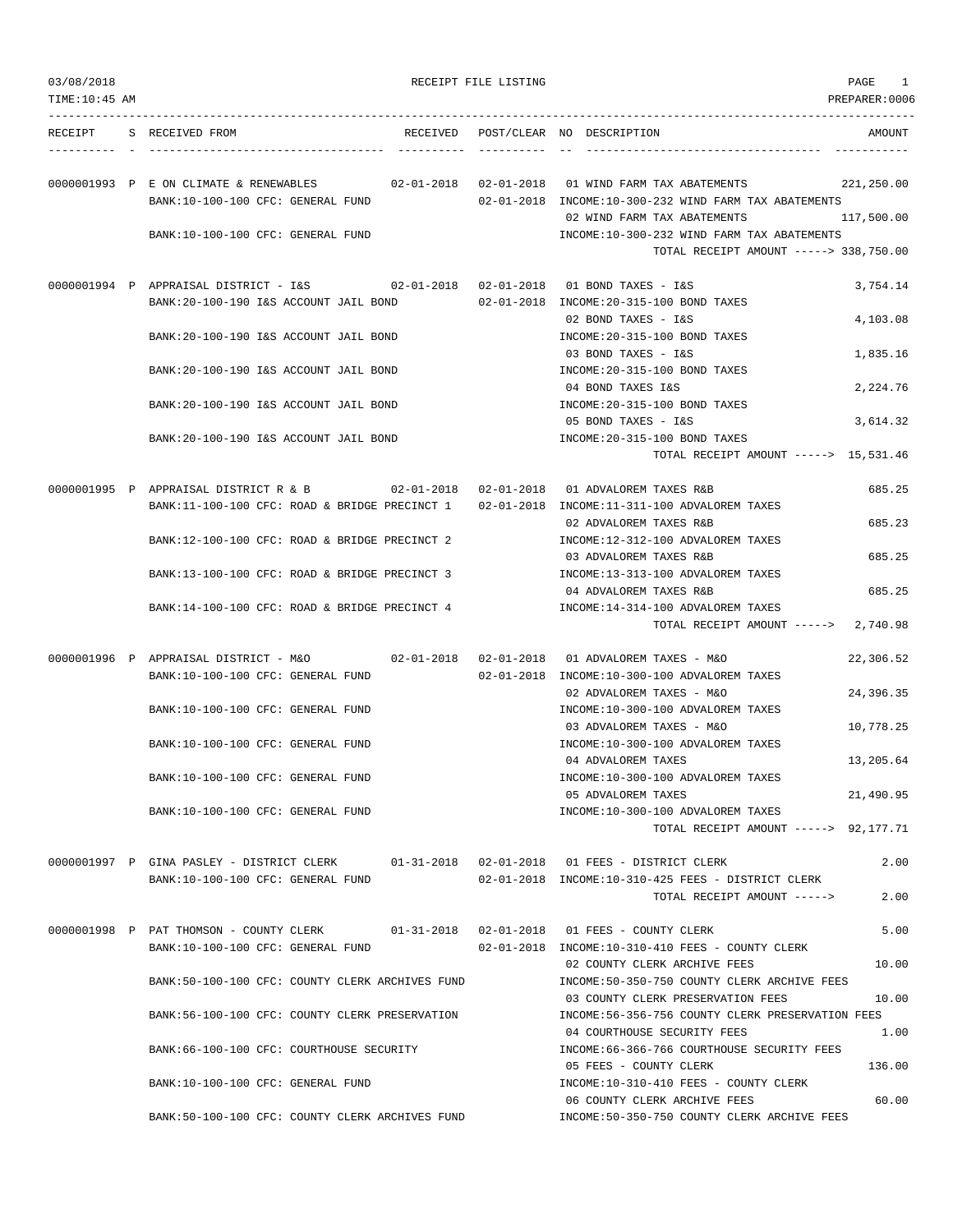| TIME: 10:45 AM |                                                  |  |          |            |                                                                                                          | PREPARER:0006 |
|----------------|--------------------------------------------------|--|----------|------------|----------------------------------------------------------------------------------------------------------|---------------|
| RECEIPT        | S RECEIVED FROM                                  |  | RECEIVED |            | POST/CLEAR NO DESCRIPTION                                                                                | AMOUNT        |
|                |                                                  |  |          | ---------- |                                                                                                          |               |
| 0000001998     | Continued                                        |  |          |            | 07 COUNTY CLERK PRESERVATION FEES                                                                        | 60.00         |
|                | BANK:56-100-100 CFC: COUNTY CLERK PRESERVATION   |  |          |            | INCOME:56-356-756 COUNTY CLERK PRESERVATION FEES<br>08 COURTHOUSE SECURITY FEES                          | 6.00          |
|                | BANK: 66-100-100 CFC: COURTHOUSE SECURITY        |  |          |            | INCOME: 66-366-766 COURTHOUSE SECURITY FEES                                                              |               |
|                |                                                  |  |          |            | TOTAL RECEIPT AMOUNT ----->                                                                              | 288.00        |
|                |                                                  |  |          |            |                                                                                                          |               |
|                | 0000001999 P PAT THOMSON - COUNTY CLERK          |  |          |            | 02-01-2018  02-01-2018  01 FEES - COUNTY CLERK                                                           | 46.20         |
|                | BANK:10-100-100 CFC: GENERAL FUND                |  |          |            | 02-01-2018 INCOME:10-310-410 FEES - COUNTY CLERK                                                         |               |
|                |                                                  |  |          |            | 02 PRESERVATION VS HB 1744                                                                               | 4.00          |
|                | BANK:56-100-100 CFC: COUNTY CLERK PRESERVATION   |  |          |            | INCOME:56-356-757 PRESERVATION VS HB 1744                                                                |               |
|                |                                                  |  |          |            | 03 COUNTY CLERK ARCHIVE FEES                                                                             | 10.00         |
|                | BANK:50-100-100 CFC: COUNTY CLERK ARCHIVES FUND  |  |          |            | INCOME:50-350-750 COUNTY CLERK ARCHIVE FEES                                                              |               |
|                |                                                  |  |          |            | 04 COUNTY CLERK PRESERVATION FEES                                                                        | 10.00         |
|                | BANK:56-100-100 CFC: COUNTY CLERK PRESERVATION   |  |          |            | INCOME: 56-356-756 COUNTY CLERK PRESERVATION FEES                                                        |               |
|                |                                                  |  |          |            | 05 COURTHOUSE SECURITY FEES                                                                              | 1.00          |
|                | BANK: 66-100-100 CFC: COURTHOUSE SECURITY        |  |          |            | INCOME: 66-366-766 COURTHOUSE SECURITY FEES                                                              |               |
|                |                                                  |  |          |            | 06 STATE FEE CRIMINAL & CIVIL                                                                            | 1.80          |
|                | BANK:76-100-100 CFC: STATE CRIMINAL & CIVIL FEES |  |          |            | INCOME:76-376-776 STATE FEE CRIMINAL & CIVIL                                                             |               |
|                |                                                  |  |          |            | 07 FEES - COUNTY CLERK                                                                                   | 13.00         |
|                | BANK:10-100-100 CFC: GENERAL FUND                |  |          |            | INCOME:10-310-410 FEES - COUNTY CLERK                                                                    |               |
|                |                                                  |  |          |            | TOTAL RECEIPT AMOUNT ----->                                                                              | 86.00         |
|                | 0000002000 P PAT THOMSON - COUNTY CLERK          |  |          |            |                                                                                                          | 95.00         |
|                | BANK:10-100-100 CFC: GENERAL FUND                |  |          |            | 02-01-2018 INCOME:10-310-410 FEES - COUNTY CLERK                                                         |               |
|                |                                                  |  |          |            | 02 PRESERVATION VS HB 1744                                                                               | 30.00         |
|                | BANK:56-100-100 CFC: COUNTY CLERK PRESERVATION   |  |          |            | INCOME: 56-356-757 PRESERVATION VS HB 1744                                                               |               |
|                |                                                  |  |          |            | 03 COUNTY CLERK ARCHIVE FEES                                                                             | 30.00         |
|                | BANK:50-100-100 CFC: COUNTY CLERK ARCHIVES FUND  |  |          |            | INCOME: 50-350-750 COUNTY CLERK ARCHIVE FEES                                                             |               |
|                |                                                  |  |          |            | 04 COURTHOUSE SECURITY FEES                                                                              | 3.00          |
|                | BANK:66-100-100 CFC: COURTHOUSE SECURITY         |  |          |            | INCOME: 66-366-766 COURTHOUSE SECURITY FEES                                                              |               |
|                |                                                  |  |          |            | TOTAL RECEIPT AMOUNT ----->                                                                              | 158.00        |
|                |                                                  |  |          |            |                                                                                                          |               |
|                | 0000002001 P ANGIE PIPPIN - JP                   |  |          |            | $01-30-2018$ $02-01-2018$ 01 STATE FEE CRIMINAL & CIVIL                                                  | 88.50         |
|                |                                                  |  |          |            | BANK:76-100-100 CFC: STATE CRIMINAL & CIVIL FEES 02-01-2018 INCOME:76-376-776 STATE FEE CRIMINAL & CIVIL |               |
|                |                                                  |  |          |            | 02 FEES - JP #1                                                                                          | 20.50         |
|                | BANK:10-100-100 CFC: GENERAL FUND                |  |          |            | INCOME:10-310-430 FEES - JP #1                                                                           |               |
|                | REPORT-CODE-MONTH-TITLE:101-02-JP-LINE 1         |  |          |            |                                                                                                          |               |
|                | BANK: 66-100-100 CFC: COURTHOUSE SECURITY        |  |          |            | 03 COURTHOUSE SECURITY FEES                                                                              | 4.00          |
|                |                                                  |  |          |            | INCOME: 66-366-766 COURTHOUSE SECURITY FEES<br>04 JUSTICE COURT TECH FEES                                | 4.00          |
|                | BANK:82-100-100 CFC: JUSTICE COURT TECH CHECKING |  |          |            | INCOME:82-380-820 JUSTICE COURT TECH FEES                                                                |               |
|                |                                                  |  |          |            | TOTAL RECEIPT AMOUNT ----->                                                                              | 117.00        |
|                |                                                  |  |          |            |                                                                                                          |               |
|                | 0000002002 P ANGIE PIPPIN - JP                   |  |          |            | 01-31-2018  02-01-2018  01 STATE FEE CRIMINAL & CIVIL                                                    | 177.00        |
|                |                                                  |  |          |            | BANK:76-100-100 CFC: STATE CRIMINAL & CIVIL FEES 02-01-2018 INCOME:76-376-776 STATE FEE CRIMINAL & CIVIL |               |
|                |                                                  |  |          |            | 02 FEES - JP #1                                                                                          | 252.00        |
|                | BANK:10-100-100 CFC: GENERAL FUND                |  |          |            | INCOME:10-310-430 FEES - JP #1                                                                           |               |
|                | REPORT-CODE-MONTH-TITLE:101-02-JP-LINE 1         |  |          |            |                                                                                                          |               |
|                |                                                  |  |          |            | 03 COURTHOUSE SECURITY FEES                                                                              | 8.00          |
|                | BANK:66-100-100 CFC: COURTHOUSE SECURITY         |  |          |            | INCOME: 66-366-766 COURTHOUSE SECURITY FEES                                                              |               |
|                |                                                  |  |          |            | 04 JUSTICE COURT TECH FEES                                                                               | 8.00          |
|                | BANK:82-100-100 CFC: JUSTICE COURT TECH CHECKING |  |          |            | INCOME:82-380-820 JUSTICE COURT TECH FEES                                                                |               |
|                |                                                  |  |          |            | TOTAL RECEIPT AMOUNT ----->                                                                              | 445.00        |
|                |                                                  |  |          |            | 0000002004 P JONNYE GIBSON - TAX COLLECTOR 02-02-2018 02-02-2018 01 FEES - TAX COLLECTOR                 | 2.00          |
|                |                                                  |  |          |            |                                                                                                          |               |

BANK:10-100-100 CFC: GENERAL FUND 02-02-2018 INCOME:10-310-445 FEES - TAX COLLECTOR

# 03/08/2018 RECEIPT FILE LISTING PAGE 2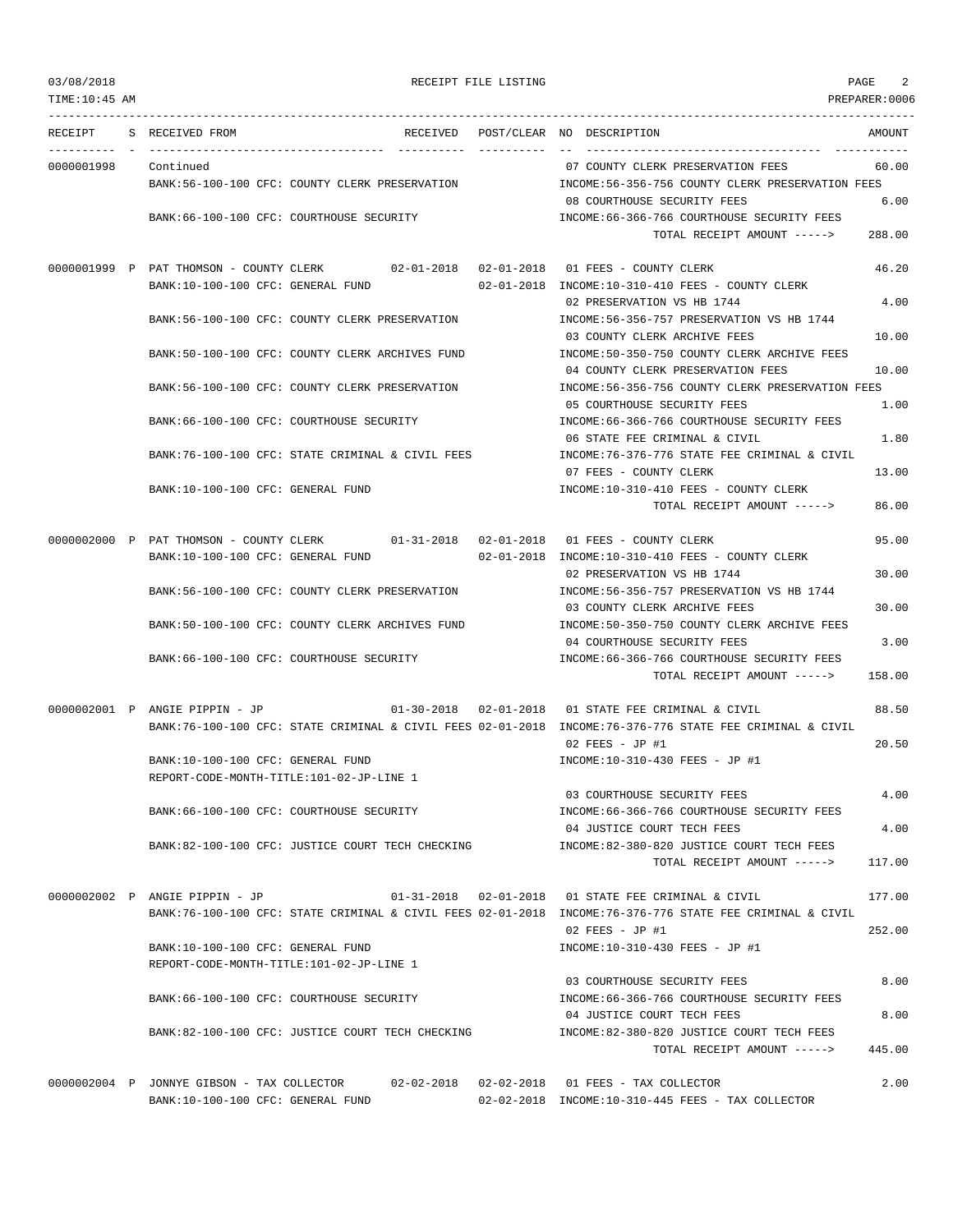| 03/08/2018      |                                                                               |  | RECEIPT FILE LISTING |                                                                                                                                                                     | PAGE<br>3     |
|-----------------|-------------------------------------------------------------------------------|--|----------------------|---------------------------------------------------------------------------------------------------------------------------------------------------------------------|---------------|
| TIME: 10: 45 AM |                                                                               |  |                      |                                                                                                                                                                     | PREPARER:0006 |
|                 | RECEIPT S RECEIVED FROM                                                       |  |                      | RECEIVED POST/CLEAR NO DESCRIPTION                                                                                                                                  | AMOUNT        |
| 0000002004      | Continued                                                                     |  |                      | 02 MOTOR VEHICLE REGISTRATION                                                                                                                                       | 998.10        |
|                 | BANK:11-100-100 CFC: ROAD & BRIDGE PRECINCT 1                                 |  |                      | INCOME:11-311-110 MOTOR VEHICLE REGISTRATION<br>03 MOTOR VEHICLE REGISTRATION                                                                                       | 998.09        |
|                 | BANK:12-100-100 CFC: ROAD & BRIDGE PRECINCT 2                                 |  |                      | INCOME:12-312-110 MOTOR VEHICLE REGISTRATION<br>04 MOTOR VEHICLE REGISTRATION                                                                                       | 998.09        |
|                 | BANK:13-100-100 CFC: ROAD & BRIDGE PRECINCT 3                                 |  |                      | INCOME:13-313-110 MOTOR VEHICLE REGISTRATION<br>05 MOTOR VEHICLE REGISTRATION                                                                                       | 998.09        |
|                 | BANK:14-100-100 CFC: ROAD & BRIDGE PRECINCT 4                                 |  |                      | INCOME:14-314-110 MOTOR VEHICLE REGISTRATION<br>06 FEES - TITLE                                                                                                     | 10.00         |
|                 | BANK:10-100-100 CFC: GENERAL FUND                                             |  |                      | INCOME:10-310-447 FEES - TITLE<br>07 FEES - TITLE                                                                                                                   | 10.00         |
|                 | BANK:10-100-100 CFC: GENERAL FUND                                             |  |                      | INCOME:10-310-447 FEES - TITLE                                                                                                                                      |               |
|                 |                                                                               |  |                      | TOTAL RECEIPT AMOUNT $--- 2$ 4,014.37                                                                                                                               |               |
|                 |                                                                               |  |                      |                                                                                                                                                                     |               |
|                 | 0000002005 P ANGIE PIPPIN - JP                                                |  |                      | $02-01-2018$ $02-02-2018$ 01 STATE FEE CRIMINAL & CIVIL<br>BANK:76-100-100 CFC: STATE CRIMINAL & CIVIL FEES 02-02-2018 INCOME:76-376-776 STATE FEE CRIMINAL & CIVIL | 88.50         |
|                 |                                                                               |  |                      | 02 FEES - JP #1                                                                                                                                                     | 63.50         |
|                 | BANK:10-100-100 CFC: GENERAL FUND<br>REPORT-CODE-MONTH-TITLE:101-02-JP-LINE 1 |  |                      | INCOME:10-310-430 FEES - JP #1                                                                                                                                      |               |
|                 |                                                                               |  |                      | 03 COURTHOUSE SECURITY FEES                                                                                                                                         | 4.00          |
|                 | BANK:66-100-100 CFC: COURTHOUSE SECURITY                                      |  |                      | INCOME: 66-366-766 COURTHOUSE SECURITY FEES                                                                                                                         |               |
|                 |                                                                               |  |                      | 04 JUSTICE COURT TECH FEES                                                                                                                                          | 4.00          |
|                 | BANK:82-100-100 CFC: JUSTICE COURT TECH CHECKING                              |  |                      | INCOME:82-380-820 JUSTICE COURT TECH FEES<br>TOTAL RECEIPT AMOUNT ----->                                                                                            | 160.00        |
|                 |                                                                               |  |                      |                                                                                                                                                                     |               |
|                 | BANK:10-100-100 CFC: GENERAL FUND                                             |  |                      | 0000002006 P PAT THOMSON - COUNTY CLERK 02-02-2018 02-05-2018 01 FEES - COUNTY CLERK<br>$02-05-2018$ INCOME:10-310-410 FEES - COUNTY CLERK                          | 140.00        |
|                 |                                                                               |  |                      | 02 PRESERVATION VS HB 1744                                                                                                                                          | 130.00        |
|                 | BANK:56-100-100 CFC: COUNTY CLERK PRESERVATION                                |  |                      | INCOME: 56-356-757 PRESERVATION VS HB 1744                                                                                                                          |               |
|                 |                                                                               |  |                      | 03 COUNTY CLERK ARCHIVE FEES                                                                                                                                        | 130.00        |
|                 | BANK:50-100-100 CFC: COUNTY CLERK ARCHIVES FUND                               |  |                      | INCOME:50-350-750 COUNTY CLERK ARCHIVE FEES                                                                                                                         |               |
|                 | BANK: 66-100-100 CFC: COURTHOUSE SECURITY                                     |  |                      | 04 COURTHOUSE SECURITY FEES                                                                                                                                         | 13.00         |
|                 |                                                                               |  |                      | INCOME:66-366-766 COURTHOUSE SECURITY FEES<br>TOTAL RECEIPT AMOUNT ----->                                                                                           | 413.00        |
|                 |                                                                               |  |                      | 0000002007 P PAT THOMSON - COUNTY CLERK 02-02-2018 02-05-2018 01 FEES - COUNTY CLERK                                                                                | 2.00          |
|                 | BANK:10-100-100 CFC: GENERAL FUND                                             |  |                      | 02-05-2018 INCOME:10-310-410 FEES - COUNTY CLERK                                                                                                                    |               |
|                 |                                                                               |  |                      | TOTAL RECEIPT AMOUNT ----->                                                                                                                                         | 2.00          |
|                 |                                                                               |  |                      | 0000002008 P PAT THOMSON - COUNTY CLERK 02-05-2018 02-05-2018 01 FEES - COUNTY CLERK                                                                                | 254.00        |
|                 | BANK:10-100-100 CFC: GENERAL FUND                                             |  |                      | 02-05-2018 INCOME:10-310-410 FEES - COUNTY CLERK                                                                                                                    |               |
|                 |                                                                               |  |                      | TOTAL RECEIPT AMOUNT ----->                                                                                                                                         | 254.00        |
|                 | BANK:10-100-100 CFC: GENERAL FUND                                             |  |                      | 0000002009 P PAT THOMSON - COUNTY CLERK 02-05-2018 02-05-2018 01 FEES - COUNTY CLERK<br>02-05-2018 INCOME:10-310-410 FEES - COUNTY CLERK                            | 106.00        |
|                 |                                                                               |  |                      | 02 COUNTY CLERK ARCHIVE FEES                                                                                                                                        | 50.00         |
|                 | BANK:50-100-100 CFC: COUNTY CLERK ARCHIVES FUND                               |  |                      | INCOME:50-350-750 COUNTY CLERK ARCHIVE FEES                                                                                                                         |               |
|                 |                                                                               |  |                      | 03 COUNTY CLERK PRESERVATION FEES                                                                                                                                   | 50.00         |
|                 | BANK:56-100-100 CFC: COUNTY CLERK PRESERVATION                                |  |                      | INCOME:56-356-756 COUNTY CLERK PRESERVATION FEES<br>04 COURTHOUSE SECURITY FEES                                                                                     | 5.00          |
|                 | BANK:66-100-100 CFC: COURTHOUSE SECURITY                                      |  |                      | INCOME: 66-366-766 COURTHOUSE SECURITY FEES<br>05 FEES - COUNTY CLERK                                                                                               | 97.00         |
|                 | BANK:10-100-100 CFC: GENERAL FUND                                             |  |                      | INCOME:10-310-410 FEES - COUNTY CLERK<br>TOTAL RECEIPT AMOUNT ----->                                                                                                | 308.00        |
|                 |                                                                               |  |                      |                                                                                                                                                                     |               |
|                 |                                                                               |  |                      | 0000002010 P PAT THOMSON - COUNTY CLERK 02-05-2018 02-05-2018 01 FEES - COUNTY CLERK                                                                                | 20.20         |

BANK:10-100-100 CFC: GENERAL FUND 02-05-2018 INCOME:10-310-410 FEES - COUNTY CLERK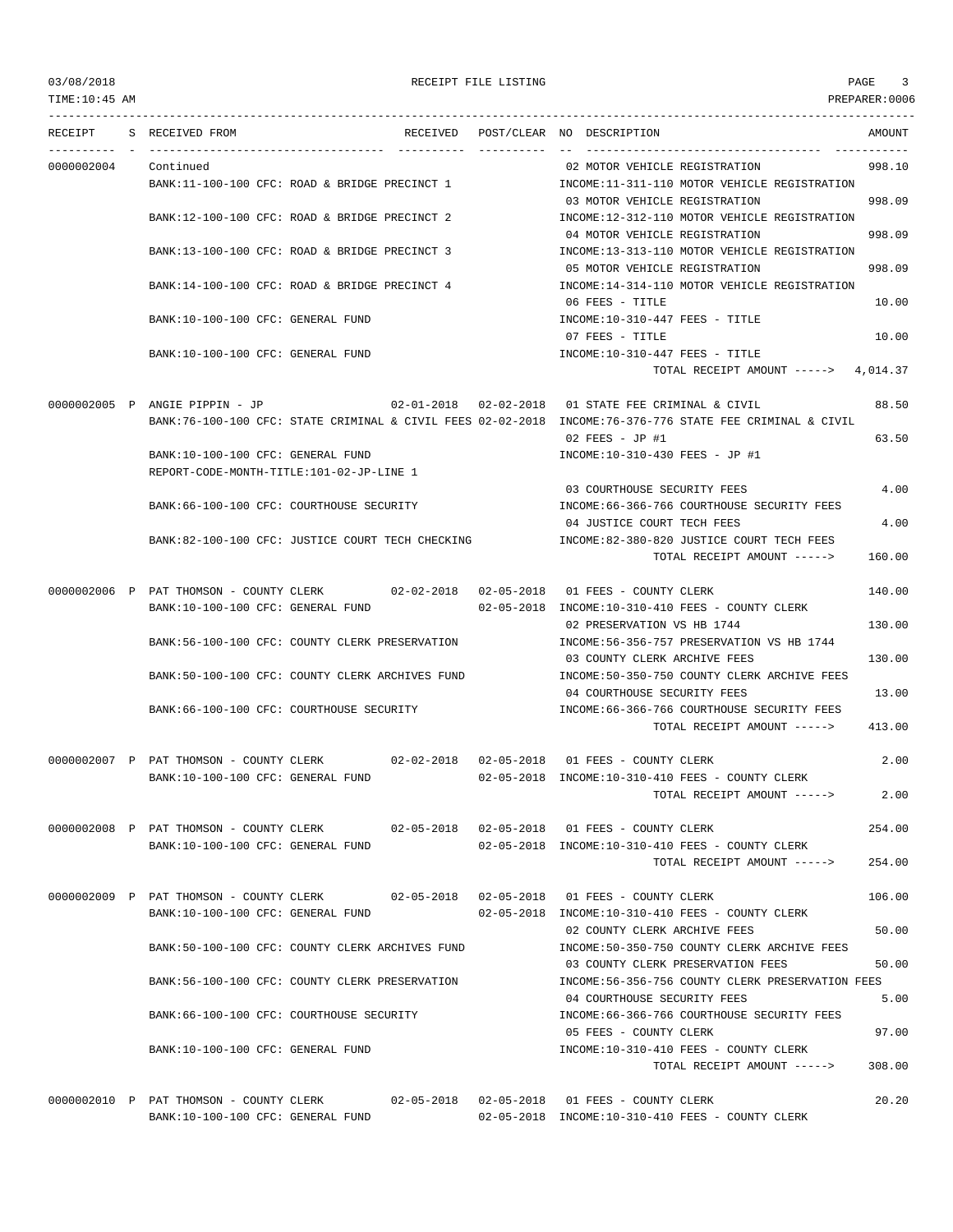## RECEIPT FILE LISTING  $\begin{array}{ccc} 4 & 4 \end{array}$

| TIME:10:45 AM |                                                                                                                               | PREPARER:0006                                                                                                                   |
|---------------|-------------------------------------------------------------------------------------------------------------------------------|---------------------------------------------------------------------------------------------------------------------------------|
| RECEIPT       | S RECEIVED FROM<br>RECEIVED POST/CLEAR NO DESCRIPTION                                                                         | AMOUNT                                                                                                                          |
| 0000002010    | Continued<br>BANK:56-100-100 CFC: COUNTY CLERK PRESERVATION                                                                   | 02 PRESERVATION VS HB 1744<br>1.00<br>INCOME: 56-356-757 PRESERVATION VS HB 1744                                                |
|               | BANK:76-100-100 CFC: STATE CRIMINAL & CIVIL FEES                                                                              | 03 STATE FEE CRIMINAL & CIVIL<br>1.80<br>INCOME:76-376-776 STATE FEE CRIMINAL & CIVIL<br>TOTAL RECEIPT AMOUNT -----><br>23.00   |
|               |                                                                                                                               |                                                                                                                                 |
|               | 0000002011 P GINA PASLEY - DISTRICT CLERK 02-01-2018 02-05-2018 01 FEES - DISTRICT CLERK<br>BANK:10-100-100 CFC: GENERAL FUND | 57.00<br>02-05-2018 INCOME:10-310-425 FEES - DISTRICT CLERK<br>150.00<br>02 FEES - SHERIFF                                      |
|               | BANK:10-100-100 CFC: GENERAL FUND                                                                                             | INCOME:10-310-455 FEES - SHERIFF<br>03 DIST COURT REC TECH FEES                                                                 |
|               | BANK:36-100-100 CFC: DIST COURT RECORDS TECH FUND                                                                             | 10.00<br>INCOME:36-336-736 DIST COURT REC TECH FEES                                                                             |
|               | BANK:76-100-100 CFC: STATE CRIMINAL & CIVIL FEES                                                                              | 5.00<br>04 STATE FEE CRIMINAL & CIVIL<br>INCOME: 76-376-776 STATE FEE CRIMINAL & CIVIL<br>05 STATE FEE CRIMINAL & CIVIL<br>5.00 |
|               | BANK:76-100-100 CFC: STATE CRIMINAL & CIVIL FEES                                                                              | INCOME: 76-376-776 STATE FEE CRIMINAL & CIVIL<br>227.00<br>TOTAL RECEIPT AMOUNT ----->                                          |
|               | 0000002012 P GINA PASLEY - DISTRICT CLERK 02-02-2018 02-05-2018 01 FEES - DISTRICT CLERK                                      | 4.00                                                                                                                            |
|               | BANK:10-100-100 CFC: GENERAL FUND                                                                                             | 02-05-2018 INCOME:10-310-425 FEES - DISTRICT CLERK<br>15.00<br>02 FEES - COUNTY & DISTRICT COURT                                |
|               | BANK:10-100-100 CFC: GENERAL FUND                                                                                             | INCOME:10-310-420 FEES - COUNTY & DISTRICT COURT                                                                                |
|               | BANK:10-100-100 CFC: GENERAL FUND                                                                                             | 03 FEES - DISTRICT CLERK<br>66.00<br>INCOME:10-310-425 FEES - DISTRICT CLERK                                                    |
|               | BANK:10-100-100 CFC: GENERAL FUND                                                                                             | 04 FEES - SHERIFF<br>15.00<br>INCOME:10-310-455 FEES - SHERIFF                                                                  |
|               | BANK:30-100-100 CFC: COURT RECORDS PRES FUND                                                                                  | 05 RECORDS PRESERVATION FEES<br>10.00<br>INCOME: 30-330-730 RECORDS PRESERVATION FEES                                           |
|               |                                                                                                                               | 06 DIST COURT REC TECH FEES<br>10.00                                                                                            |
|               | BANK:36-100-100 CFC: DIST COURT RECORDS TECH FUND                                                                             | INCOME:36-336-736 DIST COURT REC TECH FEES<br>35.00<br>07 LAW LIBRARY FEES                                                      |
|               | BANK:60-100-100 CFC: LAW LIBRARY                                                                                              | INCOME:60-360-760 LAW LIBRARY FEES<br>5.00<br>08 DIST CLERK PRESERVATION FEES                                                   |
|               | BANK:63-100-100 CFC: DISTRICT CLERK PRESERVATION                                                                              | INCOME:63-363-763 DIST CLERK PRESERVATION FEES<br>09 COURTHOUSE SECURITY FEES<br>5.00                                           |
|               | BANK:66-100-100 CFC: COURTHOUSE SECURITY                                                                                      | INCOME: 66-366-766 COURTHOUSE SECURITY FEES<br>10 COUNTY PRESERVATION FEES<br>5.00                                              |
|               | BANK:68-100-100 CFC: COUNTY PRESERVATION                                                                                      | INCOME:68-368-768 COUNTY PRESERVATION FEES                                                                                      |
|               | BANK:76-100-100 CFC: STATE CRIMINAL & CIVIL FEES                                                                              | 5.00<br>11 STATE FEE CRIMINAL & CIVIL<br>INCOME: 76-376-776 STATE FEE CRIMINAL & CIVIL                                          |
|               | BANK: 76-100-100 CFC: STATE CRIMINAL & CIVIL FEES                                                                             | 12 STATE FEE CRIMINAL & CIVIL<br>10.00<br>INCOME: 76-376-776 STATE FEE CRIMINAL & CIVIL                                         |
|               | BANK:76-100-100 CFC: STATE CRIMINAL & CIVIL FEES                                                                              | 5.00<br>13 STATE FEE CRIMINAL & CIVIL<br>INCOME: 76-376-776 STATE FEE CRIMINAL & CIVIL                                          |
|               | BANK:76-100-100 CFC: STATE CRIMINAL & CIVIL FEES                                                                              | 30.00<br>14 STATE FEE CRIMINAL & CIVIL<br>INCOME: 76-376-776 STATE FEE CRIMINAL & CIVIL                                         |
|               | BANK:76-100-100 CFC: STATE CRIMINAL & CIVIL FEES                                                                              | 42.00<br>15 STATE FEE CRIMINAL & CIVIL<br>INCOME: 76-376-776 STATE FEE CRIMINAL & CIVIL                                         |
|               |                                                                                                                               | 50.00<br>16 8610-01                                                                                                             |
|               | BANK:76-100-100 CFC: STATE CRIMINAL & CIVIL FEES                                                                              | INCOME: 76-376-776 STATE FEE CRIMINAL & CIVIL<br>TOTAL RECEIPT AMOUNT -----><br>312.00                                          |
|               | 0000002013 P EMILIA GARCIA - SENIOR CITIZENS<br>02-05-2018  02-05-2018  01  FOOD DONATIONS                                    | 36.50                                                                                                                           |
|               | BANK: 78-100-100 CFC: SENIOR CITIZENS                                                                                         | 02-05-2018 INCOME: 78-378-712 FOOD DONATIONS<br>43.10<br>02 FOOD DONATIONS                                                      |
|               | BANK: 78-100-100 CFC: SENIOR CITIZENS                                                                                         | INCOME: 78-378-712 FOOD DONATIONS                                                                                               |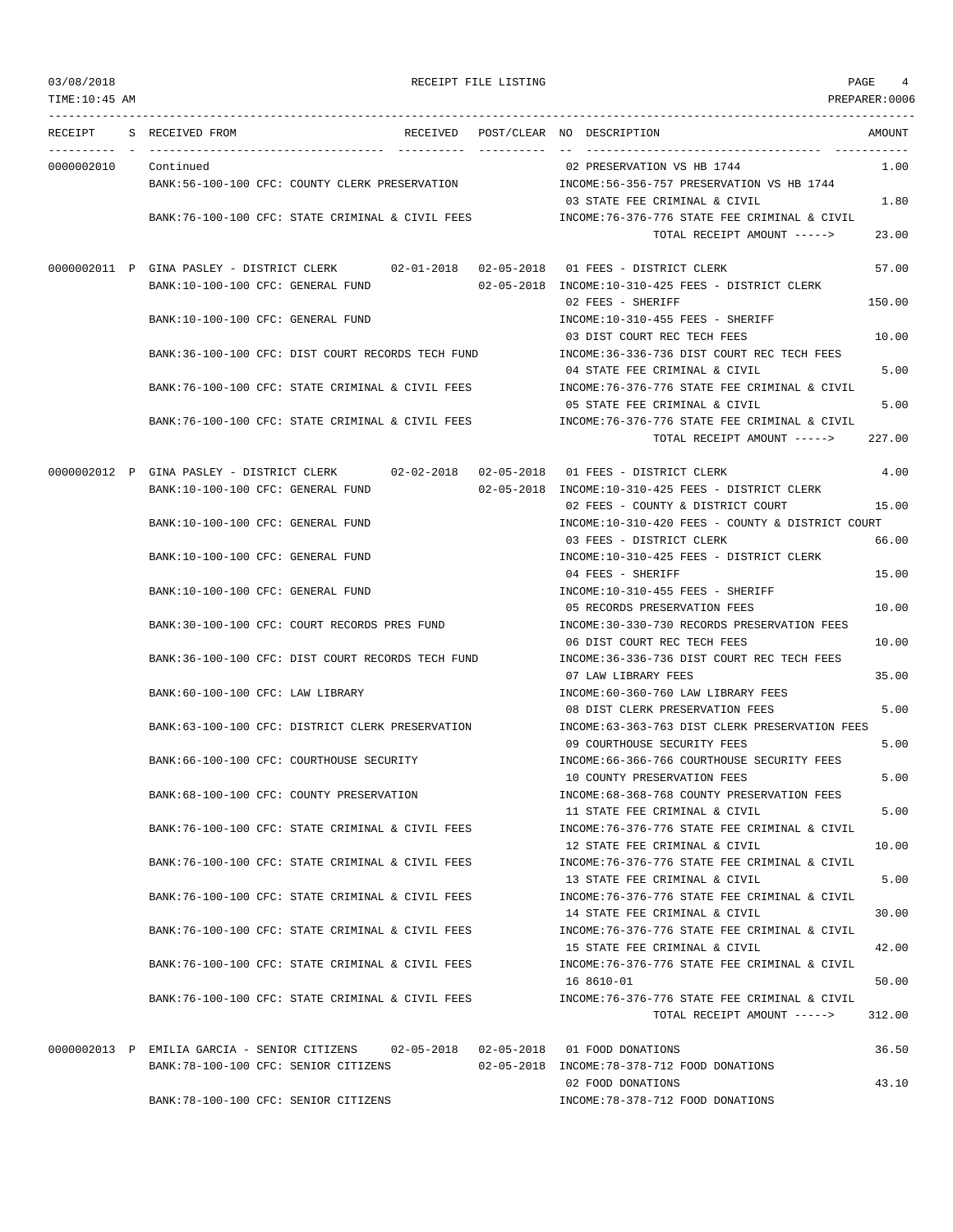TIME:10:45 AM PREPARER:0006 --------------------------------------------------------------------------------------------------------------------------------- RECEIPT S RECEIVED FROM THE RECEIVED POST/CLEAR NO DESCRIPTION THE RECEIVED AMOUNT ---------- - ----------------------------------- ---------- ---------- -- ----------------------------------- ----------- 0000002013 Continued 03 FOOD DONATIONS 177.00 BANK:78-100-100 CFC: SENIOR CITIZENS  $INCOME:78-378-712$  FOOD DONATIONS TOTAL RECEIPT AMOUNT -----> 256.60 0000002014 P CROWN CORRECTIONAL TELEPHONE INC 02-05-2018 02-05-2018 01 INMATE PHONE REVENUES 55.08 BANK:70-100-110 INMATE PHONE CHECKING 02-05-2018 INCOME:70-370-770 INMATE PHONE REVENUES TOTAL RECEIPT AMOUNT -----> 55.08 0000002015 P AT&T 02-05-2018 02-05-2018 01 OTHER INCOME 52.02 BANK:10-100-100 CFC: GENERAL FUND 02-05-2018 INCOME:10-300-150 OTHER INCOME TOTAL RECEIPT AMOUNT -----> 52.02 0000002016 P STERLING COMMISSARY 02-05-2018 02-05-2018 01 COMMISSARY EARNED 15.53 BANK:39-100-170 COMMISSARY CHECKING 02-05-2018 INCOME:39-300-110 REVENUE COMMISSARY TOTAL RECEIPT AMOUNT -----> 15.53 0000002017 P ANGIE PIPPIN - JP 02-05-2018 02-05-2018 01 STATE FEE CRIMINAL & CIVIL 135.69 BANK:76-100-100 CFC: STATE CRIMINAL & CIVIL FEES 02-05-2018 INCOME:76-376-776 STATE FEE CRIMINAL & CIVIL 02 FEES - JP #1 159.48 BANK:10-100-100 CFC: GENERAL FUND INCOME:10-310-430 FEES - JP #1 REPORT-CODE-MONTH-TITLE:101-02-JP-LINE 1 03 COURTHOUSE SECURITY FEES 5.75 BANK:66-100-100 CFC: COURTHOUSE SECURITY INCOME:66-366-766 COURTHOUSE SECURITY FEES 04 JUSTICE COURT TECH FEES 5.74 BANK:82-100-100 CFC: JUSTICE COURT TECH CHECKING INCOME:82-380-820 JUSTICE COURT TECH FEES TOTAL RECEIPT AMOUNT -----> 306.66 0000002018 P H.T. FILLINGIM - SHERIFF 02-06-2018 02-06-2018 01 CASH BAIL BOND'S 750.00 BANK:74-100-100 CFC: BAIL BOND FUND 02-06-2018 INCOME:74-374-776 CASH BAIL BOND'S  $T$ OTAL RECEIPT AMOUNT  $---$ > 750.00 0000002019 P ANGIE PIPPIN - JP 02-05-2018 02-05-2018 01 STATE FEE CRIMINAL & CIVIL 88.50 BANK:76-100-100 CFC: STATE CRIMINAL & CIVIL FEES 02-05-2018 INCOME:76-376-776 STATE FEE CRIMINAL & CIVIL 02 FEES - JP #1 138.50 BANK:10-100-100 CFC: GENERAL FUND INCOME:10-310-430 FEES - JP #1 REPORT-CODE-MONTH-TITLE:101-02-JP-LINE 1 03 COURTHOUSE SECURITY FEES 4.00 BANK:66-100-100 CFC: COURTHOUSE SECURITY INCOME:66-366-766 COURTHOUSE SECURITY FEES 04 JUSTICE COURT TECH FEES 4.00 BANK:82-100-100 CFC: JUSTICE COURT TECH CHECKING INCOME:82-380-820 JUSTICE COURT TECH FEES 05 STATE FEE CRIMINAL & CIVIL 441.67 BANK:76-100-100 CFC: STATE CRIMINAL & CIVIL FEES INCOME:76-376-776 STATE FEE CRIMINAL & CIVIL REPORT-CODE-MONTH-TITLE:113-02-JURY REIM LINE 12  $06$  FEES - JP #1  $405.53$ BANK:10-100-100 CFC: GENERAL FUND INCOME:10-310-430 FEES - JP #1 07 COURTHOUSE SECURITY FEES 20.15 BANK:66-100-100 CFC: COURTHOUSE SECURITY INCOME:66-366-766 COURTHOUSE SECURITY FEES 08 JUSTICE COURT TECH FEES 20.15 BANK:82-100-100 CFC: JUSTICE COURT TECH CHECKING INCOME:82-380-820 JUSTICE COURT TECH FEES 09 STATE FEE CRIMINAL & CIVIL 177.00 BANK:76-100-100 CFC: STATE CRIMINAL & CIVIL FEES INCOME:76-376-776 STATE FEE CRIMINAL & CIVIL 10 STATE FEE CRIMINAL & CIVIL 6 (1990) 8.00 BANK:66-100-100 CFC: COURTHOUSE SECURITY INCOME:66-366-766 COURTHOUSE SECURITY FEES 11 IN DEF 8.00 BANK:82-100-100 CFC: JUSTICE COURT TECH CHECKING INCOME:82-380-820 JUSTICE COURT TECH FEES REPORT-CODE-MONTH-TITLE:115-02-JP INDIGENT DEFENSE LINE 13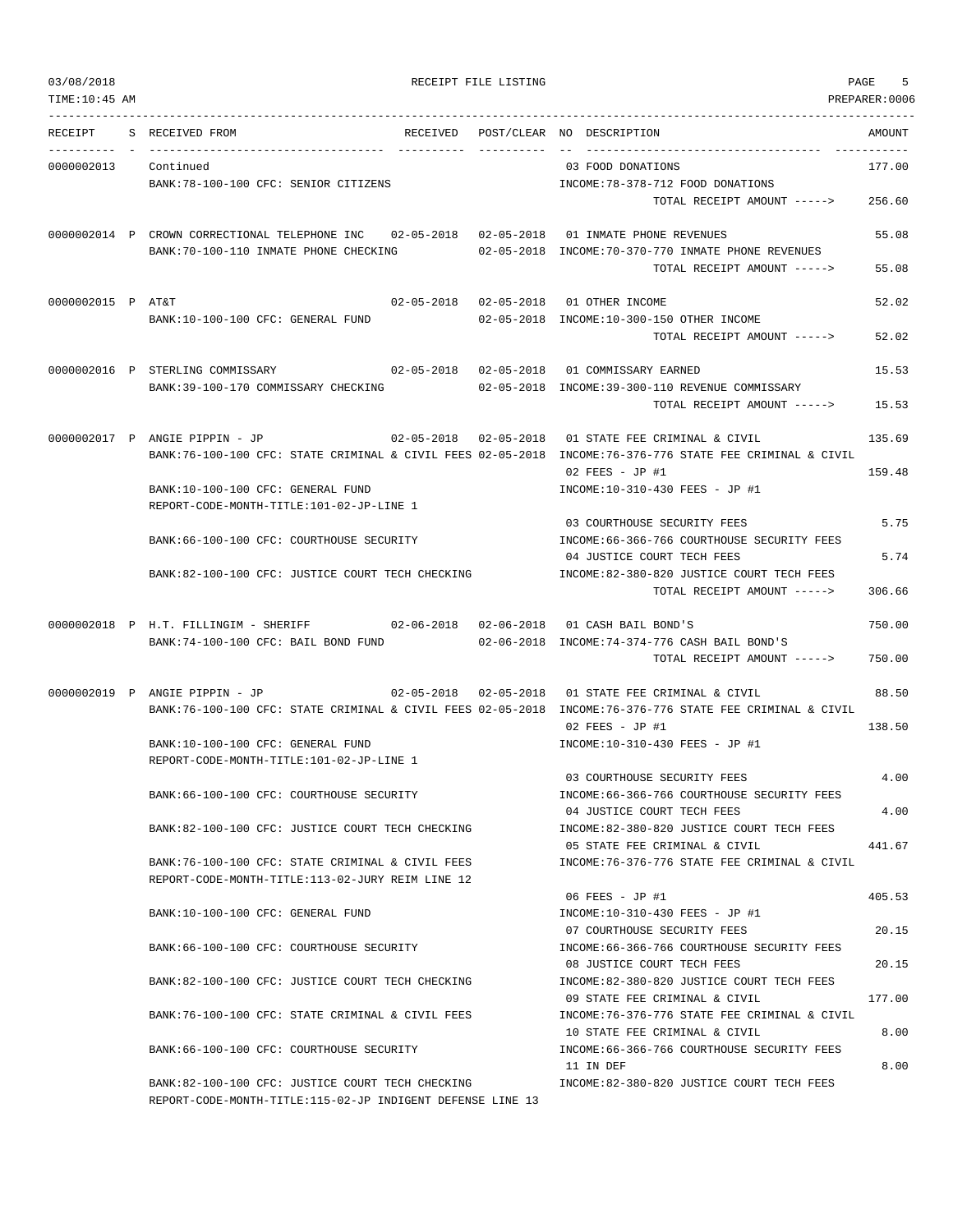TIME:10:45 AM PREPARER:0006 --------------------------------------------------------------------------------------------------------------------------------- RECEIPT S RECEIVED FROM THE RECEIVED POST/CLEAR NO DESCRIPTION THE RECEIVED AMOUNT ---------- - ----------------------------------- ---------- ---------- -- ----------------------------------- ----------- 0000002019 Continued 12 FEES - JP #1 217.00 BANK:10-100-100 CFC: GENERAL FUND INCOME:10-310-430 FEES - JP #1 13 FEES - JP #1 100.00 BANK:10-100-100 CFC: GENERAL FUND INCOME:10-310-430 FEES - JP #1 14 STATE FEE CRIMINAL & CIVIL 41.00 BANK:76-100-100 CFC: STATE CRIMINAL & CIVIL FEES INCOME:76-376-776 STATE FEE CRIMINAL & CIVIL 15 JUSTICE COURT TECH FEES 5.00 BANK:82-100-100 CFC: JUSTICE COURT TECH CHECKING INCOME:82-380-820 JUSTICE COURT TECH FEES 16 FEES - JP #1 5.00 BANK:82-100-100 CFC: JUSTICE COURT TECH CHECKING INCOME:82-380-820 JUSTICE COURT TECH FEES TOTAL RECEIPT AMOUNT -----> 1,683.50 0000002020 P ANGIE PIPPIN - JP 02-06-2018 02-06-2018 01 STATE FEE CRIMINAL & CIVIL 257.00 BANK:76-100-100 CFC: STATE CRIMINAL & CIVIL FEES 02-06-2018 INCOME:76-376-776 STATE FEE CRIMINAL & CIVIL 02 FEES - JP #1 85.00 BANK:10-100-100 CFC: GENERAL FUND INCOME:10-310-430 FEES - JP #1 REPORT-CODE-MONTH-TITLE:101-02-JP-LINE 1 03 COURTHOUSE SECURITY FEES 4.00 BANK:66-100-100 CFC: COURTHOUSE SECURITY INCOME:66-366-766 COURTHOUSE SECURITY FEES 04 JUSTICE COURT TECH FEES 4.00 BANK:82-100-100 CFC: JUSTICE COURT TECH CHECKING INCOME:82-380-820 JUSTICE COURT TECH FEES 05 STATE FEE CRIMINAL & CIVIL 105.00 BANK:10-100-100 CFC: GENERAL FUND INCOME:10-310-432 FEES -JP ATTY DELINQUENT COL REPORT-CODE-MONTH-TITLE:113-02-JURY REIM LINE 12 TOTAL RECEIPT AMOUNT -----> 455.00 0000002021 P GINA PASLEY - DISTRICT CLERK 02-08-2018 02-08-2018 01 FEES - DISTRICT CLERK 2.00 BANK:10-100-100 CFC: GENERAL FUND 02-08-2018 INCOME:10-310-425 FEES - DISTRICT CLERK TOTAL RECEIPT AMOUNT -----> 2.00 0000002022 P PAT THOMSON - COUNTY CLERK 02-07-2018 02-07-2018 01 FEES - COUNTY CLERK 134.97 BANK:10-100-100 CFC: GENERAL FUND 02-07-2018 INCOME:10-310-410 FEES - COUNTY CLERK 02 PRESERVATION VS HB 1744 5.00 BANK:56-100-100 CFC: COUNTY CLERK PRESERVATION INCOME:56-356-757 PRESERVATION VS HB 1744 03 STATE FEE CRIMINAL & CIVIL 9.03 BANK:76-100-100 CFC: STATE CRIMINAL & CIVIL FEES INCOME:76-376-776 STATE FEE CRIMINAL & CIVIL 04 FEES - COUNTY CLERK 22.00 BANK:10-100-100 CFC: GENERAL FUND INCOME:10-310-410 FEES - COUNTY CLERK 05 COUNTY CLERK ARCHIVE FEES 20.00 BANK:50-100-100 CFC: COUNTY CLERK ARCHIVES FUND INCOME:50-350-750 COUNTY CLERK ARCHIVE FEES 06 COUNTY CLERK PRESERVATION FEES 20.00 BANK:56-100-100 CFC: COUNTY CLERK PRESERVATION INCOME:56-356-756 COUNTY CLERK PRESERVATION FEES 07 COURTHOUSE SECURITY FEES 2.00 BANK:66-100-100 CFC: COURTHOUSE SECURITY INCOME:66-366-766 COURTHOUSE SECURITY FEES TOTAL RECEIPT AMOUNT -----> 213.00 0000002023 P PAT THOMSON - COUNTY CLERK 02-07-2018 02-07-2018 01 FEES - COUNTY CLERK 38.00 BANK:10-100-100 CFC: GENERAL FUND 02-07-2018 INCOME:10-310-410 FEES - COUNTY CLERK 02 COUNTY CLERK ARCHIVE FEES 20.00 BANK:50-100-100 CFC: COUNTY CLERK ARCHIVES FUND INCOME:50-350-750 COUNTY CLERK ARCHIVE FEES 03 COUNTY CLERK PRESERVATION FEES 20.00 BANK:56-100-100 CFC: COUNTY CLERK PRESERVATION INCOME:56-356-756 COUNTY CLERK PRESERVATION FEES 04 COURTHOUSE SECURITY FEES 2.00 BANK:66-100-100 CFC: COURTHOUSE SECURITY INCOME:66-366-766 COURTHOUSE SECURITY FEES TOTAL RECEIPT AMOUNT -----> 80.00

0000002024 P PAT THOMSON - COUNTY CLERK 02-06-2018 02-07-2018 01 FEES - COUNTY CLERK 35.00 BANK:10-100-100 CFC: GENERAL FUND 02-07-2018 INCOME:10-310-410 FEES - COUNTY CLERK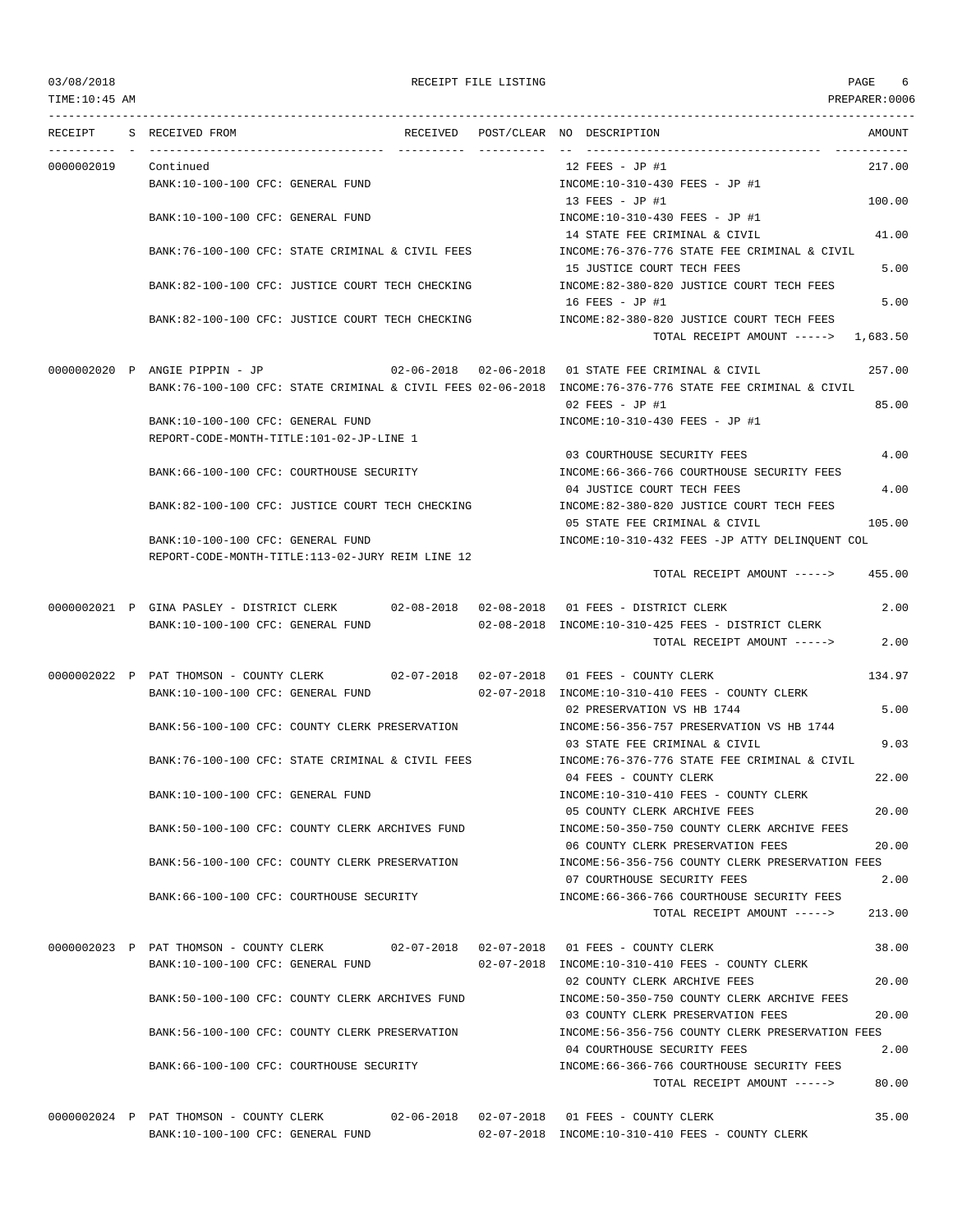TIME:10:45 AM PREPARER:0006 --------------------------------------------------------------------------------------------------------------------------------- RECEIPT S RECEIVED FROM THE RECEIVED POST/CLEAR NO DESCRIPTION THE RECEIVED AMOUNT ---------- - ----------------------------------- ---------- ---------- -- ----------------------------------- ----------- 0000002024 Continued 02 FEES - COUNTY CLERK 89.25 BANK:10-100-100 CFC: GENERAL FUND INCOME:10-310-410 FEES - COUNTY CLERK 03 COUNTY CLERK ARCHIVE FEES 90.00 BANK:50-100-100 CFC: COUNTY CLERK ARCHIVES FUND INCOME:50-350-750 COUNTY CLERK ARCHIVE FEES 04 COUNTY CLERK PRESERVATION FEES 90.00 BANK:56-100-100 CFC: COUNTY CLERK PRESERVATION INCOME:56-356-756 COUNTY CLERK PRESERVATION FEES 05 COURTHOUSE SECURITY FEES 9.00 BANK:66-100-100 CFC: COURTHOUSE SECURITY **INCOME:66-366-766 COURTHOUSE SECURITY FEES** TOTAL RECEIPT AMOUNT -----> 313.25 0000002025 P PAT THOMSON - COUNTY CLERK 02-08-2018 02-08-2018 01 FEES - COUNTY CLERK 2.00 BANK:10-100-100 CFC: GENERAL FUND 02-08-2018 INCOME:10-310-410 FEES - COUNTY CLERK 02 FEES - COUNTY CLERK 133.00 BANK:10-100-100 CFC: GENERAL FUND INCOME:10-310-410 FEES - COUNTY CLERK 03 COUNTY CLERK ARCHIVE FEES 50.00 BANK:50-100-100 CFC: COUNTY CLERK ARCHIVES FUND INCOME:50-350-750 COUNTY CLERK ARCHIVE FEES 04 COUNTY CLERK PRESERVATION FEES 50.00 BANK:56-100-100 CFC: COUNTY CLERK PRESERVATION INCOME:56-356-756 COUNTY CLERK PRESERVATION FEES 05 COURTHOUSE SECURITY FEES 5.00 BANK:66-100-100 CFC: COURTHOUSE SECURITY INCOME:66-366-766 COURTHOUSE SECURITY FEES TOTAL RECEIPT AMOUNT -----> 240.00 0000002026 P PAT THOMSON - COUNTY CLERK 02-08-2018 02-08-2018 01 FEES - COUNTY CLERK 12.00 BANK:10-100-100 CFC: GENERAL FUND 02-08-2018 INCOME:10-310-410 FEES - COUNTY CLERK 02 FEES - COUNTY CLERK 108.00 BANK:10-100-100 CFC: GENERAL FUND INCOME:10-310-410 FEES - COUNTY CLERK 03 COUNTY CLERK ARCHIVE FEES 40.00 BANK:50-100-100 CFC: COUNTY CLERK ARCHIVES FUND INCOME:50-350-750 COUNTY CLERK ARCHIVE FEES 04 COUNTY CLERK PRESERVATION FEES 40.00 BANK:56-100-100 CFC: COUNTY CLERK PRESERVATION INCOME:56-356-756 COUNTY CLERK PRESERVATION FEES 05 COURTHOUSE SECURITY FEES 4.00 BANK:66-100-100 CFC: COURTHOUSE SECURITY INCOME:66-366-766 COURTHOUSE SECURITY FEES TOTAL RECEIPT AMOUNT -----> 204.00 0000002027 P ANGIE PIPPIN - JP 02-07-2018 02-08-2018 01 STATE FEE CRIMINAL & CIVIL 234.39 BANK:76-100-100 CFC: STATE CRIMINAL & CIVIL FEES 02-08-2018 INCOME:76-376-776 STATE FEE CRIMINAL & CIVIL 02 FEES - JP #1 216.03 BANK:10-100-100 CFC: GENERAL FUND INCOME:10-310-430 FEES - JP #1 REPORT-CODE-MONTH-TITLE:101-02-JP-LINE 1 03 COURTHOUSE SECURITY FEES 9.54 BANK:66-100-100 CFC: COURTHOUSE SECURITY INCOME:66-366-766 COURTHOUSE SECURITY FEES 04 JUSTICE COURT TECH FEES 9.54 BANK:82-100-100 CFC: JUSTICE COURT TECH CHECKING INCOME:82-380-820 JUSTICE COURT TECH FEES TOTAL RECEIPT AMOUNT -----> 469.50 0000002028 P APPRAISAL DISTRICT R & B 02-08-2018 02-08-2018 01 ADVALOREM TAXES R&B 2,154.94 BANK:11-100-100 CFC: ROAD & BRIDGE PRECINCT 1 02-08-2018 INCOME:11-311-100 ADVALOREM TAXES 02 ADVALOREM TAXES R&B 2,154.93 BANK:12-100-100 CFC: ROAD & BRIDGE PRECINCT 2 INCOME:12-312-100 ADVALOREM TAXES 03 ADVALOREM TAXES R&B 2,154.93 BANK:13-100-100 CFC: ROAD & BRIDGE PRECINCT 3 INCOME:13-313-100 ADVALOREM TAXES 04 ADVALOREM TAXES R&B 2,154.93 BANK:14-100-100 CFC: ROAD & BRIDGE PRECINCT 4 INCOME:14-314-100 ADVALOREM TAXES TOTAL RECEIPT AMOUNT -----> 8,619.73 0000002029 P APPRAISAL DISTRICT - I&S 02-08-2018 02-08-2018 01 BOND TAXES - I&S 9,822.42 BANK:20-100-190 I&S ACCOUNT JAIL BOND 02-08-2018 INCOME:20-315-100 BOND TAXES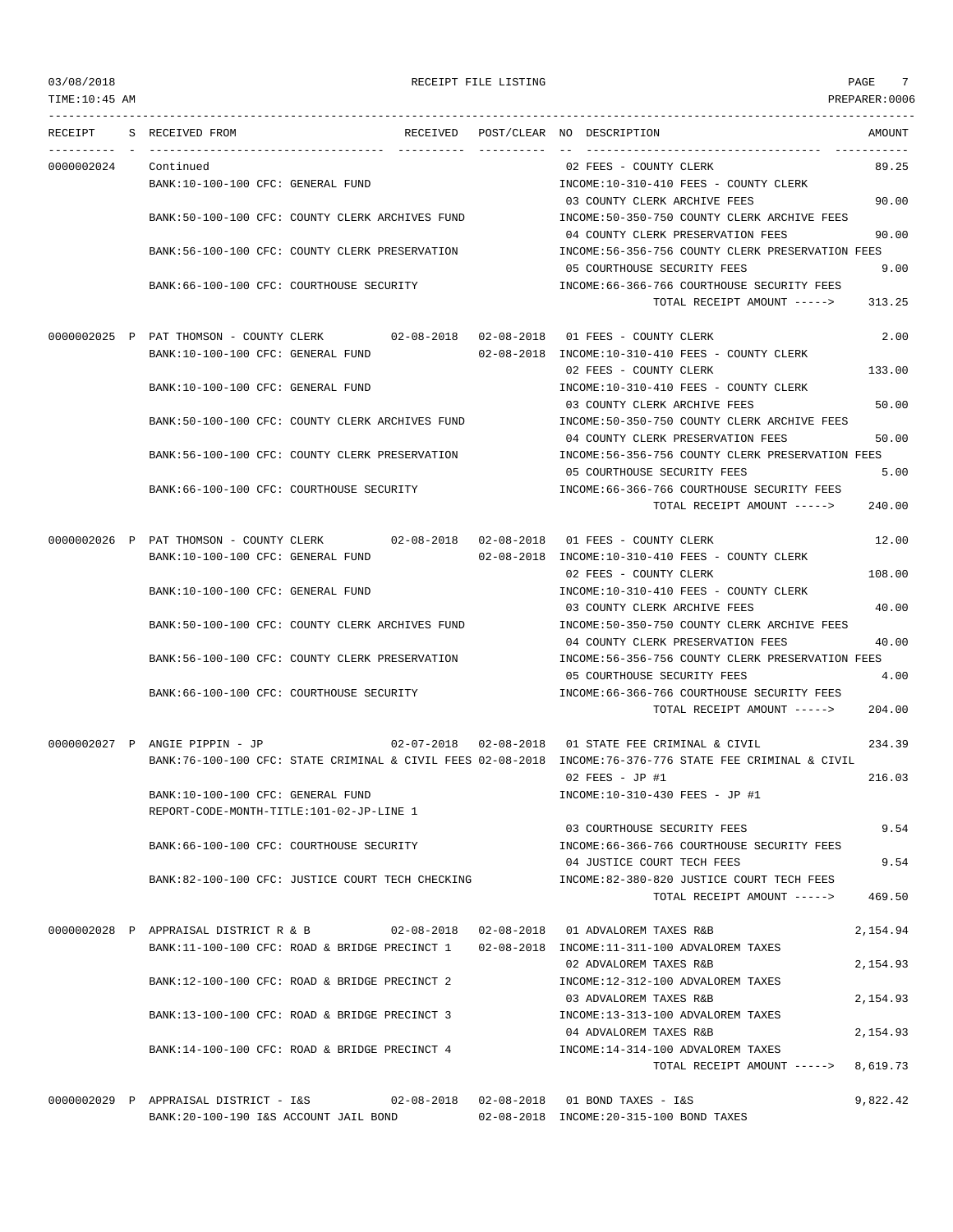### 03/08/2018 RECEIPT FILE LISTING PAGE 8

TOTAL RECEIPT AMOUNT -----> 235.00

--------------------------------------------------------------------------------------------------------------------------------- RECEIPT S RECEIVED FROM THE RECEIVED POST/CLEAR NO DESCRIPTION THE SECRET AMOUNT ---------- - ----------------------------------- ---------- ---------- -- ----------------------------------- ----------- 0000002029 Continued 02 BOND TAXES - I&S 3,803.23 BANK:20-100-190 I&S ACCOUNT JAIL BOND **INCOME:20-315-100 BOND TAXES** 03 BOND TAXES - I&S 9,072.83 BANK:20-100-190 I&S ACCOUNT JAIL BOND INCOME:20-315-100 BOND TAXES 04 BOND TAXES I&S 10,575.89 BANK:20-100-190 I&S ACCOUNT JAIL BOND SUND INCOME:20-315-100 BOND TAXES TOTAL RECEIPT AMOUNT -----> 33,274.37 0000002030 P APPRAISAL DISTRICT - M&O 02-08-2018 02-08-2018 01 ADVALOREM TAXES - M&O 58,237.30 BANK:10-100-100 CFC: GENERAL FUND 02-08-2018 INCOME:10-300-100 ADVALOREM TAXES 02 ADVALOREM TAXES - M&O 22,575.55 BANK:10-100-100 CFC: GENERAL FUND INCOME:10-300-100 ADVALOREM TAXES 03 ADVALOREM TAXES - M&O 53,821.00 BANK:10-100-100 CFC: GENERAL FUND INCOME:10-300-100 ADVALOREM TAXES 04 ADVALOREM TAXES 62,514.26 BANK:10-100-100 CFC: GENERAL FUND INCOME:10-300-100 ADVALOREM TAXES TOTAL RECEIPT AMOUNT -----> 197,148.11 0000002031 P JOHNNY ROBERTSON 02-08-2018 02-08-2018 01 AIRPORT REVENUES 300.00 BANK:88-100-100 CFC - AIRPORT FUND 02-08-2018 INCOME:88-380-810 AIRPORT REVENUES TOTAL RECEIPT AMOUNT -----> 300.00 0000002035 P PAT THOMSON - COUNTY CLERK 02-09-2018 02-09-2018 01 FEES - COUNTY CLERK 50.00 BANK:10-100-100 CFC: GENERAL FUND 02-09-2018 INCOME:10-310-410 FEES - COUNTY CLERK 02 FEES - COUNTY CLERK 19.00 BANK:10-100-100 CFC: GENERAL FUND INCOME:10-310-410 FEES - COUNTY CLERK 03 COUNTY CLERK ARCHIVE FEES 10.00 BANK:50-100-100 CFC: COUNTY CLERK ARCHIVES FUND INCOME:50-350-750 COUNTY CLERK ARCHIVE FEES 04 COUNTY CLERK PRESERVATION FEES 10.00 BANK:56-100-100 CFC: COUNTY CLERK PRESERVATION INCOME:56-356-756 COUNTY CLERK PRESERVATION FEES 05 COURTHOUSE SECURITY FEES 1.00 BANK:66-100-100 CFC: COURTHOUSE SECURITY INCOME:66-366-766 COURTHOUSE SECURITY FEES TOTAL RECEIPT AMOUNT -----> 90.00 0000002036 P PAT THOMSON - COUNTY CLERK 02-09-2018 02-09-2018 01 FEES - COUNTY CLERK 37.00 BANK:10-100-100 CFC: GENERAL FUND 02-09-2018 INCOME:10-310-410 FEES - COUNTY CLERK 02 PRESERVATION VS HB 1744 3.00 BANK:56-100-100 CFC: COUNTY CLERK PRESERVATION INCOME:56-356-757 PRESERVATION VS HB 1744 03 STATE FEE CRIMINAL & CIVIL 30.00 BANK:76-100-100 CFC: STATE CRIMINAL & CIVIL FEES INCOME:76-376-776 STATE FEE CRIMINAL & CIVIL 04 COUNTY CLERK ARCHIVE FEES 10.00 BANK:50-100-100 CFC: COUNTY CLERK ARCHIVES FUND INCOME:50-350-750 COUNTY CLERK ARCHIVE FEES 05 COUNTY CLERK PRESERVATION FEES 10.00 BANK:56-100-100 CFC: COUNTY CLERK PRESERVATION INCOME:56-356-756 COUNTY CLERK PRESERVATION FEES 06 COURTHOUSE SECURITY FEES 1.00 BANK:66-100-100 CFC: COURTHOUSE SECURITY INCOME:66-366-766 COURTHOUSE SECURITY FEES TOTAL RECEIPT AMOUNT -----> 91.00 0000002037 P ANGIE PIPPIN - JP 02-08-2018 02-09-2018 01 STATE FEE CRIMINAL & CIVIL 88.50 BANK:76-100-100 CFC: STATE CRIMINAL & CIVIL FEES 02-09-2018 INCOME:76-376-776 STATE FEE CRIMINAL & CIVIL  $02$  FEES - JP #1 138.50 BANK:10-100-100 CFC: GENERAL FUND INCOME:10-310-430 FEES - JP #1 REPORT-CODE-MONTH-TITLE:101-02-JP-LINE 1 03 COURTHOUSE SECURITY FEES 4.00 BANK:66-100-100 CFC: COURTHOUSE SECURITY **INCOME:66-366-766 COURTHOUSE SECURITY FEES** 04 JUSTICE COURT TECH FEES 4.00 BANK:82-100-100 CFC: JUSTICE COURT TECH CHECKING INCOME:82-380-820 JUSTICE COURT TECH FEES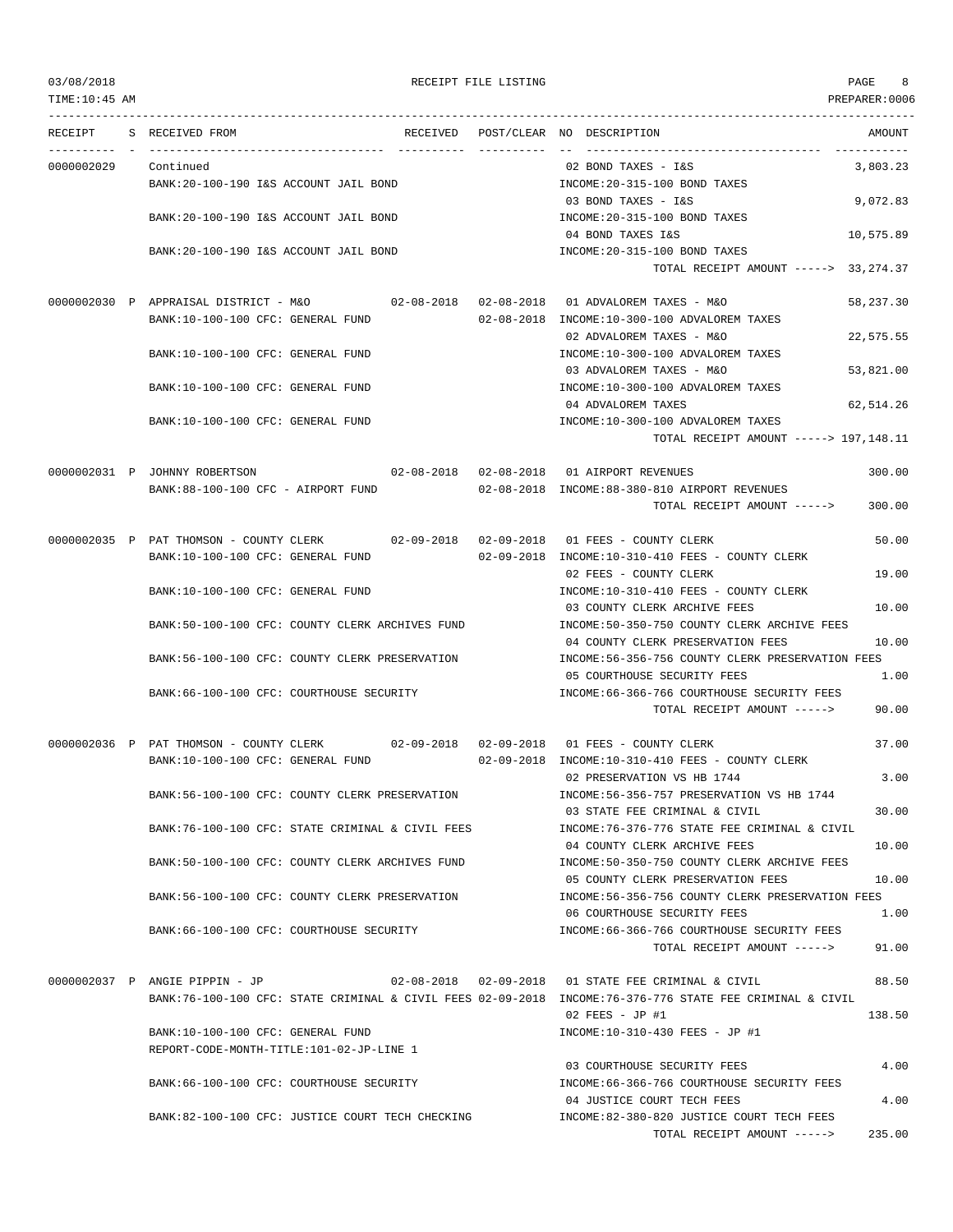| 03/08/2018    |                                                                                                                                        | RECEIPT FILE LISTING |                                                                                                                               | PAGE<br>9            |
|---------------|----------------------------------------------------------------------------------------------------------------------------------------|----------------------|-------------------------------------------------------------------------------------------------------------------------------|----------------------|
| TIME:10:45 AM |                                                                                                                                        |                      |                                                                                                                               | PREPARER: 0006       |
|               | RECEIPT S RECEIVED FROM                                                                                                                |                      | RECEIVED POST/CLEAR NO DESCRIPTION                                                                                            | AMOUNT               |
|               | 0000002038 P GINA PASLEY - DISTRICT CLERK 02-08-2018 02-09-2018 01 FEES - DISTRICT CLERK<br>BANK:10-100-100 CFC: GENERAL FUND          |                      | $02-09-2018$ INCOME: $10-310-425$ FEES - DISTRICT CLERK<br>TOTAL RECEIPT AMOUNT ----->                                        | 5.00<br>5.00         |
|               | 0000002039 P GINA PASLEY - DISTRICT CLERK 02-08-2018 02-09-2018 01 FEES - COUNTY & DISTRICT COURT<br>BANK:10-100-100 CFC: GENERAL FUND |                      | 02-09-2018 INCOME:10-310-420 FEES - COUNTY & DISTRICT COURT<br>TOTAL RECEIPT AMOUNT ----->                                    | 21.00<br>21.00       |
|               | 0000002040 P GINA PASLEY - DISTRICT CLERK 02-08-2018 02-09-2018 01 FEES - DISTRICT CLERK<br>BANK:10-100-100 CFC: GENERAL FUND          |                      | 02-09-2018 INCOME:10-310-425 FEES - DISTRICT CLERK                                                                            | 8.00                 |
|               | BANK:10-100-100 CFC: GENERAL FUND                                                                                                      |                      | 02 FEES - COUNTY & DISTRICT COURT<br>INCOME:10-310-420 FEES - COUNTY & DISTRICT COURT<br>03 FEES - DISTRICT CLERK             | 15.00<br>66.00       |
|               | BANK:10-100-100 CFC: GENERAL FUND<br>BANK:10-100-100 CFC: GENERAL FUND                                                                 |                      | INCOME:10-310-425 FEES - DISTRICT CLERK<br>04 FEES - SHERIFF<br>INCOME:10-310-455 FEES - SHERIFF                              | 165.00               |
|               | BANK:30-100-100 CFC: COURT RECORDS PRES FUND                                                                                           |                      | 05 RECORDS PRESERVATION FEES<br>INCOME: 30-330-730 RECORDS PRESERVATION FEES                                                  | 10.00                |
|               | BANK:36-100-100 CFC: DIST COURT RECORDS TECH FUND                                                                                      |                      | 06 DIST COURT REC TECH FEES<br>INCOME:36-336-736 DIST COURT REC TECH FEES<br>07 LAW LIBRARY FEES                              | 10.00<br>35.00       |
|               | BANK:60-100-100 CFC: LAW LIBRARY<br>BANK:63-100-100 CFC: DISTRICT CLERK PRESERVATION                                                   |                      | INCOME:60-360-760 LAW LIBRARY FEES<br>08 DIST CLERK PRESERVATION FEES<br>INCOME:63-363-763 DIST CLERK PRESERVATION FEES       | 5.00                 |
|               | BANK: 66-100-100 CFC: COURTHOUSE SECURITY                                                                                              |                      | 09 COURTHOUSE SECURITY FEES<br>INCOME:66-366-766 COURTHOUSE SECURITY FEES<br>10 STATE FEE CRIMINAL & CIVIL                    | 5.00<br>50.00        |
|               | BANK:76-100-100 CFC: STATE CRIMINAL & CIVIL FEES<br>BANK:76-100-100 CFC: STATE CRIMINAL & CIVIL FEES                                   |                      | INCOME:76-376-776 STATE FEE CRIMINAL & CIVIL<br>11 STATE FEE CRIMINAL & CIVIL<br>INCOME:76-376-776 STATE FEE CRIMINAL & CIVIL | 5.00                 |
|               | BANK:76-100-100 CFC: STATE CRIMINAL & CIVIL FEES                                                                                       |                      | 12 STATE FEE CRIMINAL & CIVIL<br>INCOME: 76-376-776 STATE FEE CRIMINAL & CIVIL                                                | 10.00                |
|               | BANK:76-100-100 CFC: STATE CRIMINAL & CIVIL FEES                                                                                       |                      | 13 STATE FEE CRIMINAL & CIVIL<br>INCOME:76-376-776 STATE FEE CRIMINAL & CIVIL<br>14 STATE FEE CRIMINAL & CIVIL                | 5.00<br>30.00        |
|               | BANK:76-100-100 CFC: STATE CRIMINAL & CIVIL FEES<br>BANK:76-100-100 CFC: STATE CRIMINAL & CIVIL FEES                                   |                      | INCOME:76-376-776 STATE FEE CRIMINAL & CIVIL<br>15 STATE FEE CRIMINAL & CIVIL<br>INCOME:76-376-776 STATE FEE CRIMINAL & CIVIL | 42.00                |
|               | BANK:68-100-100 CFC: COUNTY PRESERVATION                                                                                               |                      | 16 COUNTY PRESERVATION FEES<br>INCOME: 68-368-768 COUNTY PRESERVATION FEES<br>TOTAL RECEIPT AMOUNT -----> 466.00              | 5.00                 |
|               | 0000002041 P JONNYE GIBSON - TAX COLLECTOR 02-09-2018 02-09-2018 01 FEES - TAX COLLECTOR<br>BANK:10-100-100 CFC: GENERAL FUND          |                      | $02-09-2018$ INCOME:10-310-445 FEES - TAX COLLECTOR                                                                           | 1.00                 |
|               | BANK:11-100-100 CFC: ROAD & BRIDGE PRECINCT 1                                                                                          |                      | 02 MOTOR VEHICLE REGISTRATION<br>INCOME:11-311-110 MOTOR VEHICLE REGISTRATION<br>03 MOTOR VEHICLE REGISTRATION                | 1,522.51<br>1,522.51 |
|               | BANK:12-100-100 CFC: ROAD & BRIDGE PRECINCT 2<br>BANK:13-100-100 CFC: ROAD & BRIDGE PRECINCT 3                                         |                      | INCOME:12-312-110 MOTOR VEHICLE REGISTRATION<br>04 MOTOR VEHICLE REGISTRATION                                                 | 1,522.50             |
|               | BANK:14-100-100 CFC: ROAD & BRIDGE PRECINCT 4                                                                                          |                      | INCOME:13-313-110 MOTOR VEHICLE REGISTRATION<br>05 MOTOR VEHICLE REGISTRATION<br>INCOME:14-314-110 MOTOR VEHICLE REGISTRATION | 1,522.51             |
|               | BANK:10-100-100 CFC: GENERAL FUND                                                                                                      |                      | 06 FEES - TITLE<br>INCOME:10-310-447 FEES - TITLE<br>07 INTEREST EARNED                                                       | 20.00<br>7.22        |

BANK:10-100-100 CFC: GENERAL FUND INCOME:10-300-180 INTEREST EARNED

TOTAL RECEIPT AMOUNT -----> 6,118.25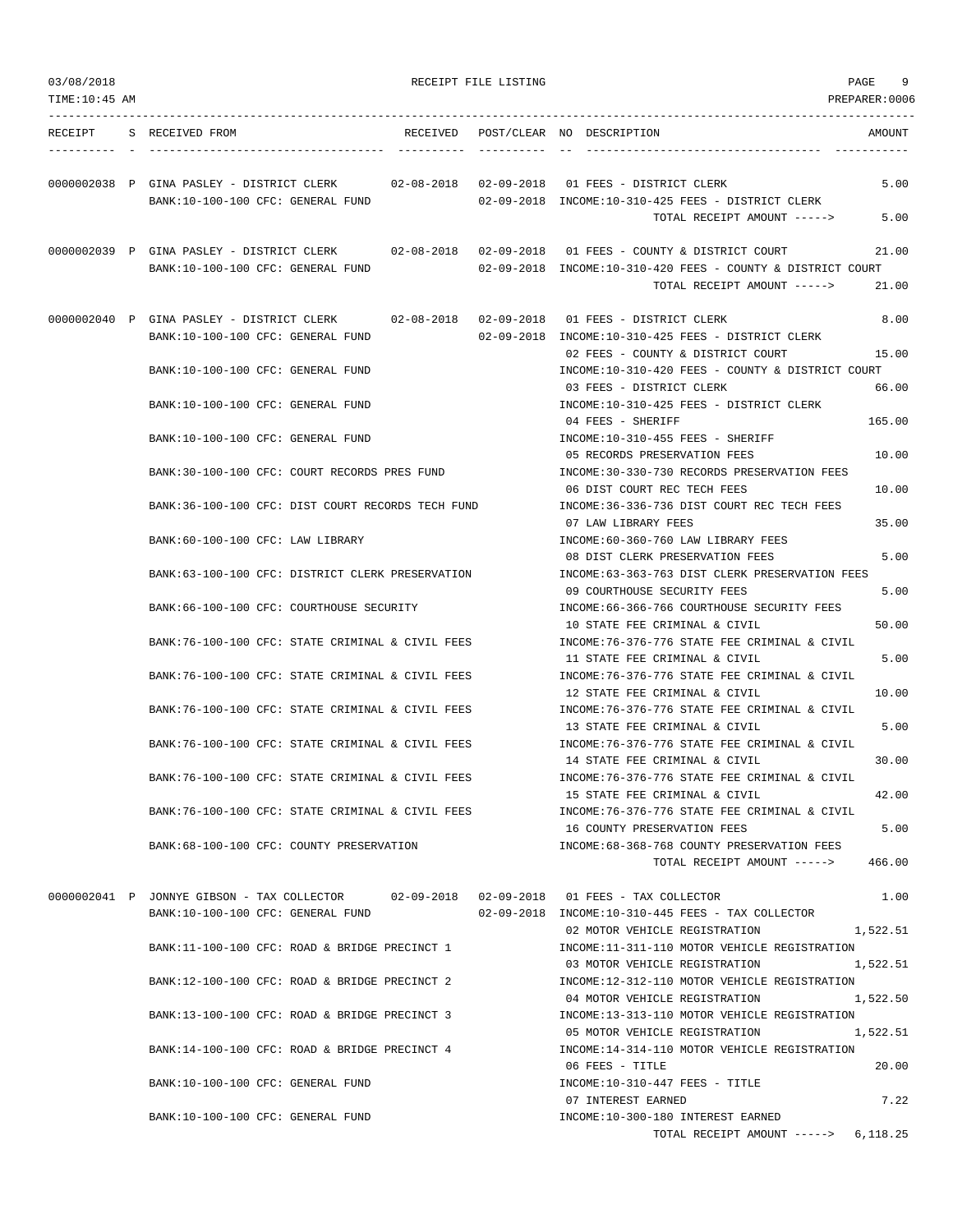| 03/08/2018<br>TIME: 10: 45 AM |                                                                                                                           |                                   | RECEIPT FILE LISTING |                                                                                                                                     | PAGE<br>10<br>PREPARER:0006 |
|-------------------------------|---------------------------------------------------------------------------------------------------------------------------|-----------------------------------|----------------------|-------------------------------------------------------------------------------------------------------------------------------------|-----------------------------|
| RECEIPT                       | S RECEIVED FROM                                                                                                           |                                   |                      | RECEIVED POST/CLEAR NO DESCRIPTION                                                                                                  | AMOUNT                      |
|                               | 0000002042 P FEMA INTEREST<br>BANK: 38-100-160 FEMA CHECKING                                                              |                                   |                      | 02-09-2018  02-09-2018  01 FEMA INTEREST EARNED<br>02-09-2018 INCOME:38-300-150 FEMA INTEREST EARNED<br>TOTAL RECEIPT AMOUNT -----> | 56.22<br>56.22              |
|                               | 0000002043 P EMILIA GARCIA - SENIOR CITIZENS 02-13-2018 02-13-2018                                                        |                                   |                      | 01 FOOD DONATIONS                                                                                                                   | 78.00                       |
|                               | BANK: 78-100-100 CFC: SENIOR CITIZENS                                                                                     |                                   |                      | 02-13-2018 INCOME: 78-378-712 FOOD DONATIONS<br>02 FOOD DONATIONS                                                                   | 41.00                       |
|                               | BANK: 78-100-100 CFC: SENIOR CITIZENS                                                                                     |                                   |                      | INCOME: 78-378-712 FOOD DONATIONS<br>TOTAL RECEIPT AMOUNT ----->                                                                    | 119.00                      |
|                               | 0000002044 P PAT THOMSON - COUNTY CLERK 02-12-2018 02-13-2018 01 FEES - COUNTY CLERK<br>BANK:10-100-100 CFC: GENERAL FUND |                                   |                      | 02-13-2018 INCOME:10-310-410 FEES - COUNTY CLERK                                                                                    | 35.00                       |
|                               | BANK:10-100-100 CFC: GENERAL FUND                                                                                         |                                   |                      | 02 FEES - COUNTY CLERK<br>INCOME:10-310-410 FEES - COUNTY CLERK                                                                     | 111.00                      |
|                               | BANK:50-100-100 CFC: COUNTY CLERK ARCHIVES FUND                                                                           |                                   |                      | 03 COUNTY CLERK ARCHIVE FEES<br>INCOME:50-350-750 COUNTY CLERK ARCHIVE FEES                                                         | 150.00                      |
|                               | BANK:56-100-100 CFC: COUNTY CLERK PRESERVATION                                                                            |                                   |                      | 04 COUNTY CLERK PRESERVATION FEES<br>INCOME:56-356-756 COUNTY CLERK PRESERVATION FEES<br>05 COURTHOUSE SECURITY FEES                | 150.00<br>15.00             |
|                               | BANK:66-100-100 CFC: COURTHOUSE SECURITY                                                                                  |                                   |                      | INCOME: 66-366-766 COURTHOUSE SECURITY FEES<br>TOTAL RECEIPT AMOUNT ----->                                                          | 461.00                      |
|                               | 0000002045 P PAT THOMSON - COUNTY CLERK 02-12-2018 02-13-2018 01 FEES - COUNTY CLERK                                      |                                   |                      |                                                                                                                                     | 108.00                      |
|                               | BANK:10-100-100 CFC: GENERAL FUND                                                                                         |                                   |                      | 02-13-2018 INCOME:10-310-410 FEES - COUNTY CLERK<br>TOTAL RECEIPT AMOUNT ----->                                                     | 108.00                      |
|                               | 0000002046 P PAT THOMSON - COUNTY CLERK<br>BANK:10-100-100 CFC: GENERAL FUND                                              | $02 - 13 - 2018$ $02 - 13 - 2018$ |                      | 01 FEES - COUNTY CLERK<br>02-13-2018 INCOME:10-310-410 FEES - COUNTY CLERK                                                          | 5.00                        |
|                               | BANK:10-100-100 CFC: GENERAL FUND                                                                                         |                                   |                      | 02 FEES - COUNTY CLERK<br>INCOME:10-310-410 FEES - COUNTY CLERK                                                                     | 4.00                        |
|                               | BANK:10-100-100 CFC: GENERAL FUND                                                                                         |                                   |                      | 03 FEES - COUNTY CLERK<br>INCOME:10-310-410 FEES - COUNTY CLERK                                                                     | 107.00                      |
|                               | BANK:50-100-100 CFC: COUNTY CLERK ARCHIVES FUND                                                                           |                                   |                      | 04 COUNTY CLERK ARCHIVE FEES<br>INCOME:50-350-750 COUNTY CLERK ARCHIVE FEES                                                         | 40.00                       |
|                               | BANK:56-100-100 CFC: COUNTY CLERK PRESERVATION                                                                            |                                   |                      | 05 COUNTY CLERK PRESERVATION FEES<br>INCOME:56-356-756 COUNTY CLERK PRESERVATION FEES                                               | 40.00                       |
|                               | BANK:66-100-100 CFC: COURTHOUSE SECURITY                                                                                  |                                   |                      | 06 COURTHOUSE SECURITY FEES<br>INCOME:66-366-766 COURTHOUSE SECURITY FEES<br>TOTAL RECEIPT AMOUNT ----->                            | 4.00<br>200.00              |
|                               | 0000002047 P ANGIE PIPPIN - JP                                                                                            |                                   |                      | 02-13-2018  02-13-2018  01 STATE FEE CRIMINAL & CIVIL                                                                               | 88.50                       |
|                               |                                                                                                                           |                                   |                      | BANK:76-100-100 CFC: STATE CRIMINAL & CIVIL FEES 02-13-2018 INCOME:76-376-776 STATE FEE CRIMINAL & CIVIL<br>$02$ FEES - JP #1       | 63.50                       |
|                               | BANK:10-100-100 CFC: GENERAL FUND<br>REPORT-CODE-MONTH-TITLE:101-02-JP-LINE 1                                             |                                   |                      | INCOME:10-310-430 FEES - JP #1                                                                                                      |                             |
|                               | BANK:66-100-100 CFC: COURTHOUSE SECURITY                                                                                  |                                   |                      | 03 COURTHOUSE SECURITY FEES<br>INCOME: 66-366-766 COURTHOUSE SECURITY FEES<br>04 JUSTICE COURT TECH FEES                            | 4.00<br>4.00                |
|                               | BANK:82-100-100 CFC: JUSTICE COURT TECH CHECKING                                                                          |                                   |                      | INCOME:82-380-820 JUSTICE COURT TECH FEES<br>05 STATE FEE CRIMINAL & CIVIL                                                          | 354.00                      |
|                               | BANK:76-100-100 CFC: STATE CRIMINAL & CIVIL FEES<br>REPORT-CODE-MONTH-TITLE:113-02-JURY REIM LINE 12                      |                                   |                      | INCOME:76-376-776 STATE FEE CRIMINAL & CIVIL                                                                                        |                             |
|                               | BANK:10-100-100 CFC: GENERAL FUND                                                                                         |                                   |                      | 06 FEES - JP #1<br>INCOME:10-310-430 FEES - JP #1                                                                                   | 183.00                      |
|                               | BANK:66-100-100 CFC: COURTHOUSE SECURITY                                                                                  |                                   |                      | 07 COURTHOUSE SECURITY FEES<br>INCOME: 66-366-766 COURTHOUSE SECURITY FEES                                                          | 16.00                       |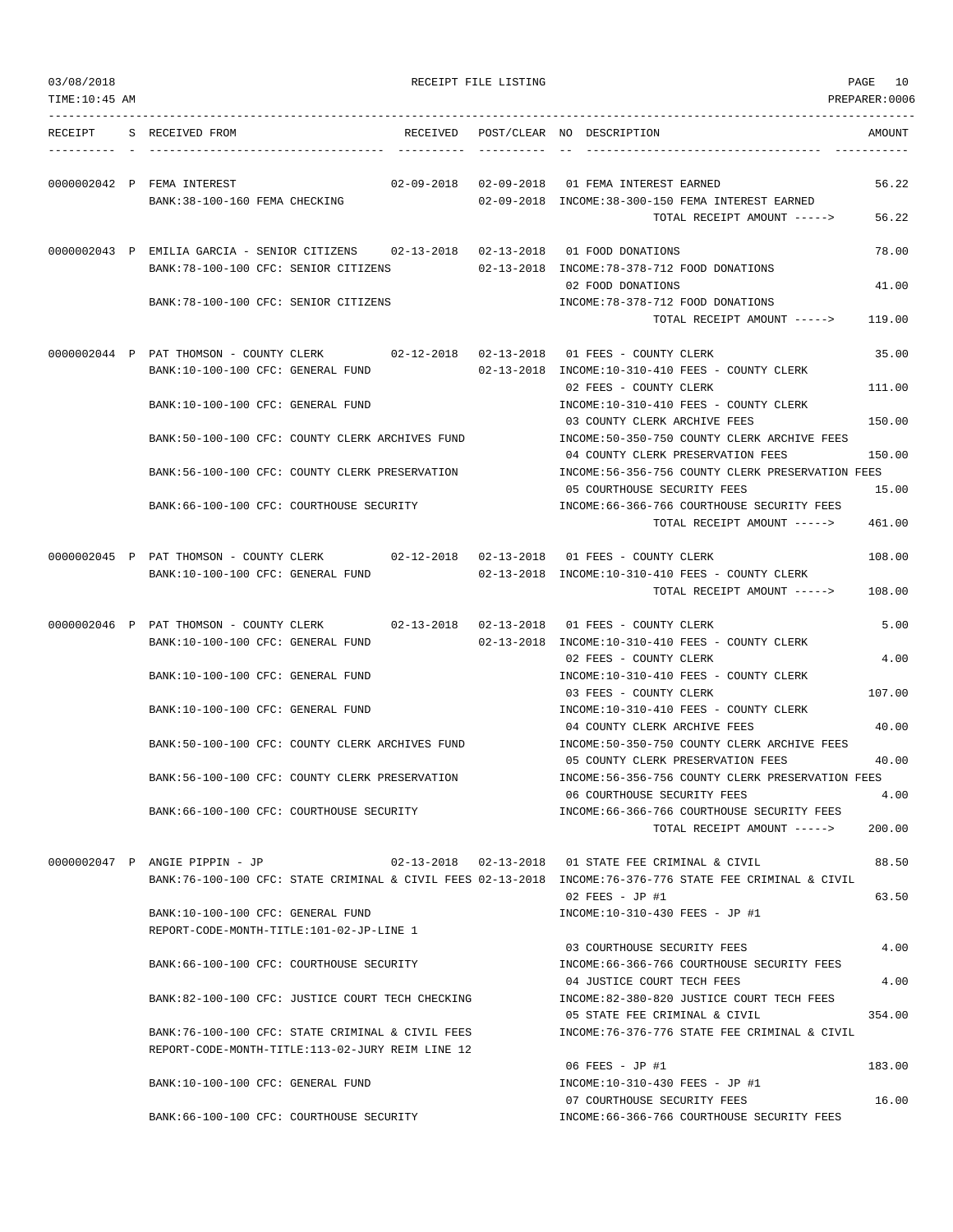03/08/2018 RECEIPT FILE LISTING PAGE 11

| RECEIPT              | S RECEIVED FROM                                                                          |  | RECEIVED POST/CLEAR NO DESCRIPTION                                                                                          | AMOUNT |
|----------------------|------------------------------------------------------------------------------------------|--|-----------------------------------------------------------------------------------------------------------------------------|--------|
| 0000002047 Continued |                                                                                          |  | 08 JUSTICE COURT TECH FEES                                                                                                  | 16.00  |
|                      | BANK:82-100-100 CFC: JUSTICE COURT TECH CHECKING                                         |  | INCOME:82-380-820 JUSTICE COURT TECH FEES                                                                                   |        |
|                      |                                                                                          |  | TOTAL RECEIPT AMOUNT ----->                                                                                                 | 729.00 |
|                      | 0000002049 P ANGIE PIPPIN - JP                                                           |  | 02-13-2018  02-13-2018  01 STATE FEE CRIMINAL & CIVIL                                                                       | 178.76 |
|                      |                                                                                          |  | BANK:76-100-100 CFC: STATE CRIMINAL & CIVIL FEES 02-13-2018 INCOME:76-376-776 STATE FEE CRIMINAL & CIVIL<br>02 FEES - JP #1 | 1.84   |
|                      | BANK:10-100-100 CFC: GENERAL FUND                                                        |  | INCOME:10-310-430 FEES - JP #1                                                                                              |        |
|                      | REPORT-CODE-MONTH-TITLE:101-02-JP-LINE 1                                                 |  |                                                                                                                             |        |
|                      | BANK:66-100-100 CFC: COURTHOUSE SECURITY                                                 |  | 03 COURTHOUSE SECURITY FEES<br>INCOME: 66-366-766 COURTHOUSE SECURITY FEES                                                  | 8.25   |
|                      |                                                                                          |  | 04 JUSTICE COURT TECH FEES                                                                                                  | 9.48   |
|                      | BANK:82-100-100 CFC: JUSTICE COURT TECH CHECKING                                         |  | INCOME:82-380-820 JUSTICE COURT TECH FEES                                                                                   |        |
|                      |                                                                                          |  | TOTAL RECEIPT AMOUNT ----->                                                                                                 | 198.33 |
|                      | 0000002050 P GINA PASLEY - DISTRICT CLERK 02-14-2018 02-14-2018 01 FEES - DISTRICT CLERK |  |                                                                                                                             | 2.00   |
|                      | BANK:10-100-100 CFC: GENERAL FUND                                                        |  | $02-14-2018$ INCOME:10-310-425 FEES - DISTRICT CLERK                                                                        |        |
|                      |                                                                                          |  | TOTAL RECEIPT AMOUNT ----->                                                                                                 | 2.00   |
|                      | 0000002051 P ANGIE PIPPIN - JP                                                           |  | 02-12-2018  02-13-2018  01 STATE FEE CRIMINAL & CIVIL                                                                       | 260.10 |
|                      |                                                                                          |  | BANK:76-100-100 CFC: STATE CRIMINAL & CIVIL FEES 02-13-2018 INCOME:76-376-776 STATE FEE CRIMINAL & CIVIL<br>02 FEES - JP #1 | 319.90 |
|                      | BANK:10-100-100 CFC: GENERAL FUND                                                        |  | INCOME:10-310-430 FEES - JP #1                                                                                              |        |
|                      | REPORT-CODE-MONTH-TITLE:101-02-JP-LINE 1                                                 |  |                                                                                                                             |        |
|                      | BANK:66-100-100 CFC: COURTHOUSE SECURITY                                                 |  | 03 COURTHOUSE SECURITY FEES<br>INCOME: 66-366-766 COURTHOUSE SECURITY FEES                                                  | 12.00  |
|                      |                                                                                          |  | 04 JUSTICE COURT TECH FEES                                                                                                  | 12.00  |
|                      | BANK:82-100-100 CFC: JUSTICE COURT TECH CHECKING                                         |  | INCOME:82-380-820 JUSTICE COURT TECH FEES                                                                                   |        |
|                      |                                                                                          |  | TOTAL RECEIPT AMOUNT ----->                                                                                                 | 604.00 |
|                      | 0000002052 P GINA PASLEY - DISTRICT CLERK 02-09-2018 02-13-2018 01 FEES - DISTRICT CLERK |  |                                                                                                                             | 2.00   |
|                      | BANK:10-100-100 CFC: GENERAL FUND                                                        |  | 02-13-2018 INCOME:10-310-425 FEES - DISTRICT CLERK                                                                          |        |
|                      |                                                                                          |  | TOTAL RECEIPT AMOUNT ----->                                                                                                 | 2.00   |
|                      | 0000002053 P PAT THOMSON - COUNTY CLERK 02-14-2018 02-13-2018 01 FEES - COUNTY CLERK     |  |                                                                                                                             | 12.00  |
|                      | BANK:10-100-100 CFC: GENERAL FUND                                                        |  | 02-13-2018 INCOME:10-310-410 FEES - COUNTY CLERK<br>02 FEES - COUNTY CLERK                                                  | 32.00  |
|                      | BANK:10-100-100 CFC: GENERAL FUND                                                        |  | INCOME:10-310-410 FEES - COUNTY CLERK                                                                                       |        |
|                      |                                                                                          |  | TOTAL RECEIPT AMOUNT ----->                                                                                                 | 44.00  |
|                      | 0000002054 P PAT THOMSON - COUNTY CLERK                                                  |  | 02-14-2018  02-13-2018  01 FEES - COUNTY CLERK                                                                              | 9.00   |
|                      | BANK:10-100-100 CFC: GENERAL FUND                                                        |  | 02-13-2018 INCOME:10-310-410 FEES - COUNTY CLERK                                                                            |        |
|                      |                                                                                          |  | TOTAL RECEIPT AMOUNT ----->                                                                                                 | 9.00   |
|                      | 0000002055 P BRAD STEPHENSON ATTORNEY AT LAW 02-13-2018 02-13-2018 01 PRE-TRIAL FEES     |  |                                                                                                                             | 680.00 |
|                      | BANK: 92-100-222 PRE-TRIAL CHECKING                                                      |  | 02-13-2018 INCOME:92-399-920 PRE-TRIAL FEES                                                                                 |        |
|                      |                                                                                          |  | TOTAL RECEIPT AMOUNT ----->                                                                                                 | 680.00 |
|                      | 0000002056 P PAT THOMSON - COUNTY CLERK                                                  |  |                                                                                                                             | 54.00  |
|                      | BANK:10-100-100 CFC: GENERAL FUND                                                        |  | 02-15-2018 INCOME:10-310-410 FEES - COUNTY CLERK                                                                            |        |
|                      | BANK:56-100-100 CFC: COUNTY CLERK PRESERVATION                                           |  | 02 PRESERVATION VS HB 1744<br>INCOME: 56-356-757 PRESERVATION VS HB 1744                                                    | 20.00  |
|                      |                                                                                          |  | 03 STATE FEE CRIMINAL & CIVIL                                                                                               | 2.00   |
|                      | BANK:76-100-100 CFC: STATE CRIMINAL & CIVIL FEES                                         |  | INCOME: 76-376-776 STATE FEE CRIMINAL & CIVIL                                                                               |        |
|                      | BANK:10-100-100 CFC: GENERAL FUND                                                        |  | 04 FEES - COUNTY CLERK<br>INCOME:10-310-410 FEES - COUNTY CLERK                                                             | 18.00  |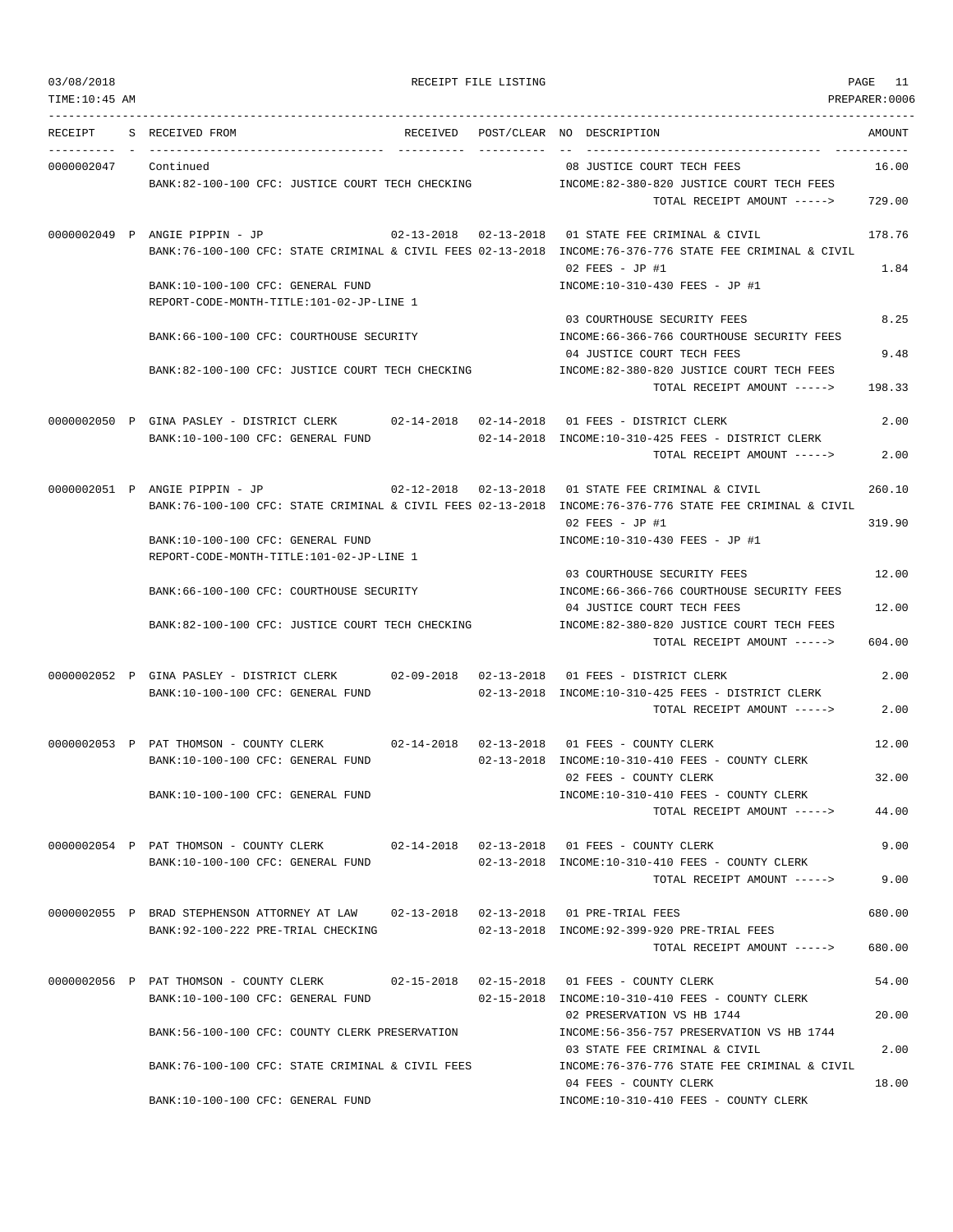--------------------------------------------------------------------------------------------------------------------------------- RECEIPT S RECEIVED FROM THE RECEIVED POST/CLEAR NO DESCRIPTION THE RECEIVED AMOUNT ---------- - ----------------------------------- ---------- ---------- -- ----------------------------------- ----------- 0000002056 Continued 05 COUNTY CLERK ARCHIVE FEES 20.00 BANK:50-100-100 CFC: COUNTY CLERK ARCHIVES FUND INCOME:50-350-750 COUNTY CLERK ARCHIVE FEES TOTAL RECEIPT AMOUNT -----> 114.00 0000002057 P PAT THOMSON - COUNTY CLERK 02-15-2018 02-15-2018 01 FEES - COUNTY CLERK 71.00 BANK:10-100-100 CFC: GENERAL FUND 02-15-2018 INCOME:10-310-410 FEES - COUNTY CLERK TOTAL RECEIPT AMOUNT -----> 71.00 0000002058 P PAT THOMSON - COUNTY CLERK 02-15-2018 02-15-2018 01 FEES - COUNTY CLERK 6.00 BANK:10-100-100 CFC: GENERAL FUND 02-15-2018 INCOME:10-310-410 FEES - COUNTY CLERK 02 STATE FEE CRIMINAL & CIVIL 42.00 BANK:76-100-100 CFC: STATE CRIMINAL & CIVIL FEES INCOME:76-376-776 STATE FEE CRIMINAL & CIVIL 03 FEES - COUNTY CLERK 73.00 BANK:10-100-100 CFC: GENERAL FUND INCOME:10-310-410 FEES - COUNTY CLERK 04 COUNTY CLERK ARCHIVE FEES 10.00 BANK:50-100-100 CFC: COUNTY CLERK ARCHIVES FUND INCOME:50-350-750 COUNTY CLERK ARCHIVE FEES 05 COURTHOUSE SECURITY FEES 10.00 BANK:66-100-100 CFC: COURTHOUSE SECURITY INCOME:66-366-766 COURTHOUSE SECURITY FEES 06 STATE FEE CRIMINAL & CIVIL 40.00 BANK:76-100-100 CFC: STATE CRIMINAL & CIVIL FEES INCOME:76-376-776 STATE FEE CRIMINAL & CIVIL 07 STATE FEE CRIMINAL & CIVIL 6 5.00 BANK:76-100-100 CFC: STATE CRIMINAL & CIVIL FEES INCOME:76-376-776 STATE FEE CRIMINAL & CIVIL 08 STATE FEE CRIMINAL & CIVIL 30.00 BANK:76-100-100 CFC: STATE CRIMINAL & CIVIL FEES INCOME:76-376-776 STATE FEE CRIMINAL & CIVIL 09 RECORDS PRESERVATION FEES 10.00 BANK:30-100-100 CFC: COURT RECORDS PRES FUND INCOME:30-330-730 RECORDS PRESERVATION FEES 10 JUDICIAL TRAINING FEES 5.00 BANK:53-100-100 JUDICIAL TRAINING FUND INCOME:53-353-753 JUDICIAL TRAINING FEES 11 LAW LIBRARY FEES 35.00 BANK:60-100-100 CFC: LAW LIBRARY INCOME:60-360-760 LAW LIBRARY FEES 12 COUNTY PRESERVATION FEES 5.00 BANK:68-100-100 CFC: COUNTY PRESERVATION INCOME:68-368-768 COUNTY PRESERVATION FEES 13 STATE FEE CRIMINAL & CIVIL 5.00 BANK:76-100-100 CFC: STATE CRIMINAL & CIVIL FEES INCOME:76-376-776 STATE FEE CRIMINAL & CIVIL 14 FEES - SHERIFF 100.00 BANK:10-100-100 CFC: GENERAL FUND INCOME:10-310-455 FEES - SHERIFF 15 GUARDIANSHIP 20.00 BANK:76-100-100 CFC: STATE CRIMINAL & CIVIL FEES INCOME:76-376-702 GUARDIANSHIP 16 STATE FEE CRIMINAL & CIVIL 5.00 BANK:76-100-100 CFC: STATE CRIMINAL & CIVIL FEES INCOME:76-376-776 STATE FEE CRIMINAL & CIVIL TOTAL RECEIPT AMOUNT -----> 401.00 0000002059 P HEALTH & HUMAN SERVICES 02-13-2018 02-13-2018 01 DEPT OF AGING & DISABILITY 1,722.60 BANK:78-100-100 CFC: SENIOR CITIZENS 02-13-2018 INCOME:78-378-714 DEPT OF AGING & DISABILITY TOTAL RECEIPT AMOUNT -----> 1,722.60 0000002060 P GINA PASLEY - DISTRICT CLERK 02-05-2018 02-05-2018 01 FEES - DISTRICT CLERK 10.00 BANK:10-100-100 CFC: GENERAL FUND 02-05-2018 INCOME:10-310-425 FEES - DISTRICT CLERK TOTAL RECEIPT AMOUNT -----> 10.00 0000002061 P GINA PASLEY - DISTRICT CLERK 02-16-2018 02-16-2018 01 FEES - DISTRICT CLERK 2.00 BANK:10-100-100 CFC: GENERAL FUND 02-16-2018 INCOME:10-310-425 FEES - DISTRICT CLERK TOTAL RECEIPT AMOUNT -----> 2.00 0000002062 P DRUG FORFEITURE INTEREST 02-13-2018 02-13-2018 01 INTEREST EARNED 55.49 BANK:84-100-150 CFC: FC DRUG FORFEITURE CHECKING 02-13-2018 INCOME:84-384-180 INTEREST EARNED

TOTAL RECEIPT AMOUNT -----> 55.49

03/08/2018 RECEIPT FILE LISTING PAGE 12 TIME:10:45 AM PREPARER:0006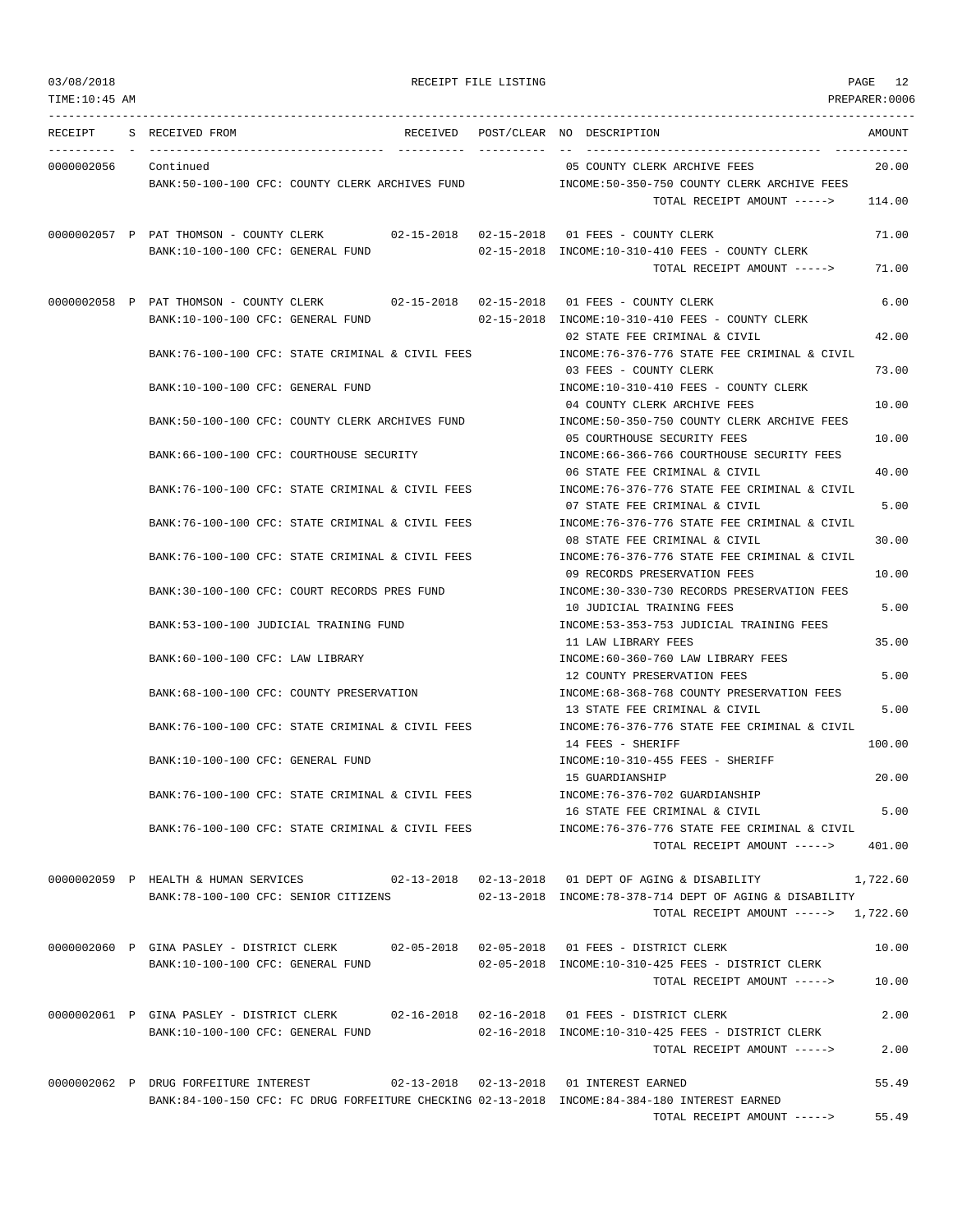| 03/08/2018<br>TIME: 10: 45 AM |                                                                                                                               | RECEIPT FILE LISTING |                                                                                                                                                                                          | PAGE 13<br>PREPARER:0006 |
|-------------------------------|-------------------------------------------------------------------------------------------------------------------------------|----------------------|------------------------------------------------------------------------------------------------------------------------------------------------------------------------------------------|--------------------------|
|                               | RECEIPT S RECEIVED FROM                                                                                                       |                      | RECEIVED POST/CLEAR NO DESCRIPTION                                                                                                                                                       | AMOUNT                   |
|                               | 0000002063 P COMMISSARY PROFIT INTEREST 602-13-2018 02-13-2018 01 INTEREST EARNED<br>BANK:39-100-170 COMMISSARY CHECKING      |                      | 02-13-2018 INCOME:39-300-120 INTEREST EARNED<br>TOTAL RECEIPT AMOUNT ----->                                                                                                              | 1.16<br>1.16             |
|                               | 0000002064 P MMA - BANK INTEREST<br>BANK:10-100-130 MONEY MARKET CHECKING                                                     |                      | 02-13-2018  02-13-2018  01 MONEY MARKET CHECKING<br>02-13-2018 INCOME:10-300-180 INTEREST EARNED<br>TOTAL RECEIPT AMOUNT ----->                                                          | 213.56<br>213.56         |
|                               | 0000002065 P INMATE PHONE<br>BANK:70-100-110 INMATE PHONE CHECKING                                                            |                      | 02-28-2018  02-28-2018  01 INMATE PHONE REVENUES<br>02-28-2018 INCOME:70-370-770 INMATE PHONE REVENUES                                                                                   | 20.00                    |
|                               | BANK:70-100-110 INMATE PHONE CHECKING                                                                                         |                      | 02 INMATE PHONE REVENUES<br>INCOME: 70-370-770 INMATE PHONE REVENUES                                                                                                                     | 60.00                    |
|                               | BANK: 70-100-110 INMATE PHONE CHECKING                                                                                        |                      | 03 INMATE PHONE REVENUES<br>INCOME: 70-370-770 INMATE PHONE REVENUES                                                                                                                     | 10.00                    |
|                               | BANK: 70-100-110 INMATE PHONE CHECKING                                                                                        |                      | 04 INMATE PHONE REVENUES<br>INCOME: 70-370-770 INMATE PHONE REVENUES<br>05 INMATE PHONE REVENUES                                                                                         | 20.00<br>65.00           |
|                               | BANK: 70-100-110 INMATE PHONE CHECKING                                                                                        |                      | INCOME: 70-370-770 INMATE PHONE REVENUES<br>06 INMATE PHONE REVENUES                                                                                                                     | 37.00                    |
|                               | BANK: 70-100-110 INMATE PHONE CHECKING                                                                                        |                      | INCOME: 70-370-770 INMATE PHONE REVENUES<br>07 INMATE PHONE REVENUES                                                                                                                     | 30.00                    |
|                               | BANK:70-100-110 INMATE PHONE CHECKING                                                                                         |                      | INCOME: 70-370-770 INMATE PHONE REVENUES<br>TOTAL RECEIPT AMOUNT ----->                                                                                                                  | 242.00                   |
|                               | 0000002066 P ANGIE PIPPIN - JP                                                                                                |                      | $02-14-2018$ $02-15-2018$ 01 STATE FEE CRIMINAL & CIVIL<br>BANK:76-100-100 CFC: STATE CRIMINAL & CIVIL FEES 02-15-2018 INCOME:76-376-776 STATE FEE CRIMINAL & CIVIL<br>$02$ FEES - JP #1 | 177.00<br>174.00         |
|                               | BANK:10-100-100 CFC: GENERAL FUND<br>REPORT-CODE-MONTH-TITLE:101-02-JP-LINE 1                                                 |                      | INCOME:10-310-430 FEES - JP #1                                                                                                                                                           |                          |
|                               | BANK:66-100-100 CFC: COURTHOUSE SECURITY                                                                                      |                      | 03 COURTHOUSE SECURITY FEES<br>INCOME: 66-366-766 COURTHOUSE SECURITY FEES                                                                                                               | 8.00                     |
|                               | BANK:82-100-100 CFC: JUSTICE COURT TECH CHECKING                                                                              |                      | 04 JUSTICE COURT TECH FEES<br>INCOME:82-380-820 JUSTICE COURT TECH FEES<br>TOTAL RECEIPT AMOUNT ----->                                                                                   | 8.00<br>367.00           |
|                               | 0000002067 P ANGIE PIPPIN - JP                                                                                                |                      | 02-14-2018  02-15-2018  01 STATE FEE CRIMINAL & CIVIL<br>BANK:76-100-100 CFC: STATE CRIMINAL & CIVIL FEES 02-15-2018 INCOME:76-376-776 STATE FEE CRIMINAL & CIVIL                        | 88.50                    |
|                               | BANK:10-100-100 CFC: GENERAL FUND<br>REPORT-CODE-MONTH-TITLE:101-02-JP-LINE 1                                                 |                      | 02 FEES - JP #1<br>INCOME:10-310-430 FEES - JP #1                                                                                                                                        | 78.50                    |
|                               | BANK:66-100-100 CFC: COURTHOUSE SECURITY                                                                                      |                      | 03 COURTHOUSE SECURITY FEES<br>INCOME: 66-366-766 COURTHOUSE SECURITY FEES                                                                                                               | 4.00                     |
|                               | BANK:82-100-100 CFC: JUSTICE COURT TECH CHECKING                                                                              |                      | 04 JUSTICE COURT TECH FEES<br>INCOME:82-380-820 JUSTICE COURT TECH FEES                                                                                                                  | 4.00                     |
|                               |                                                                                                                               |                      | TOTAL RECEIPT AMOUNT ----->                                                                                                                                                              | 175.00                   |
|                               | 0000002068 P GINA PASLEY - DISTRICT CLERK 02-15-2018 02-16-2018 01 FEES - DISTRICT CLERK<br>BANK:10-100-100 CFC: GENERAL FUND |                      | 02-16-2018 INCOME:10-310-425 FEES - DISTRICT CLERK<br>TOTAL RECEIPT AMOUNT -----> 15.00                                                                                                  | 15.00                    |
|                               | 0000002069 P EVERETT SIMMONS                                                                                                  |                      |                                                                                                                                                                                          | 2,000.00                 |
|                               | BANK:88-100-100 CFC - AIRPORT FUND                                                                                            |                      | 02-16-2018 INCOME:88-380-810 AIRPORT REVENUES<br>TOTAL RECEIPT AMOUNT ----->                                                                                                             | 2,000.00                 |
|                               | 0000002070 P GINA PASLEY - DISTRICT CLERK 02-15-2018 02-16-2018 01 FEES - DISTRICT CLERK<br>BANK:10-100-100 CFC: GENERAL FUND |                      | 02-16-2018 INCOME:10-310-425 FEES - DISTRICT CLERK<br>TOTAL RECEIPT AMOUNT ----->                                                                                                        | 4.00<br>4.00             |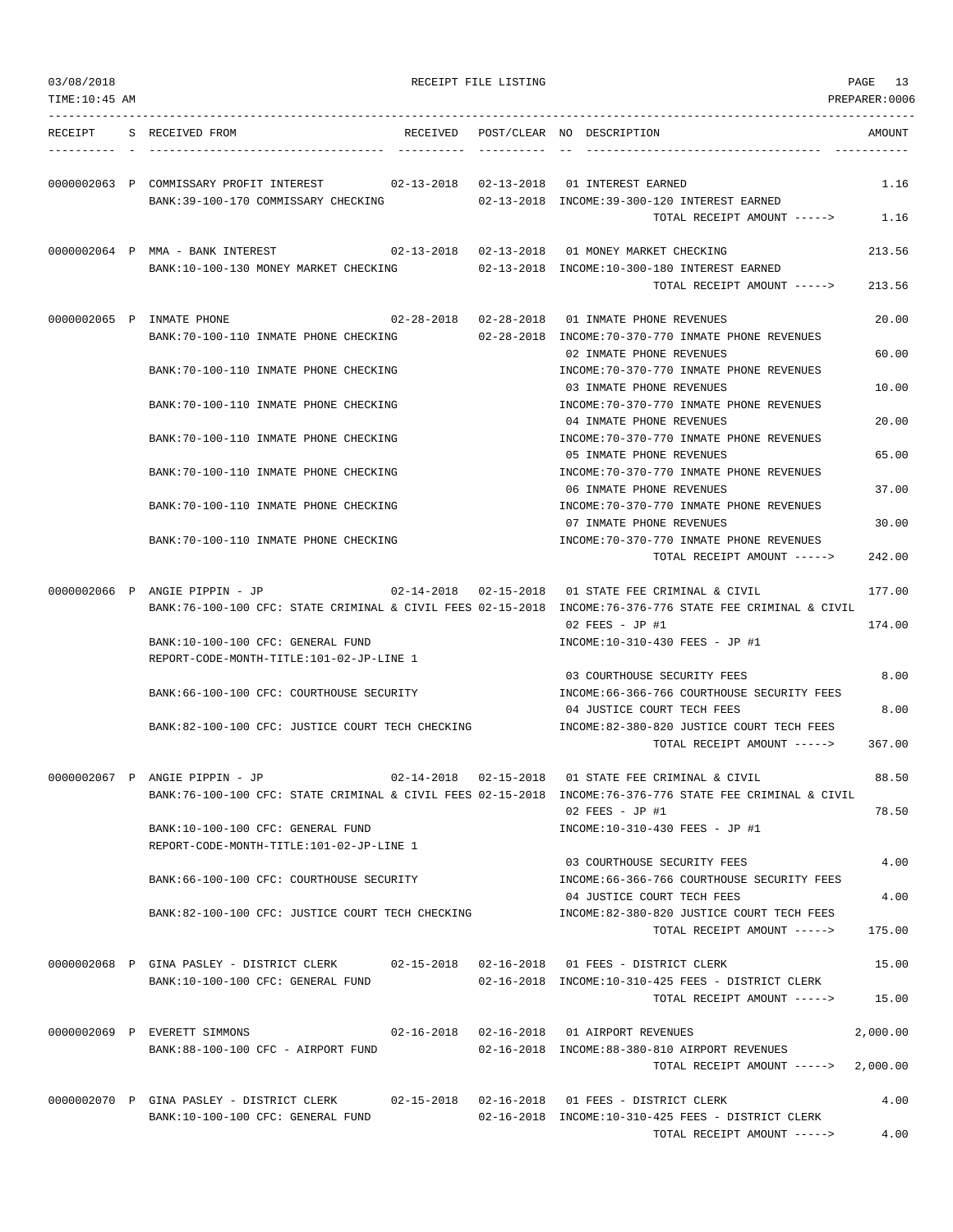| 03/08/2018     |  |                                                                              | RECEIPT FILE LISTING | PAGE 14 |                                                                                                                                        |                |
|----------------|--|------------------------------------------------------------------------------|----------------------|---------|----------------------------------------------------------------------------------------------------------------------------------------|----------------|
| TIME: 10:45 AM |  |                                                                              |                      |         |                                                                                                                                        | PREPARER: 0006 |
| RECEIPT        |  | S RECEIVED FROM                                                              |                      |         | RECEIVED POST/CLEAR NO DESCRIPTION                                                                                                     | AMOUNT         |
|                |  |                                                                              |                      |         |                                                                                                                                        |                |
|                |  | 0000002071 P PAT THOMSON - COUNTY CLERK<br>BANK:10-100-100 CFC: GENERAL FUND |                      |         | 02-16-2018 INCOME:10-310-410 FEES - COUNTY CLERK                                                                                       | 50.00          |
|                |  | BANK:10-100-100 CFC: GENERAL FUND                                            |                      |         | 02 FEES - COUNTY CLERK<br>INCOME:10-310-410 FEES - COUNTY CLERK                                                                        | 13.00          |
|                |  | BANK:50-100-100 CFC: COUNTY CLERK ARCHIVES FUND                              |                      |         | 03 COUNTY CLERK ARCHIVE FEES<br>INCOME:50-350-750 COUNTY CLERK ARCHIVE FEES                                                            | 10.00          |
|                |  | BANK:56-100-100 CFC: COUNTY CLERK PRESERVATION                               |                      |         | 04 COUNTY CLERK PRESERVATION FEES<br>INCOME:56-356-756 COUNTY CLERK PRESERVATION FEES                                                  | 10.00          |
|                |  | BANK:66-100-100 CFC: COURTHOUSE SECURITY                                     |                      |         | 05 COURTHOUSE SECURITY FEES<br>INCOME: 66-366-766 COURTHOUSE SECURITY FEES                                                             | 1.00           |
|                |  |                                                                              |                      |         | TOTAL RECEIPT AMOUNT ----->                                                                                                            | 84.00          |
|                |  |                                                                              |                      |         | 0000002072 P PAT THOMSON - COUNTY CLERK 02-16-2018 02-16-2018 01 FEES - COUNTY CLERK                                                   | 12.00          |
|                |  | BANK:10-100-100 CFC: GENERAL FUND                                            |                      |         | 02-16-2018 INCOME:10-310-410 FEES - COUNTY CLERK<br>02 STATE FEE CRIMINAL & CIVIL                                                      | 84.00          |
|                |  | BANK:76-100-100 CFC: STATE CRIMINAL & CIVIL FEES                             |                      |         | INCOME:76-376-776 STATE FEE CRIMINAL & CIVIL<br>03 FEES - COUNTY CLERK                                                                 | 92.00          |
|                |  | BANK:10-100-100 CFC: GENERAL FUND                                            |                      |         | INCOME:10-310-410 FEES - COUNTY CLERK<br>04 COUNTY CLERK ARCHIVE FEES                                                                  | 20.00          |
|                |  | BANK:50-100-100 CFC: COUNTY CLERK ARCHIVES FUND                              |                      |         | INCOME:50-350-750 COUNTY CLERK ARCHIVE FEES<br>05 COURTHOUSE SECURITY FEES                                                             | 10.00          |
|                |  | BANK: 66-100-100 CFC: COURTHOUSE SECURITY                                    |                      |         | INCOME: 66-366-766 COURTHOUSE SECURITY FEES<br>06 STATE FEE CRIMINAL & CIVIL                                                           | 20.00          |
|                |  | BANK:76-100-100 CFC: STATE CRIMINAL & CIVIL FEES                             |                      |         | INCOME: 76-376-776 STATE FEE CRIMINAL & CIVIL<br>07 STATE FEE CRIMINAL & CIVIL                                                         | 80.00          |
|                |  | BANK: 76-100-100 CFC: STATE CRIMINAL & CIVIL FEES                            |                      |         | INCOME: 76-376-776 STATE FEE CRIMINAL & CIVIL                                                                                          |                |
|                |  | BANK:76-100-100 CFC: STATE CRIMINAL & CIVIL FEES                             |                      |         | 08 STATE FEE CRIMINAL & CIVIL<br>INCOME: 76-376-776 STATE FEE CRIMINAL & CIVIL                                                         | 10.00          |
|                |  | BANK:10-100-100 CFC: GENERAL FUND                                            |                      |         | 09 FEES - SHERIFF<br>INCOME:10-310-455 FEES - SHERIFF                                                                                  | 200.00         |
|                |  | BANK:30-100-100 CFC: COURT RECORDS PRES FUND                                 |                      |         | 10 RECORDS PRESERVATION FEES<br>INCOME:30-330-730 RECORDS PRESERVATION FEES                                                            | 20.00          |
|                |  | BANK: 53-100-100 JUDICIAL TRAINING FUND                                      |                      |         | 11 JUDICIAL TRAINING FEES<br>INCOME: 53-353-753 JUDICIAL TRAINING FEES                                                                 | 10.00          |
|                |  | BANK:60-100-100 CFC: LAW LIBRARY                                             |                      |         | 12 LAW LIBRARY FEES<br>INCOME:60-360-760 LAW LIBRARY FEES                                                                              | 70.00          |
|                |  | BANK:68-100-100 CFC: COUNTY PRESERVATION                                     |                      |         | 13 COUNTY PRESERVATION FEES<br>INCOME: 68-368-768 COUNTY PRESERVATION FEES                                                             | 10.00          |
|                |  |                                                                              |                      |         | 14 GUARDIANSHIP                                                                                                                        | 40.00          |
|                |  | BANK:76-100-100 CFC: STATE CRIMINAL & CIVIL FEES                             |                      |         | INCOME: 76-376-702 GUARDIANSHIP<br>15 STATE FEE CRIMINAL & CIVIL                                                                       | 60.00          |
|                |  | BANK:76-100-100 CFC: STATE CRIMINAL & CIVIL FEES                             |                      |         | INCOME: 76-376-776 STATE FEE CRIMINAL & CIVIL<br>16 STATE FEE CRIMINAL & CIVIL                                                         | 10.00          |
|                |  | BANK:76-100-100 CFC: STATE CRIMINAL & CIVIL FEES                             |                      |         | INCOME:76-376-776 STATE FEE CRIMINAL & CIVIL<br>TOTAL RECEIPT AMOUNT ----->                                                            | 748.00         |
|                |  | 0000002073 P JONNYE GIBSON - TAX COLLECTOR                                   |                      |         | 02-16-2018 02-16-2018 01 MOTOR VEHICLE REGISTRATION                                                                                    | 951.45         |
|                |  |                                                                              |                      |         | BANK:11-100-100 CFC: ROAD & BRIDGE PRECINCT 1 02-16-2018 INCOME:11-311-110 MOTOR VEHICLE REGISTRATION<br>02 MOTOR VEHICLE REGISTRATION | 951.45         |
|                |  | BANK:12-100-100 CFC: ROAD & BRIDGE PRECINCT 2                                |                      |         | INCOME:12-312-110 MOTOR VEHICLE REGISTRATION<br>03 MOTOR VEHICLE REGISTRATION                                                          | 951.43         |

05 FEES - TITLE 10.00 BANK:10-100-100 CFC: GENERAL FUND INCOME:10-310-447 FEES - TITLE

BANK:13-100-100 CFC: ROAD & BRIDGE PRECINCT 3 INCOME:13-313-110 MOTOR VEHICLE REGISTRATION

BANK:14-100-100 CFC: ROAD & BRIDGE PRECINCT 4 INCOME:14-314-110 MOTOR VEHICLE REGISTRATION

04 MOTOR VEHICLE REGISTRATION 951.45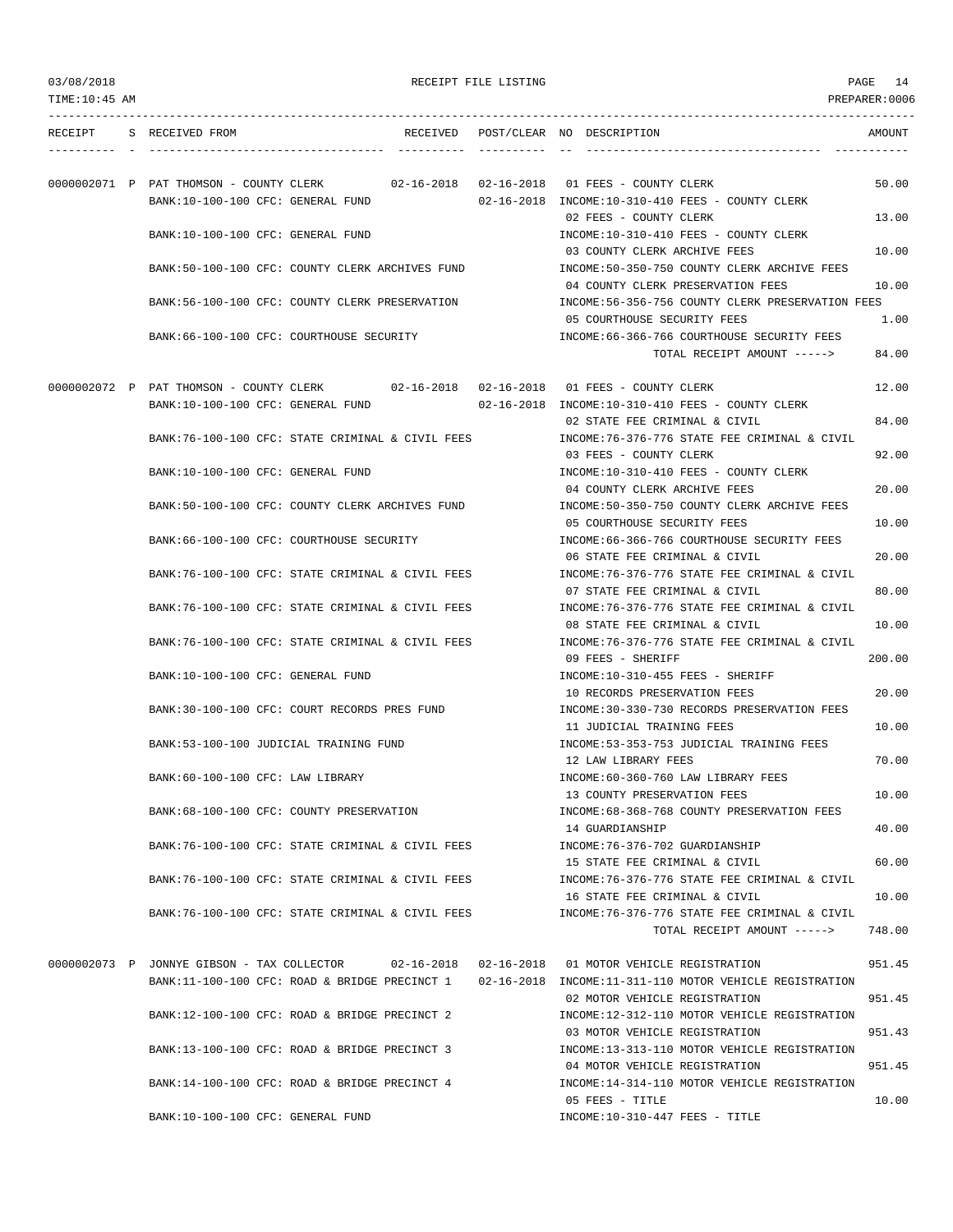TOTAL RECEIPT AMOUNT -----> 44.25

| TIME:10:45 AM |                                                                                                          |                                                                             | PREPARER:0006 |
|---------------|----------------------------------------------------------------------------------------------------------|-----------------------------------------------------------------------------|---------------|
| RECEIPT       | S RECEIVED FROM<br>RECEIVED                                                                              | POST/CLEAR NO DESCRIPTION                                                   | AMOUNT        |
| 0000002073    | Continued                                                                                                | 06 FEES - TITLE                                                             | 25.00         |
|               | BANK:10-100-100 CFC: GENERAL FUND                                                                        | INCOME:10-310-447 FEES - TITLE                                              |               |
|               |                                                                                                          | TOTAL RECEIPT AMOUNT -----> 3,840.78                                        |               |
|               | 0000002074 P EMILIA GARCIA - SENIOR CITIZENS 02-16-2018 02-16-2018 01 FOOD DONATIONS                     |                                                                             | 32.50         |
|               | BANK: 78-100-100 CFC: SENIOR CITIZENS                                                                    | 02-16-2018 INCOME: 78-378-712 FOOD DONATIONS                                |               |
|               | BANK:78-100-100 CFC: SENIOR CITIZENS                                                                     | 02 FOOD DONATIONS<br>INCOME: 78-378-712 FOOD DONATIONS                      | 37.50         |
|               |                                                                                                          | 03 FOOD DONATIONS                                                           | 38.75         |
|               | BANK: 78-100-100 CFC: SENIOR CITIZENS                                                                    | INCOME: 78-378-712 FOOD DONATIONS                                           |               |
|               |                                                                                                          | TOTAL RECEIPT AMOUNT ----->                                                 | 108.75        |
|               | 0000002075 P ANGIE PIPPIN - JP                                                                           | 02-15-2018  02-15-2018  01 STATE FEE CRIMINAL & CIVIL                       | 88.50         |
|               | BANK:76-100-100 CFC: STATE CRIMINAL & CIVIL FEES 02-15-2018 INCOME:76-376-776 STATE FEE CRIMINAL & CIVIL |                                                                             |               |
|               |                                                                                                          | $02$ FEES - JP #1<br>INCOME:10-310-430 FEES - JP #1                         | 78.50         |
|               | BANK:10-100-100 CFC: GENERAL FUND<br>REPORT-CODE-MONTH-TITLE:101-02-JP-LINE 1                            |                                                                             |               |
|               |                                                                                                          | 03 COURTHOUSE SECURITY FEES                                                 | 4.00          |
|               | BANK: 66-100-100 CFC: COURTHOUSE SECURITY                                                                | INCOME: 66-366-766 COURTHOUSE SECURITY FEES                                 |               |
|               | BANK:82-100-100 CFC: JUSTICE COURT TECH CHECKING                                                         | 04 JUSTICE COURT TECH FEES<br>INCOME:82-380-820 JUSTICE COURT TECH FEES     | 4.00          |
|               |                                                                                                          | TOTAL RECEIPT AMOUNT ----->                                                 | 175.00        |
|               | 0000002076 P ANGIE PIPPIN - JP                                                                           | 02-16-2018  02-16-2018  01 STATE FEE CRIMINAL & CIVIL                       | 88.50         |
|               | BANK:76-100-100 CFC: STATE CRIMINAL & CIVIL FEES 02-16-2018 INCOME:76-376-776 STATE FEE CRIMINAL & CIVIL |                                                                             |               |
|               |                                                                                                          | $02$ FEES - JP #1                                                           | 63.50         |
|               | BANK:10-100-100 CFC: GENERAL FUND                                                                        | INCOME:10-310-430 FEES - JP #1                                              |               |
|               | REPORT-CODE-MONTH-TITLE:101-02-JP-LINE 1                                                                 |                                                                             |               |
|               |                                                                                                          | 03 COURTHOUSE SECURITY FEES                                                 | 4.00          |
|               | BANK:66-100-100 CFC: COURTHOUSE SECURITY                                                                 | INCOME: 66-366-766 COURTHOUSE SECURITY FEES                                 | 4.00          |
|               | BANK:82-100-100 CFC: JUSTICE COURT TECH CHECKING                                                         | 04 JUSTICE COURT TECH FEES<br>INCOME:82-380-820 JUSTICE COURT TECH FEES     |               |
|               |                                                                                                          | TOTAL RECEIPT AMOUNT ----->                                                 | 160.00        |
|               | $02 - 20 - 2018$ $02 - 20 - 2018$                                                                        | 01 FEES - COUNTY CLERK                                                      | 29.00         |
|               | 0000002077 P PAT THOMSON - COUNTY CLERK<br>BANK:10-100-100 CFC: GENERAL FUND                             | 02-20-2018 INCOME:10-310-410 FEES - COUNTY CLERK                            |               |
|               |                                                                                                          | TOTAL RECEIPT AMOUNT ----->                                                 | 29.00         |
|               |                                                                                                          |                                                                             |               |
|               | 0000002078 P PAT THOMSON - COUNTY CLERK                                                                  | 02-20-2018  02-20-2018  01 FEES - COUNTY CLERK                              | 73.00         |
|               | BANK:10-100-100 CFC: GENERAL FUND                                                                        | 02-20-2018 INCOME:10-310-410 FEES - COUNTY CLERK                            |               |
|               | BANK:56-100-100 CFC: COUNTY CLERK PRESERVATION                                                           | 02 PRESERVATION VS HB 1744<br>INCOME: 56-356-757 PRESERVATION VS HB 1744    | 50.00         |
|               |                                                                                                          | 03 COUNTY CLERK ARCHIVE FEES                                                | 50.00         |
|               | BANK:50-100-100 CFC: COUNTY CLERK ARCHIVES FUND                                                          | INCOME:50-350-750 COUNTY CLERK ARCHIVE FEES                                 |               |
|               |                                                                                                          | 04 COURTHOUSE SECURITY FEES                                                 | 5.00          |
|               | BANK:66-100-100 CFC: COURTHOUSE SECURITY                                                                 | INCOME: 66-366-766 COURTHOUSE SECURITY FEES<br>TOTAL RECEIPT AMOUNT ----->  | 178.00        |
|               |                                                                                                          |                                                                             |               |
|               | 0000002079 P PAT THOMSON - COUNTY CLERK 02-21-2018 02-21-2018 01 FEES - COUNTY CLERK                     |                                                                             | 20.17         |
|               | BANK:10-100-100 CFC: GENERAL FUND                                                                        | 02-21-2018 INCOME:10-310-410 FEES - COUNTY CLERK                            |               |
|               |                                                                                                          | 02 PRESERVATION VS HB 1744                                                  | 1.00          |
|               | BANK:56-100-100 CFC: COUNTY CLERK PRESERVATION                                                           | INCOME: 56-356-757 PRESERVATION VS HB 1744                                  |               |
|               |                                                                                                          | 03 STATE FEE CRIMINAL & CIVIL                                               | 1.83          |
|               | BANK:76-100-100 CFC: STATE CRIMINAL & CIVIL FEES                                                         | INCOME:76-376-776 STATE FEE CRIMINAL & CIVIL<br>TOTAL RECEIPT AMOUNT -----> | 23.00         |
|               |                                                                                                          |                                                                             |               |
|               | 0000002080 P EMILIA GARCIA - SENIOR CITIZENS 02-22-2018 02-22-2018 01 FOOD DONATIONS                     |                                                                             | 44.25         |
|               | BANK: 78-100-100 CFC: SENIOR CITIZENS                                                                    | 02-22-2018 INCOME: 78-378-712 FOOD DONATIONS                                |               |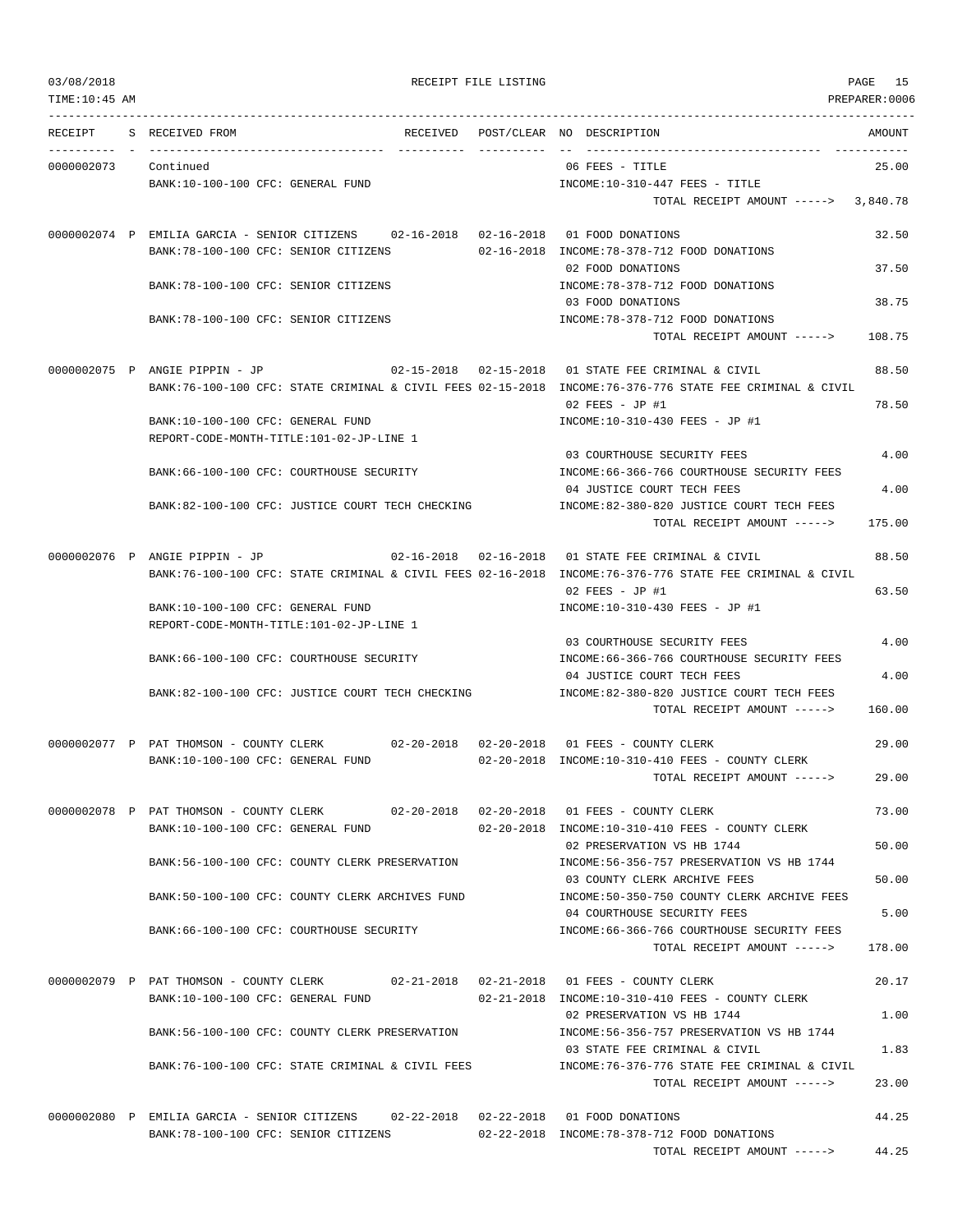03/08/2018 RECEIPT FILE LISTING PAGE 16

| RECEIPT | S RECEIVED FROM                                                                                   |  | RECEIVED POST/CLEAR NO DESCRIPTION                                                                                                                                | AMOUNT   |
|---------|---------------------------------------------------------------------------------------------------|--|-------------------------------------------------------------------------------------------------------------------------------------------------------------------|----------|
|         |                                                                                                   |  |                                                                                                                                                                   |          |
|         | 0000002081 P PAT THOMSON - COUNTY CLERK 02-21-2018 02-21-2018 01 RESTITUTION INCOME               |  |                                                                                                                                                                   | 228.05   |
|         | BANK:10-100-100 CFC: GENERAL FUND                                                                 |  | 02-21-2018 INCOME:10-300-200 RESTITUTION INCOME<br>02 DRUG PROG CCP - 10% COUNTY                                                                                  | 8.16     |
|         | BANK:10-100-100 CFC: GENERAL FUND                                                                 |  | INCOME:10-300-202 DRUG PROG CCP - 10% COUNTY                                                                                                                      |          |
|         |                                                                                                   |  | 03 FEES - COUNTY CLERK                                                                                                                                            | 338.47   |
|         | BANK:10-100-100 CFC: GENERAL FUND                                                                 |  | INCOME:10-310-410 FEES - COUNTY CLERK                                                                                                                             |          |
|         |                                                                                                   |  | 04 FEES - COUNTY ATTORNEY                                                                                                                                         | 4.74     |
|         | BANK: 10-100-100 CFC: GENERAL FUND                                                                |  | INCOME:10-310-440 FEES - COUNTY ATTORNEY                                                                                                                          |          |
|         |                                                                                                   |  | 05 FEES - SHERIFF                                                                                                                                                 | 2.84     |
|         | BANK:10-100-100 CFC: GENERAL FUND                                                                 |  | INCOME:10-310-455 FEES - SHERIFF                                                                                                                                  |          |
|         |                                                                                                   |  | 06 C&D COURT TECH FEES                                                                                                                                            | 1.31     |
|         | BANK:33-100-100 CFC: C&D COURT TECHNOLOGY FUND                                                    |  | INCOME: 33-333-733 C&D COURT TECH FEES                                                                                                                            |          |
|         |                                                                                                   |  | 07 COUNTY CLERK ARCHIVE FEES                                                                                                                                      | 100.00   |
|         | BANK:50-100-100 CFC: COUNTY CLERK ARCHIVES FUND                                                   |  | INCOME:50-350-750 COUNTY CLERK ARCHIVE FEES                                                                                                                       |          |
|         |                                                                                                   |  | 08 COUNTY CLERK PRESERVATION FEES                                                                                                                                 | 100.81   |
|         | BANK:56-100-100 CFC: COUNTY CLERK PRESERVATION                                                    |  | INCOME:56-356-756 COUNTY CLERK PRESERVATION FEES<br>09 COURTHOUSE SECURITY FEES                                                                                   | 10.99    |
|         | BANK:66-100-100 CFC: COURTHOUSE SECURITY                                                          |  | INCOME: 66-366-766 COURTHOUSE SECURITY FEES                                                                                                                       |          |
|         |                                                                                                   |  | 10 COUNTY PRESERVATION FEES                                                                                                                                       | 7.32     |
|         | BANK: 68-100-100 CFC: COUNTY PRESERVATION                                                         |  | INCOME: 68-368-768 COUNTY PRESERVATION FEES                                                                                                                       |          |
|         |                                                                                                   |  | 11 STATE FEE CRIMINAL & CIVIL                                                                                                                                     | 37.56    |
|         | BANK:76-100-100 CFC: STATE CRIMINAL & CIVIL FEES                                                  |  | INCOME:76-376-776 STATE FEE CRIMINAL & CIVIL                                                                                                                      |          |
|         |                                                                                                   |  | TOTAL RECEIPT AMOUNT ----->                                                                                                                                       | 840.25   |
|         |                                                                                                   |  |                                                                                                                                                                   |          |
|         | 0000002082 P ANGIE PIPPIN - JP                                                                    |  | 02-20-2018  02-22-2018  01 STATE FEE CRIMINAL & CIVIL<br>BANK:76-100-100 CFC: STATE CRIMINAL & CIVIL FEES 02-22-2018 INCOME:76-376-776 STATE FEE CRIMINAL & CIVIL | 348.11   |
|         |                                                                                                   |  | 02 FEES - JP #1                                                                                                                                                   | 337.35   |
|         | BANK:10-100-100 CFC: GENERAL FUND                                                                 |  | INCOME:10-310-430 FEES - JP #1                                                                                                                                    |          |
|         | REPORT-CODE-MONTH-TITLE:101-02-JP-LINE 1                                                          |  |                                                                                                                                                                   |          |
|         |                                                                                                   |  | 03 COURTHOUSE SECURITY FEES                                                                                                                                       | 14.77    |
|         | BANK:66-100-100 CFC: COURTHOUSE SECURITY                                                          |  | INCOME:66-366-766 COURTHOUSE SECURITY FEES                                                                                                                        |          |
|         |                                                                                                   |  | 04 JUSTICE COURT TECH FEES                                                                                                                                        | 14.77    |
|         | BANK:82-100-100 CFC: JUSTICE COURT TECH CHECKING                                                  |  | INCOME:82-380-820 JUSTICE COURT TECH FEES                                                                                                                         |          |
|         |                                                                                                   |  | TOTAL RECEIPT AMOUNT ----->                                                                                                                                       | 715.00   |
|         |                                                                                                   |  |                                                                                                                                                                   |          |
|         | 0000002083 P ANGIE PIPPIN - JP                                                                    |  | 02-20-2018  02-22-2018  01 STATE FEE CRIMINAL & CIVIL                                                                                                             | 41.00    |
|         |                                                                                                   |  | BANK:76-100-100 CFC: STATE CRIMINAL & CIVIL FEES 02-22-2018 INCOME:76-376-776 STATE FEE CRIMINAL & CIVIL                                                          |          |
|         |                                                                                                   |  | 02 JUSTICE COURT TECH FEES                                                                                                                                        | 5.00     |
|         | BANK:82-100-100 CFC: JUSTICE COURT TECH CHECKING                                                  |  | INCOME:82-380-820 JUSTICE COURT TECH FEES<br>TOTAL RECEIPT AMOUNT ----->                                                                                          | 46.00    |
|         |                                                                                                   |  |                                                                                                                                                                   |          |
|         | 0000002084 P GINA PASLEY - DISTRICT CLERK 02-21-2018 02-23-2018 01 FEES - COUNTY & DISTRICT COURT |  |                                                                                                                                                                   | 5.00     |
|         | BANK:10-100-100 CFC: GENERAL FUND                                                                 |  | 02-23-2018 INCOME:10-310-420 FEES - COUNTY & DISTRICT COURT                                                                                                       |          |
|         |                                                                                                   |  | TOTAL RECEIPT AMOUNT ----->                                                                                                                                       | 5.00     |
|         |                                                                                                   |  |                                                                                                                                                                   |          |
|         | 0000002085 P GINA PASLEY - DISTRICT CLERK 02-21-2018 02-23-2018 01 FEES - DISTRICT CLERK          |  |                                                                                                                                                                   | 6.00     |
|         | BANK:10-100-100 CFC: GENERAL FUND                                                                 |  | 02-23-2018 INCOME:10-310-425 FEES - DISTRICT CLERK                                                                                                                |          |
|         |                                                                                                   |  | TOTAL RECEIPT AMOUNT ----->                                                                                                                                       | 6.00     |
|         |                                                                                                   |  |                                                                                                                                                                   |          |
|         | 0000002086 P BANK INTEREST<br>BANK:10-100-100 CFC: GENERAL FUND                                   |  | 02-28-2018  02-28-2018  01 GENERAL FUND<br>02-28-2018 INCOME:10-300-180 INTEREST EARNED                                                                           | 2,619.19 |
|         |                                                                                                   |  | 02 COURT RECORDS PRESERVATION                                                                                                                                     | 1.02     |
|         | BANK:30-100-100 CFC: COURT RECORDS PRES FUND                                                      |  | INCOME: 30-330-180 INTEREST EARNED                                                                                                                                |          |
|         |                                                                                                   |  | 03 DISTRICT COURT TECH FUND                                                                                                                                       | 0.43     |

BANK:36-100-100 CFC: DIST COURT RECORDS TECH FUND INCOME:36-336-180 INTEREST EARNED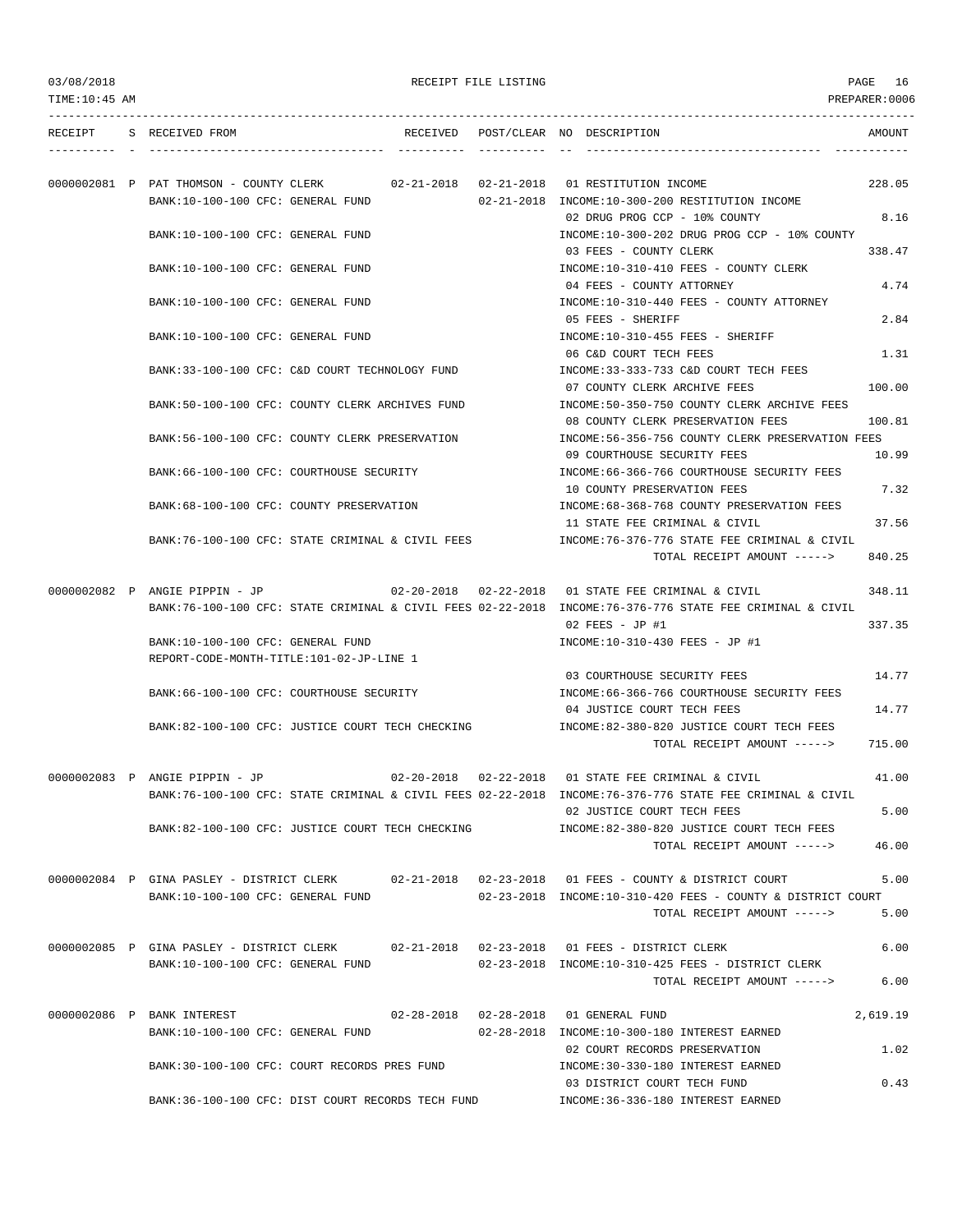TIME:10:45 AM PREPARER:0006 --------------------------------------------------------------------------------------------------------------------------------- RECEIPT S RECEIVED FROM THE RECEIVED POST/CLEAR NO DESCRIPTION THE RECEIVED AMOUNT ---------- - ----------------------------------- ---------- ---------- -- ----------------------------------- ----------- 0000002086 Continued 04 COUNTY CLERK ARCHIVES FUND 11.79 BANK:50-100-100 CFC: COUNTY CLERK ARCHIVES FUND INCOME:50-350-180 INTEREST EARNED 05 COUNTY CLERK PRESERVATION 36.67 BANK:56-100-100 CFC: COUNTY CLERK PRESERVATION INCOME:56-356-180 INTEREST EARNED 06 DISTRICT CLERK PRESERVATION 12.90 BANK:63-100-100 CFC: DISTRICT CLERK PRESERVATION INCOME:63-363-180 INTEREST EARNED 07 COUNTY PRESERVATION 1.59 BANK:68-100-100 CFC: COUNTY PRESERVATION INCOME:68-368-180 INTEREST EARNED 08 HOT CHECK 5.46 BANK:72-100-100 CFC: HOT CHECK FUND INCOME:72-372-180 INTEREST EARNED 09 JP COURT TECH FUND 1.69 BANK:82-100-100 CFC: JUSTICE COURT TECH CHECKING INCOME:82-380-180 INTEREST EARNED TOTAL RECEIPT AMOUNT -----> 2,690.74 0000002087 P ANGIE PIPPIN - JP 02-22-2018 02-23-2018 01 STATE FEE CRIMINAL & CIVIL 88.50 BANK:76-100-100 CFC: STATE CRIMINAL & CIVIL FEES 02-23-2018 INCOME:76-376-776 STATE FEE CRIMINAL & CIVIL 02 FEES - JP #1 35.50 BANK:10-100-100 CFC: GENERAL FUND INCOME:10-310-430 FEES - JP #1 REPORT-CODE-MONTH-TITLE:101-02-JP-LINE 1 03 COURTHOUSE SECURITY FEES 4.00 BANK:66-100-100 CFC: COURTHOUSE SECURITY INCOME:66-366-766 COURTHOUSE SECURITY FEES 04 JUSTICE COURT TECH FEES 4.00 BANK:82-100-100 CFC: JUSTICE COURT TECH CHECKING INCOME:82-380-820 JUSTICE COURT TECH FEES TOTAL RECEIPT AMOUNT -----> 132.00 0000002088 P ANGIE PIPPIN - JP 02-22-2018 02-23-2018 01 STATE FEE CRIMINAL & CIVIL 116.20 BANK:76-100-100 CFC: STATE CRIMINAL & CIVIL FEES 02-23-2018 INCOME:76-376-776 STATE FEE CRIMINAL & CIVIL 02 FEES - JP #1 442.80 BANK:10-100-100 CFC: GENERAL FUND **INCOME:10-310-430 FEES** - JP #1 REPORT-CODE-MONTH-TITLE:101-02-JP-LINE 1 03 COURTHOUSE SECURITY FEES 8.00 BANK:66-100-100 CFC: COURTHOUSE SECURITY INCOME:66-366-766 COURTHOUSE SECURITY FEES 04 JUSTICE COURT TECH FEES 8.00 BANK:82-100-100 CFC: JUSTICE COURT TECH CHECKING INCOME:82-380-820 JUSTICE COURT TECH FEES TOTAL RECEIPT AMOUNT -----> 575.00 0000002089 P PAT THOMSON - COUNTY CLERK 02-23-2018 02-23-2018 01 FEES - COUNTY CLERK 40.34 BANK:10-100-100 CFC: GENERAL FUND 02-23-2018 INCOME:10-310-410 FEES - COUNTY CLERK 02 PRESERVATION VS HB 1744 2.00 BANK:56-100-100 CFC: COUNTY CLERK PRESERVATION INCOME:56-356-757 PRESERVATION VS HB 1744 03 STATE FEE CRIMINAL & CIVIL 3.66 BANK:76-100-100 CFC: STATE CRIMINAL & CIVIL FEES INCOME:76-376-776 STATE FEE CRIMINAL & CIVIL 04 FEES - COUNTY CLERK 9.00 BANK:10-100-100 CFC: GENERAL FUND INCOME:10-310-410 FEES - COUNTY CLERK 05 COUNTY CLERK ARCHIVE FEES 10.00 BANK:50-100-100 CFC: COUNTY CLERK ARCHIVES FUND INCOME:50-350-750 COUNTY CLERK ARCHIVE FEES 06 COUNTY CLERK PRESERVATION FEES 10.00 BANK:56-100-100 CFC: COUNTY CLERK PRESERVATION INCOME:56-356-756 COUNTY CLERK PRESERVATION FEES 07 COURTHOUSE SECURITY FEES 1.00 BANK:66-100-100 CFC: COURTHOUSE SECURITY INCOME:66-366-766 COURTHOUSE SECURITY FEES TOTAL RECEIPT AMOUNT -----> 76.00 0000002090 P PAT THOMSON - COUNTY CLERK 02-23-2018 02-23-2018 01 FEES - COUNTY CLERK 79.37 BANK:10-100-100 CFC: GENERAL FUND 02-23-2018 INCOME:10-310-410 FEES - COUNTY CLERK 02 PRESERVATION VS HB 1744 2.00 BANK:56-100-100 CFC: COUNTY CLERK PRESERVATION INCOME:56-356-757 PRESERVATION VS HB 1744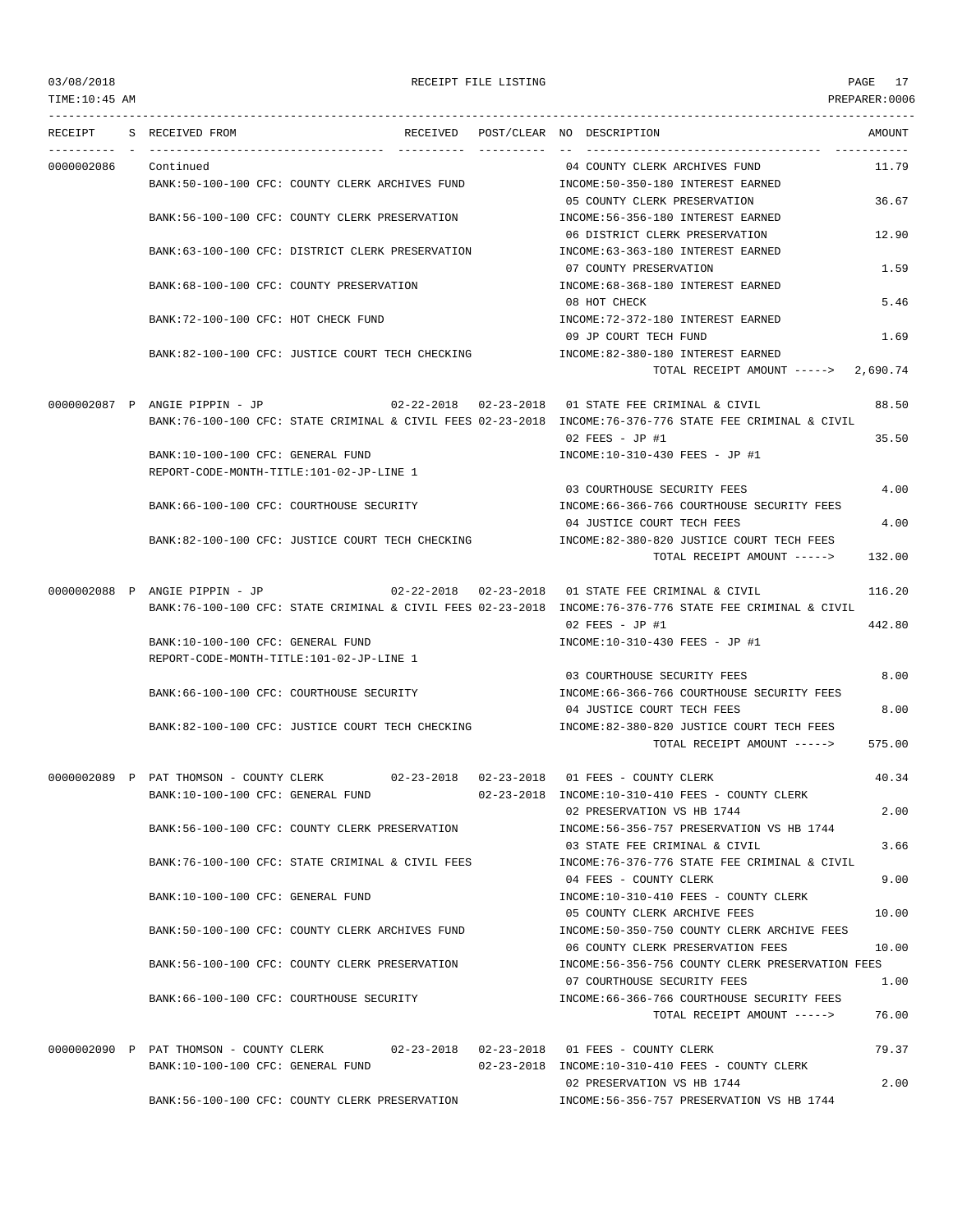TIME:10:45 AM PREPARER:0006 --------------------------------------------------------------------------------------------------------------------------------- RECEIPT S RECEIVED FROM THE RECEIVED POST/CLEAR NO DESCRIPTION THE RECEIVED AMOUNT ---------- - ----------------------------------- ---------- ---------- -- ----------------------------------- ----------- 0000002090 Continued 03 STATE FEE CRIMINAL & CIVIL 1.80 BANK:76-100-100 CFC: STATE CRIMINAL & CIVIL FEES INCOME:76-376-776 STATE FEE CRIMINAL & CIVIL 04 STATE FEE CRIMINAL & CIVIL 1.83 BANK:76-100-100 CFC: STATE CRIMINAL & CIVIL FEES INCOME:76-376-776 STATE FEE CRIMINAL & CIVIL TOTAL RECEIPT AMOUNT -----> 85.00 0000002091 P GINA PASLEY - DISTRICT CLERK 02-22-2018 02-23-2018 01 FEES - DISTRICT CLERK 2.00 BANK:10-100-100 CFC: GENERAL FUND 02-23-2018 INCOME:10-310-425 FEES - DISTRICT CLERK 02 FEES - DISTRICT CLERK 2.00 BANK:10-100-100 CFC: GENERAL FUND INCOME:10-310-425 FEES - DISTRICT CLERK TOTAL RECEIPT AMOUNT -----> 4.00 0000002093 P GINA PASLEY - DISTRICT CLERK 02-23-2018 02-26-2018 01 FEES - DISTRICT CLERK 2.00 BANK:10-100-100 CFC: GENERAL FUND 02-26-2018 INCOME:10-310-425 FEES - DISTRICT CLERK TOTAL RECEIPT AMOUNT -----> 2.00 0000002094 P PAT THOMSON - COUNTY CLERK 02-26-2018 02-26-2018 01 FEES - COUNTY CLERK 87.17 BANK:10-100-100 CFC: GENERAL FUND 02-26-2018 INCOME:10-310-410 FEES - COUNTY CLERK 02 PRESERVATION VS HB 1744 2.00 BANK:56-100-100 CFC: COUNTY CLERK PRESERVATION INCOME:56-356-757 PRESERVATION VS HB 1744 03 STATE FEE CRIMINAL & CIVIL 1.83 BANK:76-100-100 CFC: STATE CRIMINAL & CIVIL FEES INCOME:76-376-776 STATE FEE CRIMINAL & CIVIL 04 COUNTY CLERK ARCHIVE FEES 110.00 BANK:50-100-100 CFC: COUNTY CLERK ARCHIVES FUND INCOME:50-350-750 COUNTY CLERK ARCHIVE FEES 05 COUNTY CLERK PRESERVATION FEES 110.00 BANK:56-100-100 CFC: COUNTY CLERK PRESERVATION INCOME:56-356-756 COUNTY CLERK PRESERVATION FEES 06 COURTHOUSE SECURITY FEES 10.00 BANK:66-100-100 CFC: COURTHOUSE SECURITY INCOME:66-366-766 COURTHOUSE SECURITY FEES TOTAL RECEIPT AMOUNT -----> 321.00 0000002095 P PAT THOMSON - COUNTY CLERK 02-26-2018 02-26-2018 01 FEES - COUNTY CLERK 51.00 BANK:10-100-100 CFC: GENERAL FUND 02-26-2018 INCOME:10-310-410 FEES - COUNTY CLERK 02 PRESERVATION VS HB 1744 2.00 BANK:56-100-100 CFC: COUNTY CLERK PRESERVATION INCOME:56-356-757 PRESERVATION VS HB 1744 03 STATE FEE CRIMINAL & CIVIL 30 00 BANK:76-100-100 CFC: STATE CRIMINAL & CIVIL FEES INCOME:76-376-776 STATE FEE CRIMINAL & CIVIL 04 COUNTY CLERK ARCHIVE FEES 10.00 BANK:50-100-100 CFC: COUNTY CLERK ARCHIVES FUND INCOME:50-350-750 COUNTY CLERK ARCHIVE FEES 05 COUNTY CLERK PRESERVATION FEES 10.00 BANK:56-100-100 CFC: COUNTY CLERK PRESERVATION INCOME:56-356-756 COUNTY CLERK PRESERVATION FEES 06 COURTHOUSE SECURITY FEES 2.00 BANK:66-100-100 CFC: COURTHOUSE SECURITY INCOME:66-366-766 COURTHOUSE SECURITY FEES TOTAL RECEIPT AMOUNT -----> 105.00 0000002096 P TEXAS ASSOCIATION OF COUNTIES 02-26-2018 02-26-2018 01 TRAVEL & SCHOOL 503.40 BANK:10-100-100 CFC: GENERAL FUND 02-26-2018 INCOME:10-410-300 TRAVEL & SCHOOL TOTAL RECEIPT AMOUNT -----> 503.40 0000002097 P COMPTROLLER JUDICIARY 02-26-2018 02-26-2018 01 SUPPLEMENT - COUNTY JUDGE 5,050.00 BANK:10-100-100 CFC: GENERAL FUND 02-26-2018 INCOME:10-320-405 SUPPLEMENT - COUNTY JUDGE TOTAL RECEIPT AMOUNT -----> 5,050.00 0000002098 P EMILIA GARCIA - SENIOR CITIZENS 02-27-2018 02-27-2018 01 FOOD DONATIONS 54.35 BANK:78-100-100 CFC: SENIOR CITIZENS 02-27-2018 INCOME:78-378-712 FOOD DONATIONS TOTAL RECEIPT AMOUNT -----> 54.35 0000002099 P GINA PASLEY - DISTRICT CLERK 02-26-2018 02-27-2018 01 FEES - DISTRICT CLERK 2.00 BANK:10-100-100 CFC: GENERAL FUND 02-27-2018 INCOME:10-310-425 FEES - DISTRICT CLERK TOTAL RECEIPT AMOUNT -----> 2.00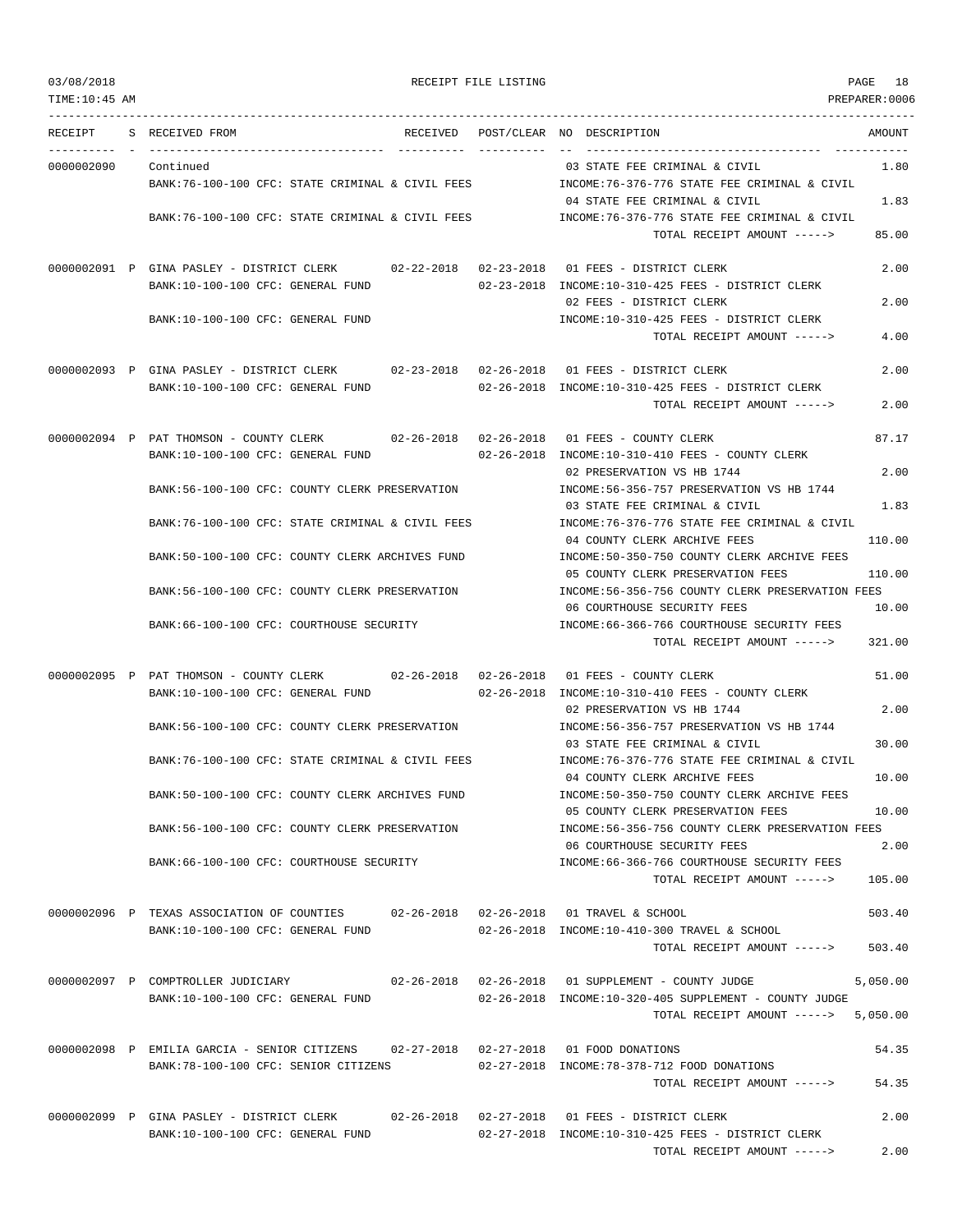TOTAL RECEIPT AMOUNT -----> 9,513.69

| RECEIPT | S RECEIVED FROM                                                                      | RECEIVED POST/CLEAR NO DESCRIPTION<br>AMOUNT                            |
|---------|--------------------------------------------------------------------------------------|-------------------------------------------------------------------------|
|         | 0000002100 P APPRAISAL DISTRICT - I&S 02-27-2018 02-27-2018 01 BOND TAXES - I&S      | 1,121.05                                                                |
|         | BANK:20-100-190 I&S ACCOUNT JAIL BOND                                                | 02-27-2018 INCOME:20-315-100 BOND TAXES                                 |
|         |                                                                                      | 663.77<br>02 BOND TAXES - I&S                                           |
|         | BANK: 20-100-190 I&S ACCOUNT JAIL BOND                                               | INCOME: 20-315-100 BOND TAXES                                           |
|         |                                                                                      | 03 BOND TAXES - I&S<br>378.63                                           |
|         | BANK:20-100-190 I&S ACCOUNT JAIL BOND                                                | INCOME: 20-315-100 BOND TAXES                                           |
|         |                                                                                      | 04 BOND TAXES I&S<br>1,197.14                                           |
|         | BANK: 20-100-190 I&S ACCOUNT JAIL BOND                                               | INCOME: 20-315-100 BOND TAXES                                           |
|         |                                                                                      | 05 BOND TAXES - I&S<br>1,749.51                                         |
|         | BANK:20-100-190 I&S ACCOUNT JAIL BOND                                                | INCOME: 20-315-100 BOND TAXES                                           |
|         |                                                                                      | 06 BOND TAXES - I&S<br>5,139.61                                         |
|         | BANK: 20-100-190 I&S ACCOUNT JAIL BOND                                               | INCOME: 20-315-100 BOND TAXES<br>07 BOND TAXES                          |
|         | BANK: 20-100-190 I&S ACCOUNT JAIL BOND                                               | 30,902.14<br>INCOME: 20-315-100 BOND TAXES                              |
|         |                                                                                      | TOTAL RECEIPT AMOUNT -----> 41,151.85                                   |
|         |                                                                                      |                                                                         |
|         | 0000002101 P PAT THOMSON - COUNTY CLERK 02-27-2018 02-27-2018 01 FEES - COUNTY CLERK | 174.17                                                                  |
|         | BANK:10-100-100 CFC: GENERAL FUND                                                    | 02-27-2018 INCOME:10-310-410 FEES - COUNTY CLERK                        |
|         |                                                                                      | 1.00<br>02 PRESERVATION VS HB 1744                                      |
|         | BANK:56-100-100 CFC: COUNTY CLERK PRESERVATION                                       | INCOME: 56-356-757 PRESERVATION VS HB 1744                              |
|         |                                                                                      | 1.83<br>03 STATE FEE CRIMINAL & CIVIL                                   |
|         | BANK:76-100-100 CFC: STATE CRIMINAL & CIVIL FEES                                     | INCOME: 76-376-776 STATE FEE CRIMINAL & CIVIL                           |
|         |                                                                                      | 60.00<br>04 COUNTY CLERK ARCHIVE FEES                                   |
|         | BANK:50-100-100 CFC: COUNTY CLERK ARCHIVES FUND                                      | INCOME:50-350-750 COUNTY CLERK ARCHIVE FEES                             |
|         |                                                                                      | 60.00<br>05 COUNTY CLERK PRESERVATION FEES                              |
|         | BANK:56-100-100 CFC: COUNTY CLERK PRESERVATION                                       | INCOME:56-356-756 COUNTY CLERK PRESERVATION FEES                        |
|         |                                                                                      | 6.00<br>06 COURTHOUSE SECURITY FEES                                     |
|         | BANK:66-100-100 CFC: COURTHOUSE SECURITY                                             | INCOME:66-366-766 COURTHOUSE SECURITY FEES                              |
|         |                                                                                      | 303.00<br>TOTAL RECEIPT AMOUNT ----->                                   |
|         |                                                                                      | 6,300.43                                                                |
|         | BANK:10-100-100 CFC: GENERAL FUND                                                    | 02-27-2018 INCOME:10-300-100 ADVALOREM TAXES                            |
|         |                                                                                      | 02 ADVALOREM TAXES - M&O<br>3,727.03                                    |
|         | BANK:10-100-100 CFC: GENERAL FUND                                                    | INCOME:10-300-100 ADVALOREM TAXES                                       |
|         |                                                                                      | 2,205.07<br>03 ADVALOREM TAXES - M&O                                    |
|         | BANK:10-100-100 CFC: GENERAL FUND                                                    | INCOME:10-300-100 ADVALOREM TAXES                                       |
|         |                                                                                      | 6,995.41<br>04 ADVALOREM TAXES                                          |
|         | BANK:10-100-100 CFC: GENERAL FUND                                                    | INCOME:10-300-100 ADVALOREM TAXES                                       |
|         |                                                                                      | 05 ADVALOREM TAXES<br>10,323.29                                         |
|         | BANK:10-100-100 CFC: GENERAL FUND                                                    | INCOME:10-300-100 ADVALOREM TAXES                                       |
|         |                                                                                      | 06 ADVALOREM TAXES<br>30, 322. 22                                       |
|         | BANK:10-100-100 CFC: GENERAL FUND                                                    | INCOME:10-300-100 ADVALOREM TAXES                                       |
|         |                                                                                      | 07 ADVALOREM TAXES<br>183,467.49                                        |
|         | BANK:10-100-100 CFC: GENERAL FUND                                                    | INCOME:10-300-100 ADVALOREM TAXES                                       |
|         |                                                                                      | TOTAL RECEIPT AMOUNT -----> 243,340.94                                  |
|         |                                                                                      |                                                                         |
|         | 0000002103 P APPRAISAL DISTRICT R & B                                                | 02-27-2018  02-27-2018  01 ADVALOREM TAXES R&B<br>2,378.43              |
|         | BANK:11-100-100 CFC: ROAD & BRIDGE PRECINCT 1                                        | 02-27-2018 INCOME:11-311-100 ADVALOREM TAXES                            |
|         |                                                                                      | 02 ADVALOREM TAXES R&B<br>2,378.42                                      |
|         | BANK:12-100-100 CFC: ROAD & BRIDGE PRECINCT 2                                        | INCOME:12-312-100 ADVALOREM TAXES                                       |
|         |                                                                                      | 03 ADVALOREM TAXES R&B<br>2,378.42                                      |
|         | BANK:13-100-100 CFC: ROAD & BRIDGE PRECINCT 3                                        | INCOME:13-313-100 ADVALOREM TAXES<br>04 ADVALOREM TAXES R&B<br>2,378.42 |
|         | BANK:14-100-100 CFC: ROAD & BRIDGE PRECINCT 4                                        | INCOME:14-314-100 ADVALOREM TAXES                                       |
|         |                                                                                      |                                                                         |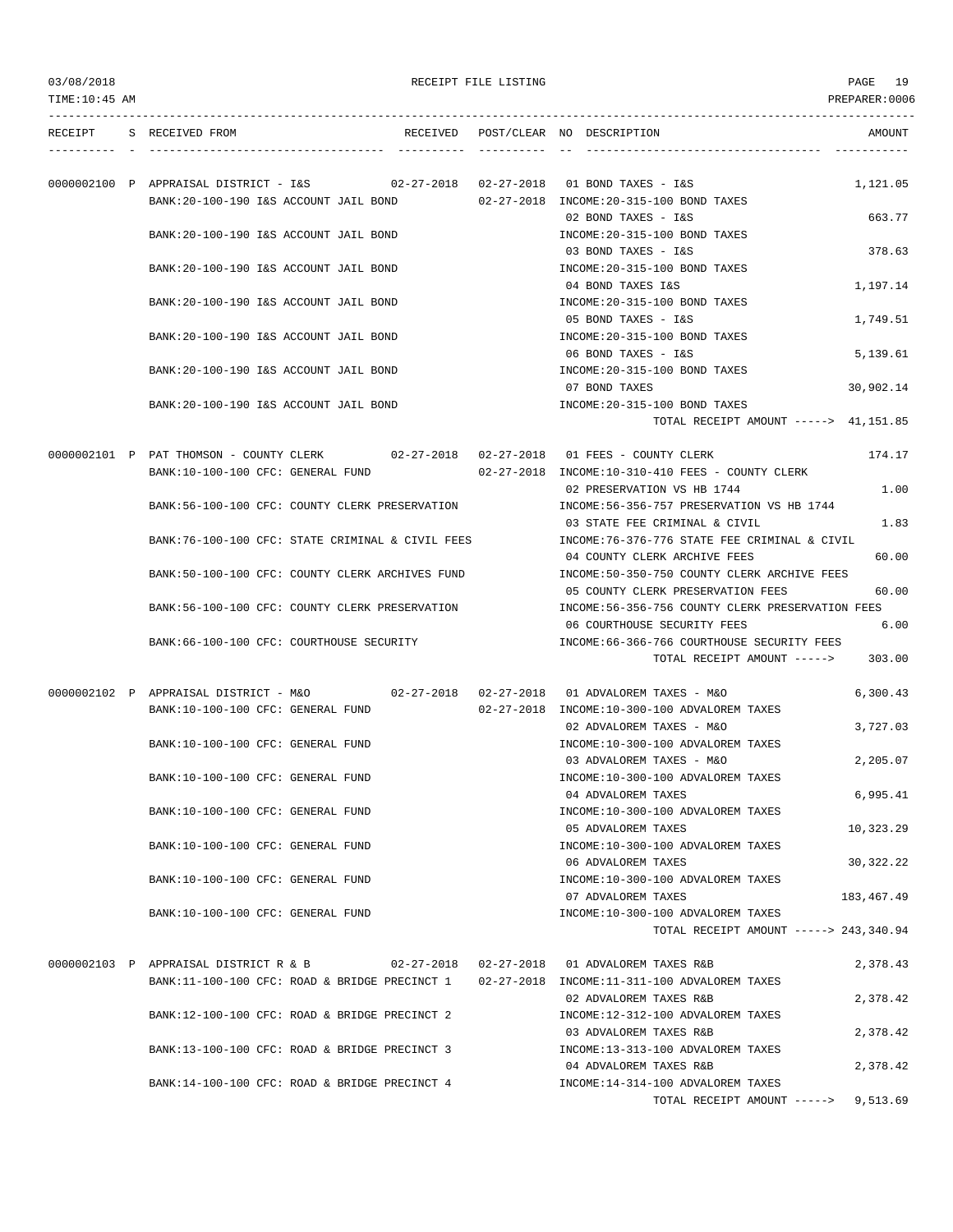|  | 03/08/2018 |  |
|--|------------|--|
|  |            |  |

PAGE 20

|  | RECEIPT S RECEIVED FROM                  |                                                                                      |  | RECEIVED POST/CLEAR NO DESCRIPTION                                                                                                                                                             | AMOUNT |
|--|------------------------------------------|--------------------------------------------------------------------------------------|--|------------------------------------------------------------------------------------------------------------------------------------------------------------------------------------------------|--------|
|  |                                          |                                                                                      |  |                                                                                                                                                                                                |        |
|  |                                          |                                                                                      |  |                                                                                                                                                                                                |        |
|  |                                          | 0000002104 P PAT THOMSON - COUNTY CLERK 02-27-2018 02-27-2018 01 FEES - COUNTY CLERK |  |                                                                                                                                                                                                | 26.20  |
|  | BANK:10-100-100 CFC: GENERAL FUND        |                                                                                      |  | 02-27-2018 INCOME:10-310-410 FEES - COUNTY CLERK                                                                                                                                               |        |
|  |                                          |                                                                                      |  | 02 PRESERVATION VS HB 1744                                                                                                                                                                     | 1.00   |
|  |                                          | BANK:56-100-100 CFC: COUNTY CLERK PRESERVATION                                       |  | INCOME: 56-356-757 PRESERVATION VS HB 1744                                                                                                                                                     |        |
|  |                                          | BANK:76-100-100 CFC: STATE CRIMINAL & CIVIL FEES                                     |  | 03 STATE FEE CRIMINAL & CIVIL<br>INCOME: 76-376-776 STATE FEE CRIMINAL & CIVIL                                                                                                                 | 1.80   |
|  |                                          |                                                                                      |  | 04 RESTITUTION INCOME                                                                                                                                                                          | 299.95 |
|  | BANK:10-100-100 CFC: GENERAL FUND        |                                                                                      |  | INCOME:10-300-200 RESTITUTION INCOME                                                                                                                                                           |        |
|  |                                          |                                                                                      |  | 05 HOT CHECK FUND                                                                                                                                                                              | 20.00  |
|  | BANK:72-100-100 CFC: HOT CHECK FUND      |                                                                                      |  | INCOME: 72-372-772 HOT CHECK REVENUES                                                                                                                                                          |        |
|  |                                          |                                                                                      |  | TOTAL RECEIPT AMOUNT ----->                                                                                                                                                                    | 348.95 |
|  |                                          |                                                                                      |  |                                                                                                                                                                                                |        |
|  |                                          |                                                                                      |  | 0000002105 P ANGIE PIPPIN - JP 02-23-2018 02-27-2018 01 STATE FEE CRIMINAL & CIVIL                                                                                                             | 934.49 |
|  |                                          |                                                                                      |  | BANK:76-100-100 CFC: STATE CRIMINAL & CIVIL FEES 02-27-2018 INCOME:76-376-776 STATE FEE CRIMINAL & CIVIL                                                                                       |        |
|  |                                          |                                                                                      |  | $02$ FEES - JP #1                                                                                                                                                                              | 820.46 |
|  | BANK:10-100-100 CFC: GENERAL FUND        |                                                                                      |  | INCOME:10-310-430 FEES - JP #1                                                                                                                                                                 |        |
|  | REPORT-CODE-MONTH-TITLE:101-02-JP-LINE 1 |                                                                                      |  |                                                                                                                                                                                                |        |
|  |                                          |                                                                                      |  | 03 COURTHOUSE SECURITY FEES                                                                                                                                                                    | 39.77  |
|  |                                          | BANK:66-100-100 CFC: COURTHOUSE SECURITY                                             |  | INCOME: 66-366-766 COURTHOUSE SECURITY FEES                                                                                                                                                    |        |
|  |                                          |                                                                                      |  | 04 JUSTICE COURT TECH FEES                                                                                                                                                                     | 39.78  |
|  |                                          | BANK:82-100-100 CFC: JUSTICE COURT TECH CHECKING                                     |  | INCOME:82-380-820 JUSTICE COURT TECH FEES                                                                                                                                                      |        |
|  |                                          |                                                                                      |  | TOTAL RECEIPT AMOUNT $--- $ 1,834.50                                                                                                                                                           |        |
|  |                                          |                                                                                      |  |                                                                                                                                                                                                |        |
|  |                                          |                                                                                      |  | 0000002106 P ANGIE PIPPIN - JP 02-26-2018 02-26-2018 01 STATE FEE CRIMINAL & CIVIL<br>BANK:76-100-100 CFC: STATE CRIMINAL & CIVIL FEES 02-26-2018 INCOME:76-376-776 STATE FEE CRIMINAL & CIVIL | 588.28 |
|  |                                          |                                                                                      |  | $02$ FEES - JP #1                                                                                                                                                                              | 653.95 |
|  | BANK:10-100-100 CFC: GENERAL FUND        |                                                                                      |  | INCOME:10-310-430 FEES - JP #1                                                                                                                                                                 |        |
|  | REPORT-CODE-MONTH-TITLE:101-02-JP-LINE 1 |                                                                                      |  |                                                                                                                                                                                                |        |
|  |                                          |                                                                                      |  | 03 COURTHOUSE SECURITY FEES                                                                                                                                                                    | 21.54  |
|  |                                          | BANK:66-100-100 CFC: COURTHOUSE SECURITY                                             |  | INCOME: 66-366-766 COURTHOUSE SECURITY FEES                                                                                                                                                    |        |
|  |                                          |                                                                                      |  | 04 JUSTICE COURT TECH FEES                                                                                                                                                                     | 18.56  |
|  |                                          | BANK:82-100-100 CFC: JUSTICE COURT TECH CHECKING                                     |  | INCOME: 82-380-820 JUSTICE COURT TECH FEES                                                                                                                                                     |        |
|  |                                          |                                                                                      |  | 05 JUSTICE COURT TECH FEES                                                                                                                                                                     | 1.00   |
|  |                                          | BANK:82-100-100 CFC: JUSTICE COURT TECH CHECKING                                     |  | INCOME:82-380-820 JUSTICE COURT TECH FEES                                                                                                                                                      |        |
|  |                                          |                                                                                      |  | 06 CCC - 09-01-01 THRU 12-31-03                                                                                                                                                                | 10.50  |
|  | BANK:10-100-100 CFC: GENERAL FUND        |                                                                                      |  | INCOME:10-210-502 CCC - 09-01-01 THRU 12-31-03                                                                                                                                                 |        |
|  |                                          |                                                                                      |  | 07 FEES -JP ATTY DELINQUENT COL                                                                                                                                                                | 97.50  |
|  | BANK:10-100-100 CFC: GENERAL FUND        |                                                                                      |  | INCOME:10-310-432 FEES -JP ATTY DELINQUENT COL                                                                                                                                                 |        |
|  |                                          |                                                                                      |  | 08 PARKS & WILDLIFE                                                                                                                                                                            | 9.69   |
|  |                                          | BANK:76-100-100 CFC: STATE CRIMINAL & CIVIL FEES                                     |  | INCOME: 76-376-704 PARKS & WILDLIFE                                                                                                                                                            |        |
|  |                                          |                                                                                      |  | TOTAL RECEIPT AMOUNT $--- $ 1,401.02                                                                                                                                                           |        |
|  |                                          |                                                                                      |  |                                                                                                                                                                                                |        |
|  | 0000002107 P ANGIE PIPPIN - JP           |                                                                                      |  | 02-26-2018  02-26-2018  01 STATE FEE CRIMINAL & CIVIL                                                                                                                                          | 286.83 |
|  |                                          |                                                                                      |  | BANK:76-100-100 CFC: STATE CRIMINAL & CIVIL FEES 02-26-2018 INCOME:76-376-776 STATE FEE CRIMINAL & CIVIL<br>$02$ FEES - JP #1                                                                  | 255.37 |
|  | BANK:10-100-100 CFC: GENERAL FUND        |                                                                                      |  | INCOME:10-310-430 FEES - JP #1                                                                                                                                                                 |        |
|  | REPORT-CODE-MONTH-TITLE:101-02-JP-LINE 1 |                                                                                      |  |                                                                                                                                                                                                |        |
|  |                                          |                                                                                      |  | 03 COURTHOUSE SECURITY FEES                                                                                                                                                                    | 13.65  |
|  |                                          | BANK:66-100-100 CFC: COURTHOUSE SECURITY                                             |  | INCOME: 66-366-766 COURTHOUSE SECURITY FEES                                                                                                                                                    |        |
|  |                                          |                                                                                      |  | 04 JUSTICE COURT TECH FEES                                                                                                                                                                     | 13.65  |
|  |                                          | BANK:82-100-100 CFC: JUSTICE COURT TECH CHECKING                                     |  | INCOME:82-380-820 JUSTICE COURT TECH FEES                                                                                                                                                      |        |
|  |                                          |                                                                                      |  | 05 STATE FEE CRIMINAL & CIVIL                                                                                                                                                                  | 88.50  |
|  |                                          | BANK:76-100-100 CFC: STATE CRIMINAL & CIVIL FEES                                     |  | INCOME: 76-376-776 STATE FEE CRIMINAL & CIVIL                                                                                                                                                  |        |
|  |                                          | REPORT-CODE-MONTH-TITLE:113-02-JURY REIM LINE 12                                     |  |                                                                                                                                                                                                |        |
|  |                                          |                                                                                      |  | 06 FEES - JP #1                                                                                                                                                                                | 138.50 |
|  | BANK:10-100-100 CFC: GENERAL FUND        |                                                                                      |  | INCOME:10-310-430 FEES - JP #1                                                                                                                                                                 |        |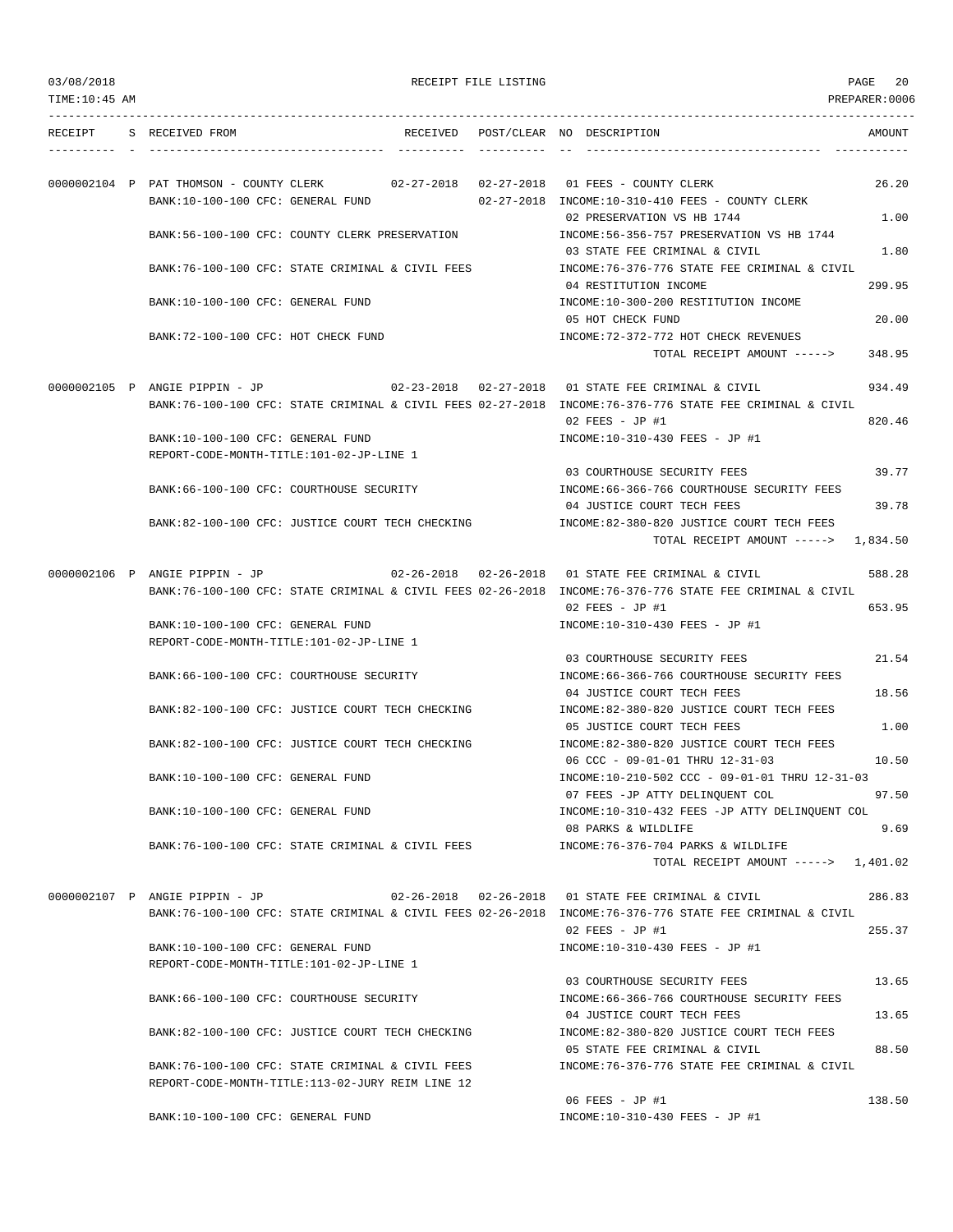| 03/08/2018    | RECEIPT FILE LISTING                                                               | PAGE                                                                                                     | 21     |
|---------------|------------------------------------------------------------------------------------|----------------------------------------------------------------------------------------------------------|--------|
| TIME:10:45 AM |                                                                                    | PREPARER:0006                                                                                            |        |
| RECEIPT       | S RECEIVED FROM<br>RECEIVED<br>-----------------                                   | POST/CLEAR NO DESCRIPTION<br>___________________________________                                         | AMOUNT |
| 0000002107    | Continued                                                                          | 07 COURTHOUSE SECURITY FEES                                                                              | 4.00   |
|               | BANK: 66-100-100 CFC: COURTHOUSE SECURITY                                          | INCOME: 66-366-766 COURTHOUSE SECURITY FEES                                                              |        |
|               |                                                                                    | 08 JUSTICE COURT TECH FEES                                                                               | 4.00   |
|               | BANK:82-100-100 CFC: JUSTICE COURT TECH CHECKING                                   | INCOME:82-380-820 JUSTICE COURT TECH FEES                                                                |        |
|               |                                                                                    | TOTAL RECEIPT AMOUNT ----->                                                                              | 804.50 |
|               | 0000002108 P SUNOCO PARTNERS MARKETING $02-27-2018$ 02-27-2018 01 OIL & GAS INCOME |                                                                                                          | 21.90  |
|               | BANK:10-100-100 CFC: GENERAL FUND                                                  | 02-27-2018 INCOME:10-300-204 OIL & GAS INCOME                                                            |        |
|               |                                                                                    | TOTAL RECEIPT AMOUNT ----->                                                                              | 21.90  |
|               | 0000002109 P GINA PASLEY - DISTRICT CLERK<br>$02 - 27 - 2018$ 02-27-2018           | 01 FEES - DISTRICT CLERK                                                                                 | 74.00  |
|               | BANK:10-100-100 CFC: GENERAL FUND                                                  | 02-27-2018 INCOME:10-310-425 FEES - DISTRICT CLERK                                                       |        |
|               |                                                                                    | 02 RECORDS PRESERVATION FEES                                                                             | 10.00  |
|               | BANK: 30-100-100 CFC: COURT RECORDS PRES FUND                                      | INCOME: 30-330-730 RECORDS PRESERVATION FEES                                                             |        |
|               |                                                                                    | 03 DIST COURT REC TECH FEES                                                                              | 5.00   |
|               | BANK:36-100-100 CFC: DIST COURT RECORDS TECH FUND                                  | INCOME: 36-336-736 DIST COURT REC TECH FEES<br>04 DIST CLERK PRESERVATION FEES                           | 5.00   |
|               | BANK:63-100-100 CFC: DISTRICT CLERK PRESERVATION                                   | INCOME:63-363-763 DIST CLERK PRESERVATION FEES                                                           |        |
|               |                                                                                    | 05 COURTHOUSE SECURITY FEES                                                                              | 5.00   |
|               | BANK:66-100-100 CFC: COURTHOUSE SECURITY                                           | INCOME: 66-366-766 COURTHOUSE SECURITY FEES                                                              |        |
|               |                                                                                    | 06 COUNTY PRESERVATION FEES                                                                              | 5.00   |
|               | BANK:68-100-100 CFC: COUNTY PRESERVATION                                           | INCOME: 68-368-768 COUNTY PRESERVATION FEES                                                              |        |
|               |                                                                                    | 07 STATE FEE CRIMINAL & CIVIL                                                                            | 50.00  |
|               | BANK:76-100-100 CFC: STATE CRIMINAL & CIVIL FEES                                   | INCOME: 76-376-776 STATE FEE CRIMINAL & CIVIL                                                            |        |
|               |                                                                                    | 08 STATE FEE CRIMINAL & CIVIL                                                                            | 42.00  |
|               | BANK:76-100-100 CFC: STATE CRIMINAL & CIVIL FEES                                   | INCOME:76-376-776 STATE FEE CRIMINAL & CIVIL<br>09 AD LITEM TAX SUITS - T REES                           | 150.00 |
|               | BANK:10-100-100 CFC: GENERAL FUND                                                  | INCOME:10-540-502 AD LITEM TAX SUITS - T REES                                                            |        |
|               |                                                                                    | TOTAL RECEIPT AMOUNT ----->                                                                              | 346.00 |
|               | 0000002110 P PAT THOMSON - COUNTY CLERK 02-28-2018 02-28-2018                      | 01 FEES - COUNTY CLERK                                                                                   | 89.20  |
|               | BANK:10-100-100 CFC: GENERAL FUND                                                  | 02-28-2018 INCOME:10-310-410 FEES - COUNTY CLERK                                                         |        |
|               |                                                                                    | 02 PRESERVATION VS HB 1744                                                                               | 1.00   |
|               | BANK:56-100-100 CFC: COUNTY CLERK PRESERVATION                                     | INCOME: 56-356-757 PRESERVATION VS HB 1744                                                               |        |
|               |                                                                                    | 03 STATE FEE CRIMINAL & CIVIL                                                                            | 1.80   |
|               | BANK:76-100-100 CFC: STATE CRIMINAL & CIVIL FEES                                   | INCOME:76-376-776 STATE FEE CRIMINAL & CIVIL<br>04 COUNTY CLERK ARCHIVE FEES                             | 10.00  |
|               | BANK:50-100-100 CFC: COUNTY CLERK ARCHIVES FUND                                    | INCOME:50-350-750 COUNTY CLERK ARCHIVE FEES                                                              |        |
|               |                                                                                    | 05 COUNTY CLERK PRESERVATION FEES                                                                        | 10.00  |
|               | BANK:56-100-100 CFC: COUNTY CLERK PRESERVATION                                     | INCOME:56-356-756 COUNTY CLERK PRESERVATION FEES                                                         |        |
|               |                                                                                    | 06 COURTHOUSE SECURITY FEES                                                                              | 1.00   |
|               | BANK: 66-100-100 CFC: COURTHOUSE SECURITY                                          | INCOME:66-366-766 COURTHOUSE SECURITY FEES                                                               |        |
|               |                                                                                    | TOTAL RECEIPT AMOUNT ----->                                                                              | 113.00 |
|               | 0000002111 P ANGIE PIPPIN - JP                                                     | 02-28-2018  02-28-2018  01 STATE FEE CRIMINAL & CIVIL                                                    | 9.07   |
|               |                                                                                    | BANK:76-100-100 CFC: STATE CRIMINAL & CIVIL FEES 02-28-2018 INCOME:76-376-776 STATE FEE CRIMINAL & CIVIL |        |
|               |                                                                                    | $02$ FEES - JP #1                                                                                        | 0.29   |
|               | BANK:10-100-100 CFC: GENERAL FUND                                                  | INCOME:10-310-430 FEES - JP #1                                                                           |        |
|               | REPORT-CODE-MONTH-TITLE:101-02-JP-LINE 1                                           |                                                                                                          |        |
|               | BANK:66-100-100 CFC: COURTHOUSE SECURITY                                           | 03 COURTHOUSE SECURITY FEES<br>INCOME: 66-366-766 COURTHOUSE SECURITY FEES                               | 0.32   |
|               |                                                                                    |                                                                                                          |        |

BANK:82-100-100 CFC: JUSTICE COURT TECH CHECKING INCOME:82-380-820 JUSTICE COURT TECH FEES

REPORT TOTAL 1031,873.35

04 JUSTICE COURT TECH FEES 0.32

TOTAL RECEIPT AMOUNT -----> 10.00